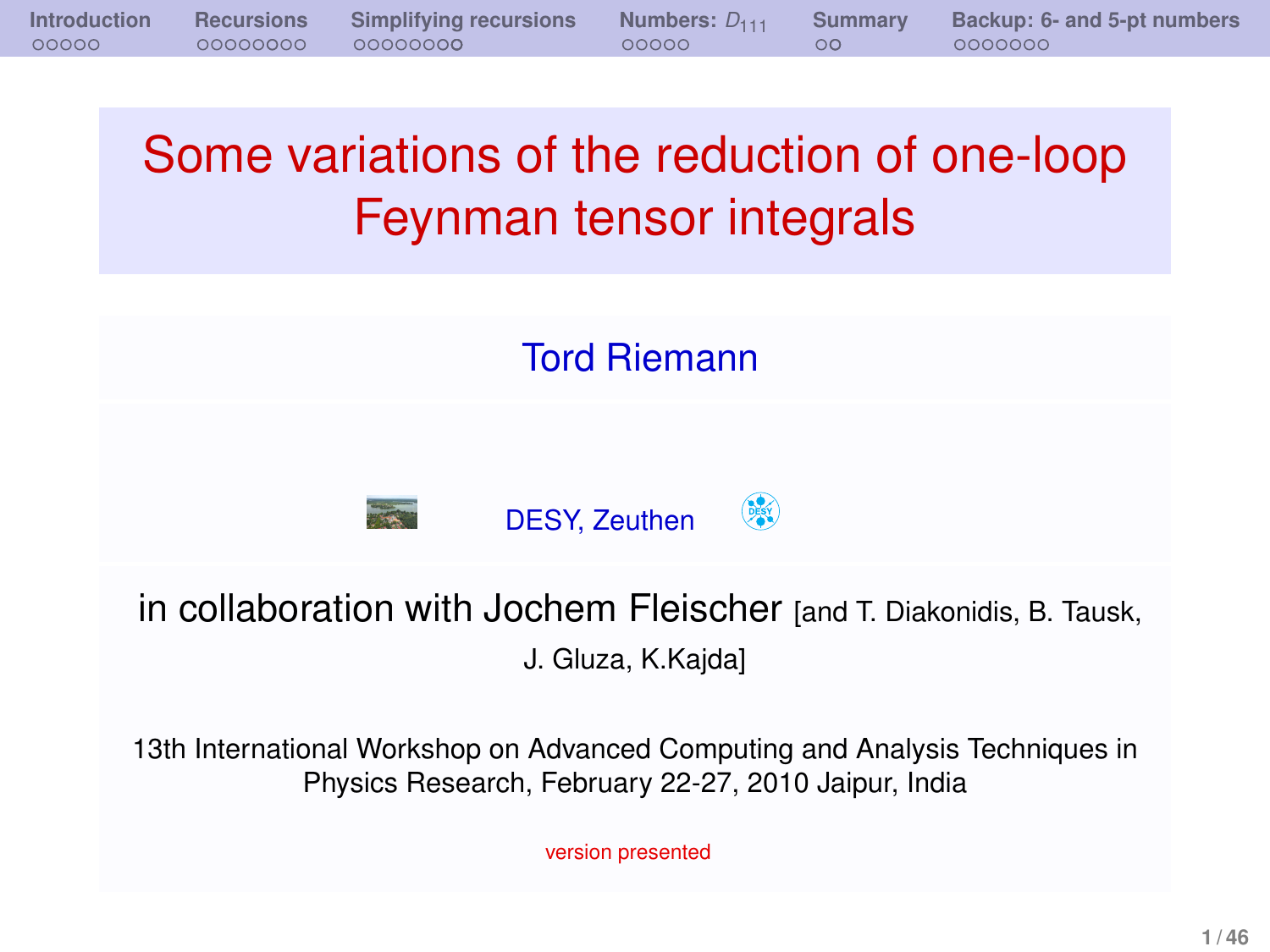| <b>Introduction</b> |          | Recursions Simplifying recursions | Numbers: $D_{111}$ |    | Summary Backup: 6- and 5-pt numbers |
|---------------------|----------|-----------------------------------|--------------------|----|-------------------------------------|
| 00000               | 00000000 | 00000000                          | loooo -            | ററ | - OOOOOOO                           |
|                     |          |                                   |                    |    |                                     |

# **Outline**

- **1** [Introduction](#page-2-0)
- **2** [Recursions](#page-7-0)
- **3** [Simplifying recursions](#page-16-0)
- **4** [Numbers:](#page-30-0)  $D_{111}$
- **5** [Summary](#page-35-0)
- **6** [Backup: 6- and 5-pt numbers](#page-39-0)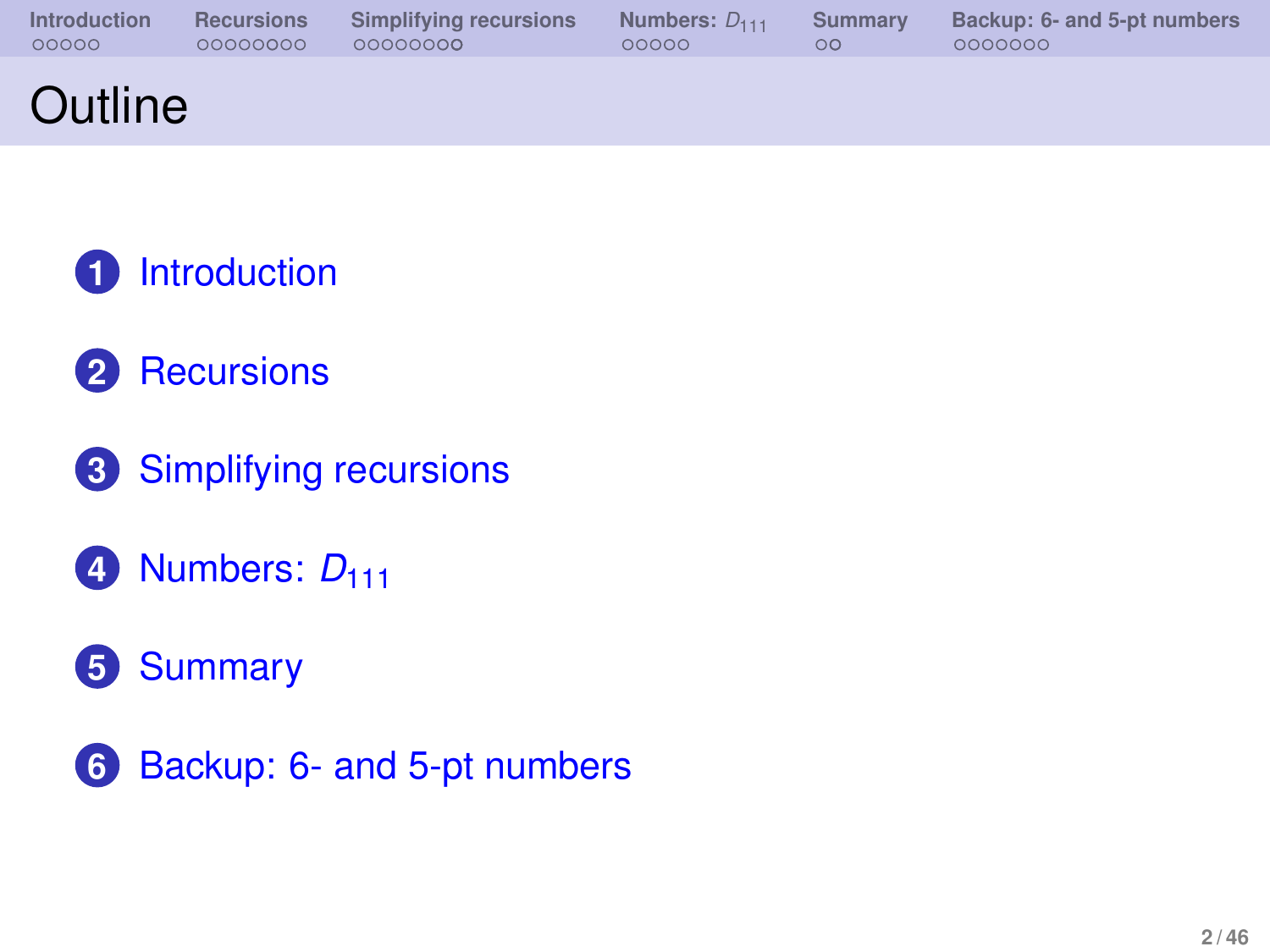| <b>Introduction</b> Recursions |          |          |       | Simplifying recursions Numbers: $D_{111}$ Summary Backup: 6- and 5-pt numbers |
|--------------------------------|----------|----------|-------|-------------------------------------------------------------------------------|
| $\bullet$ 0000                 | 00000000 | 00000000 | 00000 | 0000000                                                                       |
|                                |          |          |       |                                                                               |

## **Introduction**

*n*-point tensor integrals of rank *R*: (n,R)-integrals

$$
I_n^{\mu_1\cdots\mu_R} = \int \frac{d^dk}{i\pi^{d/2}} \frac{\prod_{r=1}^R k^{\mu_r}}{\prod_{j=1}^n c_j^{\nu_j}}, \qquad (1)
$$

## $d = 4 - 2\epsilon$  and denominators  $c_i$  have *indices*  $\nu_i$  and *chords q<sup>j</sup>*

$$
c_j = (k - q_j)^2 - m_j^2 + i\varepsilon
$$
 (2)



### tensor integrals due to:

- fermion propagators
- three-gauge boson couplings
- <span id="page-2-0"></span>e.g. unitary gauge propagators **3/46**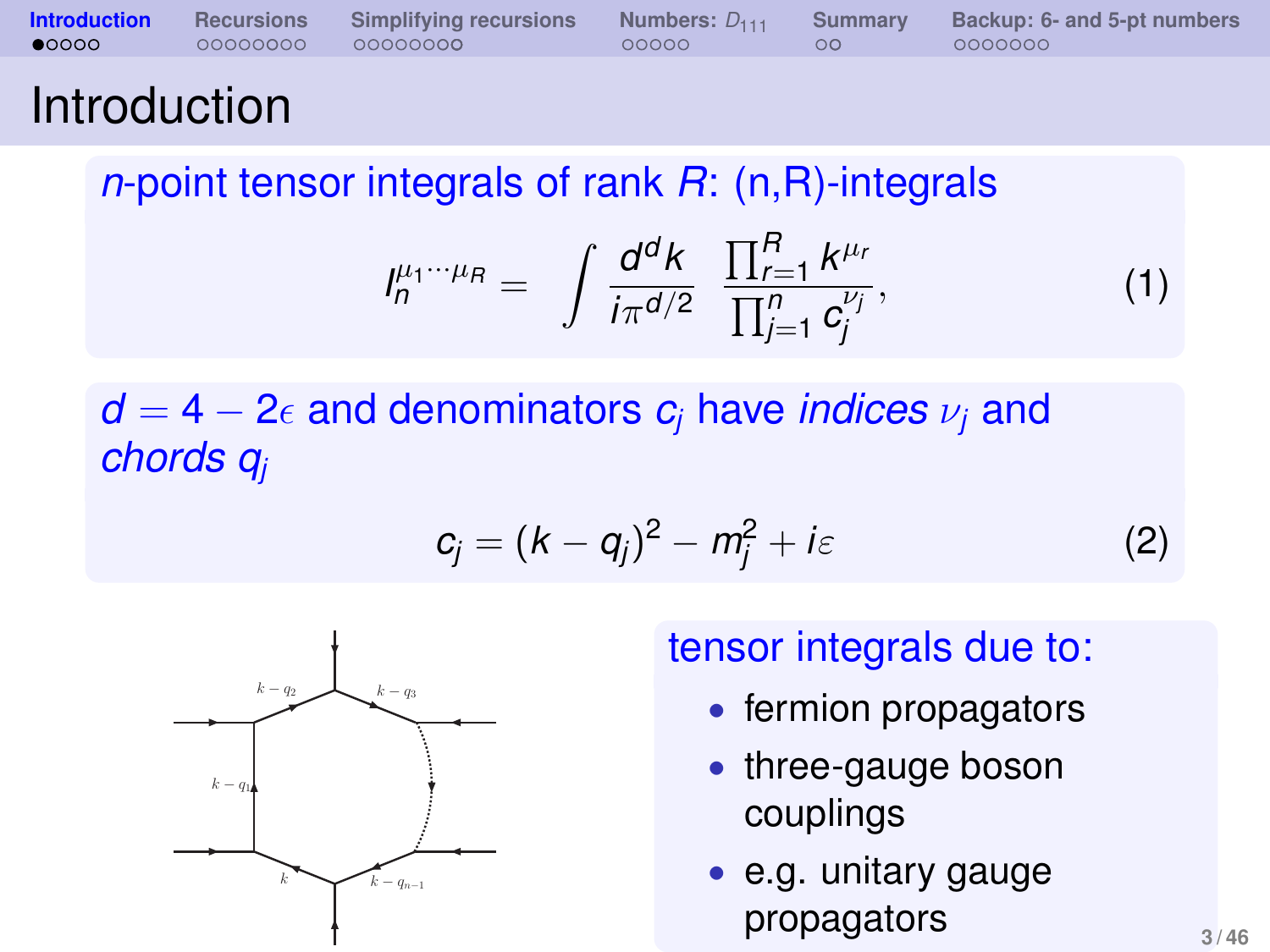Reduction of tensor integrals  $\Rightarrow$  express them by a (very) small set of scalar integrals

**[Introduction](#page-2-0) [Recursions](#page-7-0) [Simplifying recursions](#page-16-0) [Numbers:](#page-30-0)** *D*<sup>111</sup> **[Summary](#page-35-0) [Backup: 6- and 5-pt numbers](#page-39-0)**

Presently needed for massive processes: *n* ≤ 6 and rank *R* ≤ *n* For box diagrams and simpler ones: Use of the 'conventional' Passarino-Veltman reduction [Passarino:1978 [\[1\]](#page-36-0)] Examples:

- LO (Lowest order) of e.g.  $Z \rightarrow e + \mu$  is one-loop [Riemann:1981,Mann:1983 [\[2\]](#page-36-1)[\[3\]](#page-36-2)]
- NLO: one-loop corrections to e.g.  $H \rightarrow \tau^+\tau^-$ , *WW*, ZZ [Fleischer:1980 [\[4\]](#page-36-3)]
- NNLO: e.g. radiative loop corrections  $e^+e^- \rightarrow e^+e^-\gamma$ (here with 5-point functions)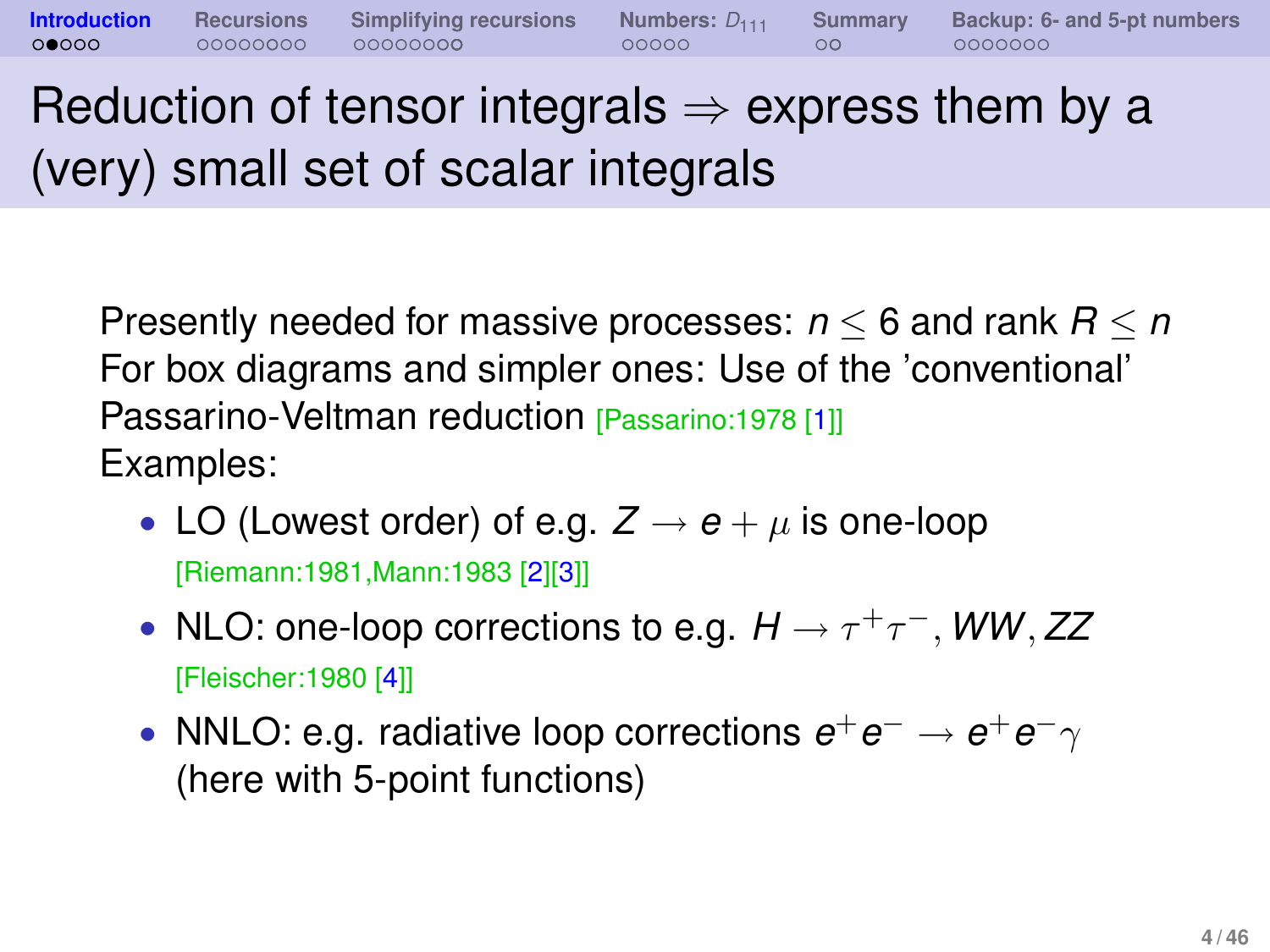**[Introduction](#page-2-0) [Recursions](#page-7-0) [Simplifying recursions](#page-16-0) [Numbers:](#page-30-0)**  $D_{111}$  **[Summary](#page-35-0) [Backup: 6- and 5-pt numbers](#page-39-0)**<br> **000000 00000000 00000000 000000 000000 0000000 0000000** 

# Status of opensource packages - hopefully complete

- package [FF](http://www.xs4all.nl/~gjvo/FF.html) [vanOldenborgh:1990 [\[5\]](#page-36-4)],
- package [LoopTools/FF](http://www.feynarts.de/looptools)
	- $[Hahn:1998,2006 [6]]$  $[Hahn:1998,2006 [6]]$  $[Hahn:1998,2006 [6]]$  covers also 5-point functions, rank  $R < 4$  $1/\epsilon^2$  not covered, and we observed sometimes problems in certain configurations with light-like external particles
- package [Golem95](http://lappweb.in2p3.fr/lapth/Golem/golem95.html) [Binoth:2008 [\[7\]](#page-36-6)] for *n* ≤ 6, but only massless propagators
- Mathematica package [hexagon.m](http://prac.us.edu.pl/~gluza/hexagon/) [Diakonidis:2008 [\[8,](#page-36-7) [9\]](#page-37-0)] for *n* ≤ 6, *rankR* ≤ 4
- package for all *n* ≤ 4 scalar integrals: [QCDloop](http://qcdloop.fnal.gov/) [Ellis:2007 [\[10\]](#page-37-1)]
- see also: review [A.Denner,](http://th-workshop2009.desy.de/sites/site_th-workshop2009/content/e59393/e59359/infoboxContent59362/Denner.pdf) DESY TH workshop 2009

So, if you want to evaluate something less trivial, you have to create your own tensor reduction library.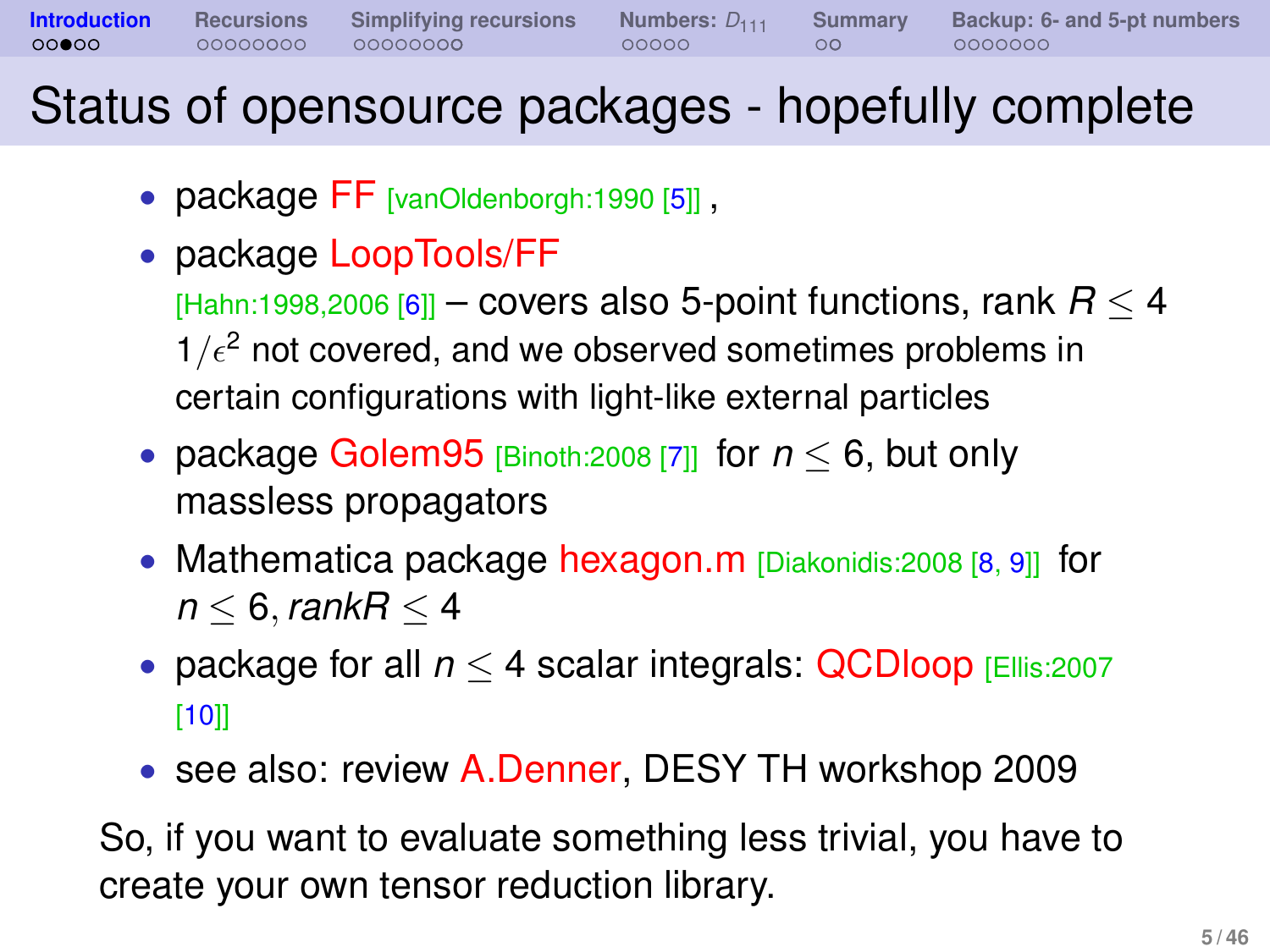The original Passarino-Veltman reduction allows to express tensor integrals by a small set of scalar 4-,3-,2-,1-point functions integrals in *d* dimensions.

- Extensions: Need of reduction of *n*-point functions with  $n > 4$
- Improvements: Avoid the break-down in certain kinematical configurations

A crucial step was to avoid for  $n = 5$  – pentagons – the towers of inverse Gram determinants.

They may get small or vanishing and may appear by reducing algebraically the tensors to scalars.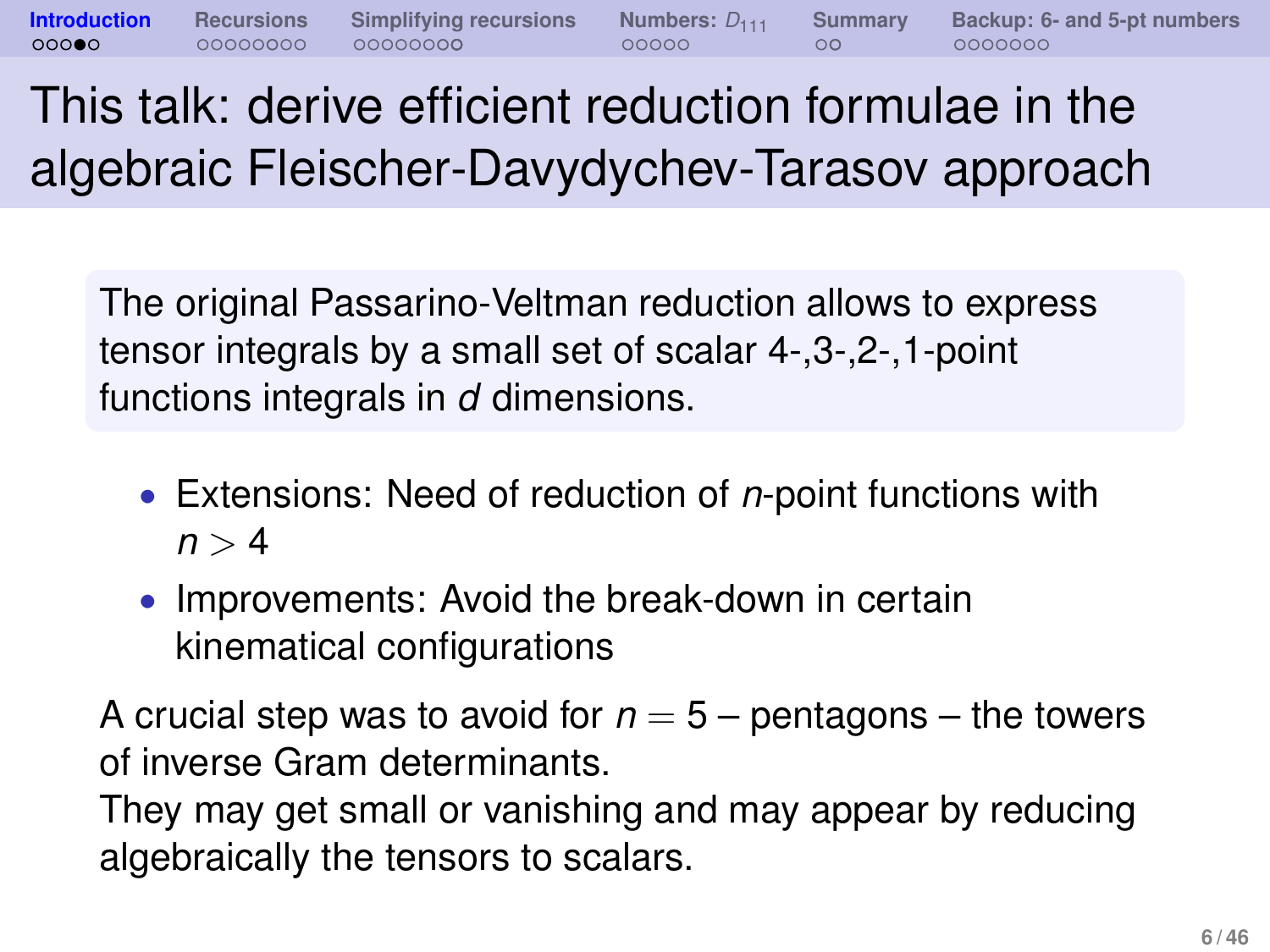| <b>Introduction</b> Recursions |          | Simplifying recursions |       | Numbers: $D_{111}$ Summary Backup: 6- and 5-pt numbers |
|--------------------------------|----------|------------------------|-------|--------------------------------------------------------|
| 0000                           | 00000000 | 00000000               | 00000 | 0000000                                                |

Crucial contributions [of course, list is incomplete  $\dots$ ]  $\Rightarrow$ 

- [Campbell:1996 [\[11\]](#page-37-2)]
- [Denner:2002,2005 [\[12,](#page-37-3) [13\]](#page-37-4)]<br>● [Binoth:1999 2005 [14, 15]]
- [Binoth:1999,2005 [\[14,](#page-37-5) [15\]](#page-37-6)]
- [Bern:1993 [\[16\]](#page-37-7)]
- [Ossola:2006 [\[17\]](#page-37-8) ]

In the following, I will describe recent developments in the Fleischer-Davydychev-Tarasov approach.

- [Davydychev:1991,Tarasov:1996,Fleischer:1999,Diakonidis:2008,2009 [\[18,](#page-38-0) [19,](#page-38-1) [20,](#page-38-2) [9,](#page-37-0) [21\]](#page-38-3)]
- get tensor reduction
- kill pentagon-Gram det's
- treat sub-Gram det's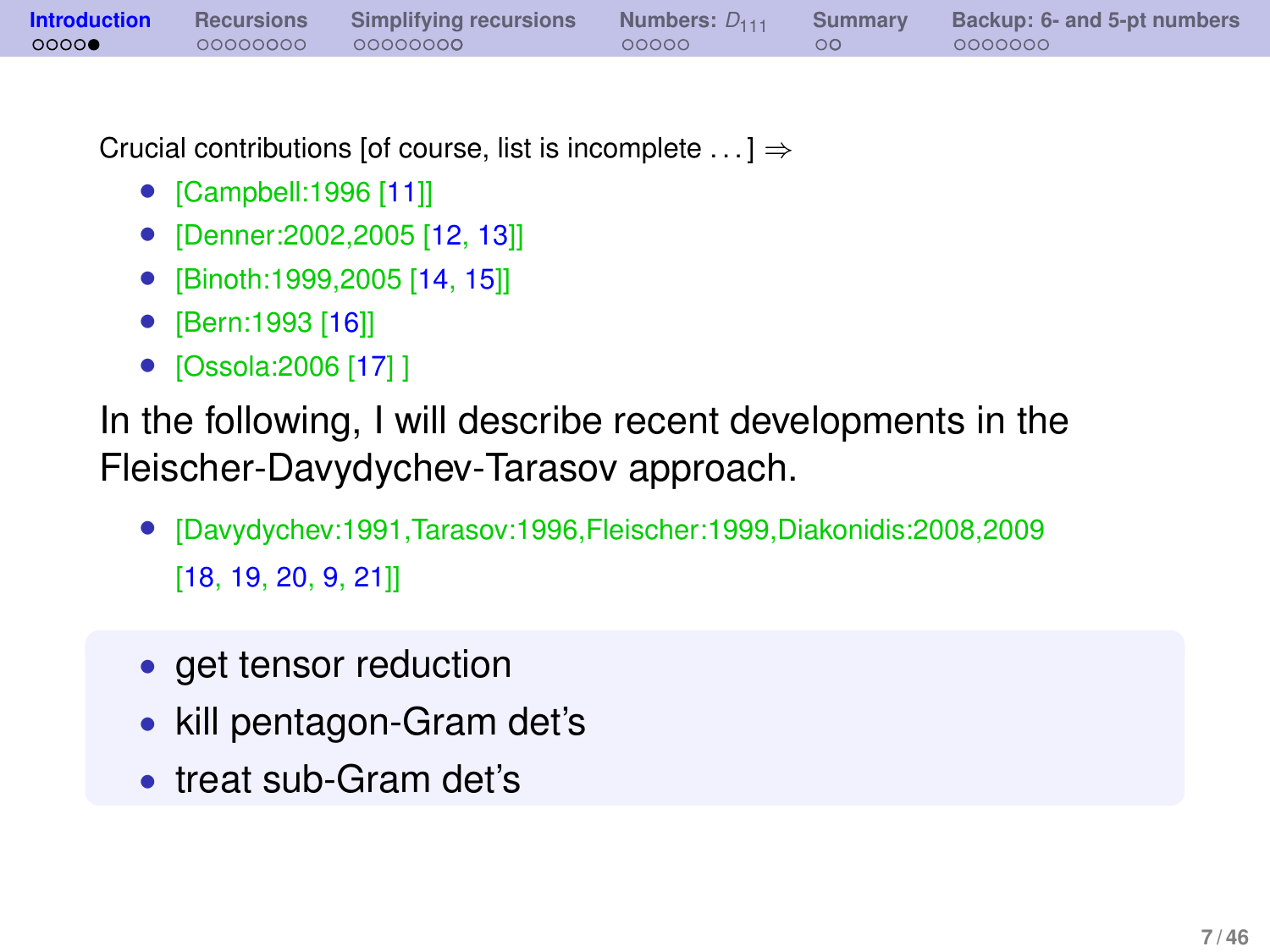## Recursions for hexagons I

### Express any hexagon by pentagons

[Fleischer:1999,Binoth:2005,Denner:2005,Diakonidis:2008 [\[20,](#page-38-2) [15,](#page-37-6) [13,](#page-37-4) [9\]](#page-37-0) ]

$$
I_6^{\mu_1...\mu_{R-1}\rho} = -\sum_{s=1}^6 I_5^{\mu_1...\mu_{R-1},s} \bar{Q}_s^{\rho}.
$$
 (3)

auxiliary vectors

$$
\bar{Q}_{s}^{\rho} = \sum_{i=1}^{6} q_{i}^{\rho} \frac{\binom{0s}{0i}}{\binom{0}{0s}} , \quad s = 1 ... 6.
$$
 (4)

**Scalar case** [N=5: Melrose:1965 [\[22\]](#page-38-4)]

 $\overline{\overline{C}}$ 

<span id="page-7-0"></span>
$$
I_N = -\sum_{s=1}^{6} \frac{\binom{0}{s}^N}{\binom{0}{0}^N} I_{N-1}^s, \quad N = 5, 6 \tag{5}
$$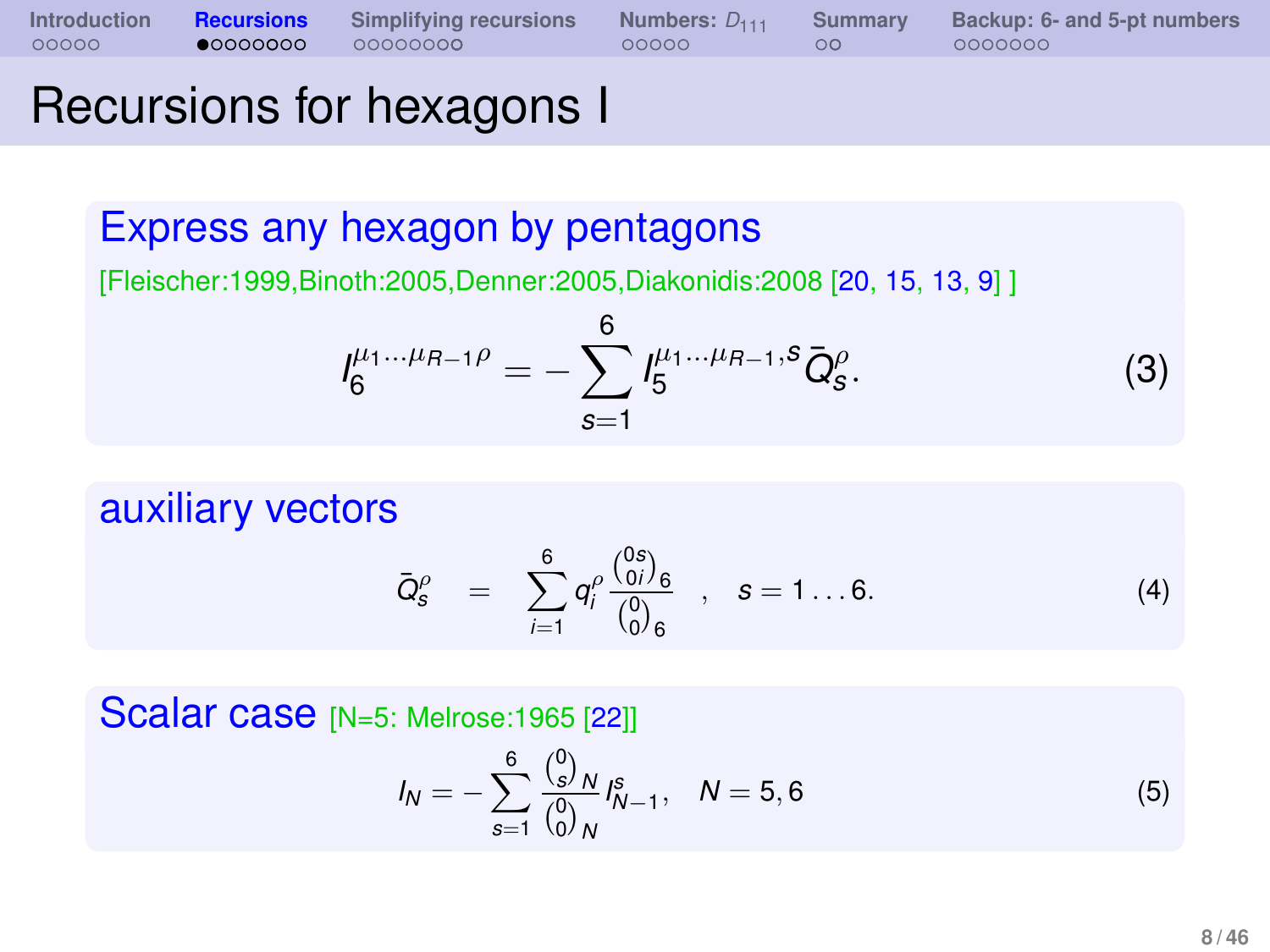| Introduction | <b>Recursions</b> | Simplifying recursions                         | Numbers: $D_{111}$ | <b>Summary</b> | Backup: 6- and 5-pt numbers |
|--------------|-------------------|------------------------------------------------|--------------------|----------------|-----------------------------|
| 00000        | 00000000          | 00000000                                       | 00000              | $\circ$        | 0000000                     |
|              |                   | Notations: $I_{n-1}^{\{\mu_1,\cdots\},s}$ etc. |                    |                |                             |

$$
I_{n-1,ab}^{\{\mu_1,\cdots\},s}
$$

is obtained from

 $I_{n}^{\{\mu_{1},\cdots\}}$ 

by

- shrinking line *s*
- raising the powers of inverse propagators *a*, *b*.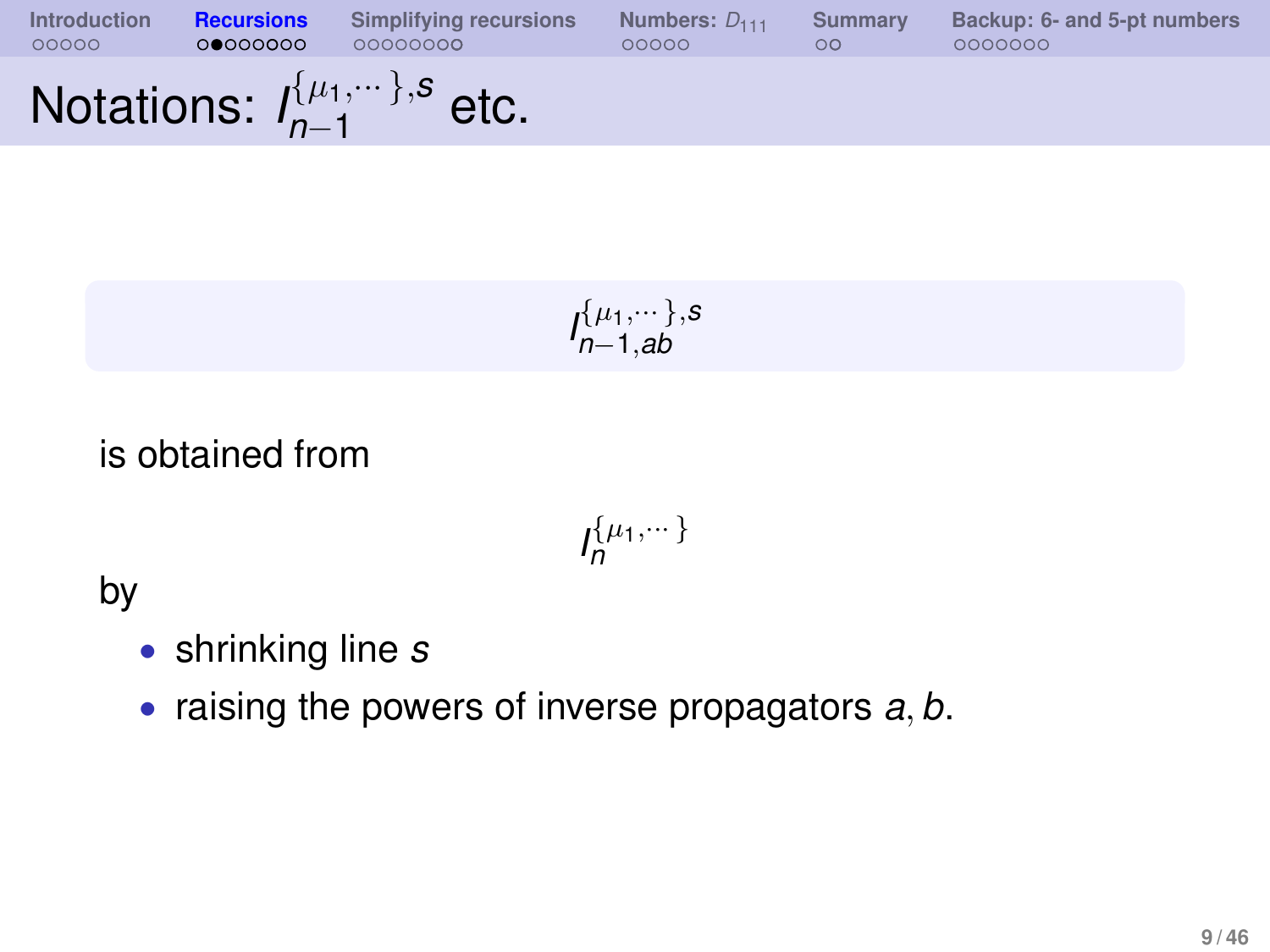**[Introduction](#page-2-0) [Recursions](#page-7-0) [Simplifying recursions](#page-16-0) [Numbers:](#page-30-0)**  $D_{111}$  **[Summary](#page-35-0) [Backup: 6- and 5-pt numbers](#page-39-0)**<br>000000 **0000000 00000000** 0000000 000000 000000

## Notations: modified Cayley determinant [Melrose:1965]

Modified Cayley determinant ()<sub>N</sub> of a diagram with  $N$  internal lines and chords  $q_j$ :

$$
()_{N} \equiv \begin{vmatrix} 0 & 1 & 1 & \dots & 1 \\ 1 & Y_{11} & Y_{12} & \dots & Y_{1N} \\ 1 & Y_{12} & Y_{22} & \dots & Y_{2N} \\ \vdots & \vdots & \vdots & \ddots & \vdots \\ 1 & Y_{1N} & Y_{2N} & \dots & Y_{NN} \end{vmatrix}, \qquad (6)
$$

with matrix elements

$$
Y_{ij} = -(q_i - q_j)^2 + m_i^2 + m_j^2, \quad (i, j = 1...N)
$$
 (7)

Gram determinant *Gn*: *G<sup>n</sup>* = |2*qiq<sup>j</sup>* |, *i*, *j* = 1, . . . *n*

For a choice  $q_n = 0$ , both determinants are related:  $\left(\right)_N = -G_{N-1}$ 

 $\Rightarrow$  The determinant ()<sub>*N*</sub> does not depend on the masses.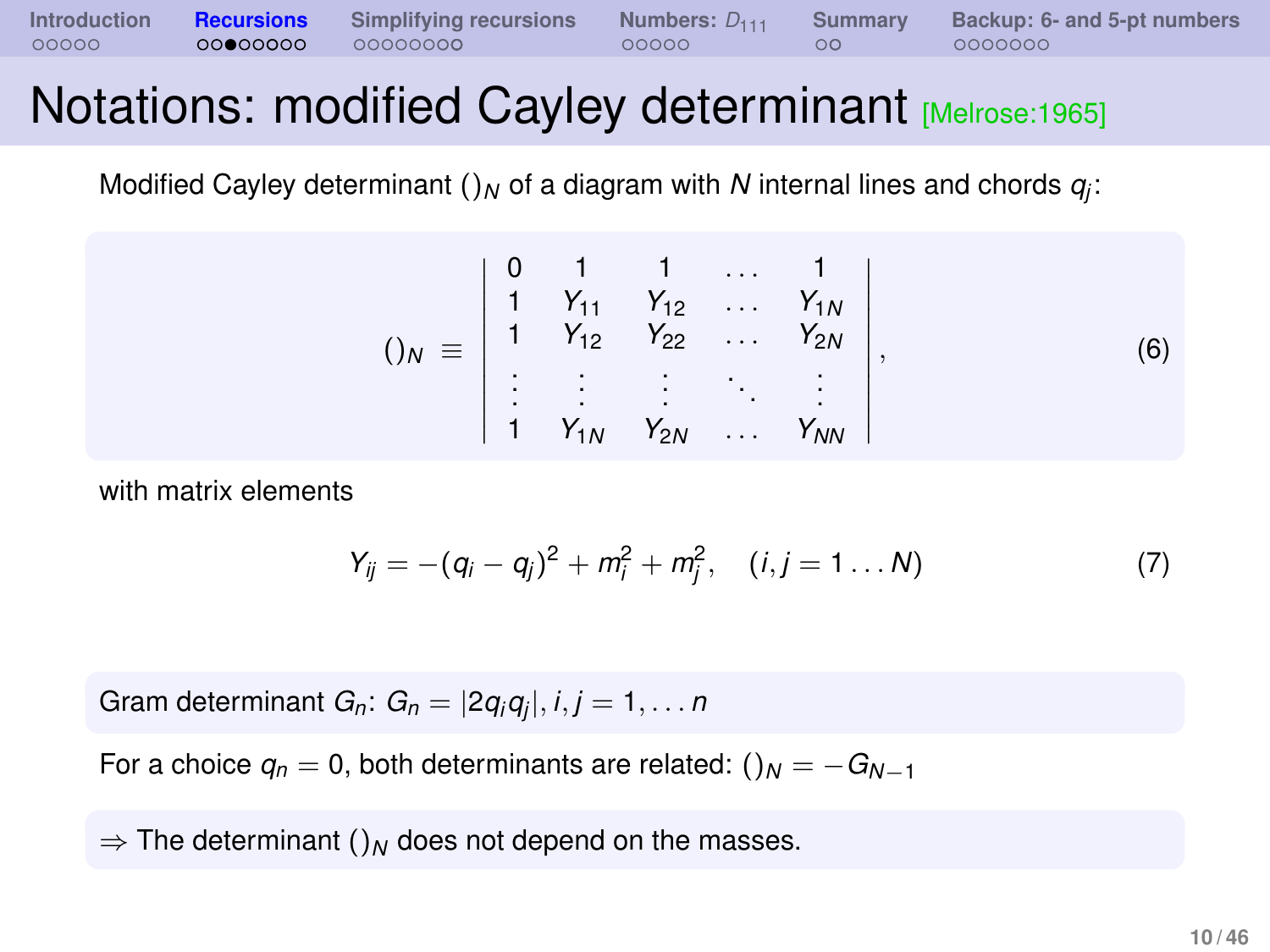**[Introduction](#page-2-0) [Recursions](#page-7-0) [Simplifying recursions](#page-16-0) [Numbers:](#page-30-0)**  $D_{111}$  **[Summary](#page-35-0) [Backup: 6- and 5-pt numbers](#page-39-0)**<br>000000 **00000000** 00000000 000000 00000 000000

# **Notations: signed minors [Melrose:1965]**

We also need signed minors of  $()_N$ , constructed by deleting *m* rows and *m* columns from  $()_N$ , and multiplying with a sign factor:

$$
\begin{pmatrix}\n\dot{j}_1 & \dot{j}_2 & \cdots & \dot{j}_m \\
k_1 & k_2 & \cdots & k_m\n\end{pmatrix}_N \equiv
$$
\n
$$
\equiv (-1)^{\sum_j (j_j + k_j)} \text{sgn}_{\{j\}} \text{sgn}_{\{k\}} \begin{vmatrix}\n\text{rows } j_1 \cdots j_m \text{ deleted} \\
\text{columns } k_1 \cdots k_m \text{ deleted}\n\end{vmatrix}
$$
\n(8)

where  $\mathsf{sgn}_{\{j\}}$  and  $\mathsf{sgn}_{\{k\}}$  are the signs of permutations that sort the deleted rows  $j_1 \cdots j_m$  and columns  $k_1 \cdots k_m$  into ascending order.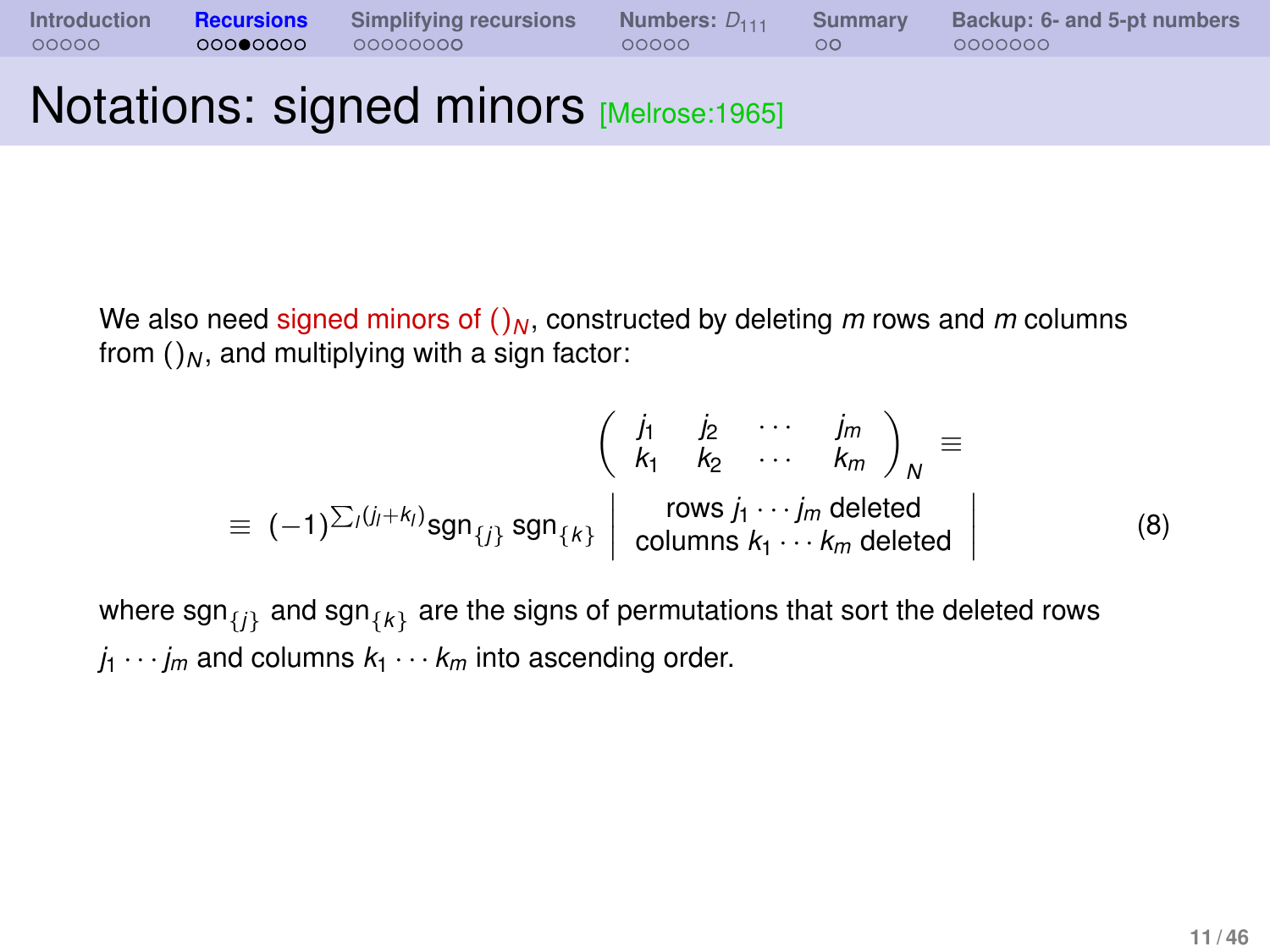# Dimensional shifts and recurrence relations for pentagons I

'Naive', direct approach. Following [Davydychev:1991 [\[18\]](#page-38-0)] replace tensors by scalar integrals in higher dimensions: Example  $R = 3$ :

$$
I_5^{\mu\nu\lambda} = \int \frac{d^{4-2\epsilon}k}{\pi^{d/2}} \prod_{r=1}^5 c_r^{-1} k^{\mu} k^{\nu} k^{\lambda}
$$
\n
$$
= - \sum_{i,j,k=1}^4 q_i^{\mu} q_j^{\nu} q_k^{\lambda} n_{ijk} l_{5,ijk}^{[d+]^3} + \frac{1}{2} \sum_{i=1}^{n-1} (g^{\mu\nu} q_i^{\lambda} + g^{\mu\lambda} q_i^{\nu} + g^{\nu\lambda} q_i^{\mu}) l_{n,i}^{[d+]^2},
$$
\n(9)

and  $n_{ijk} = (1 + \delta_{ij})(1 + \delta_{ik} + \delta_{ik}).$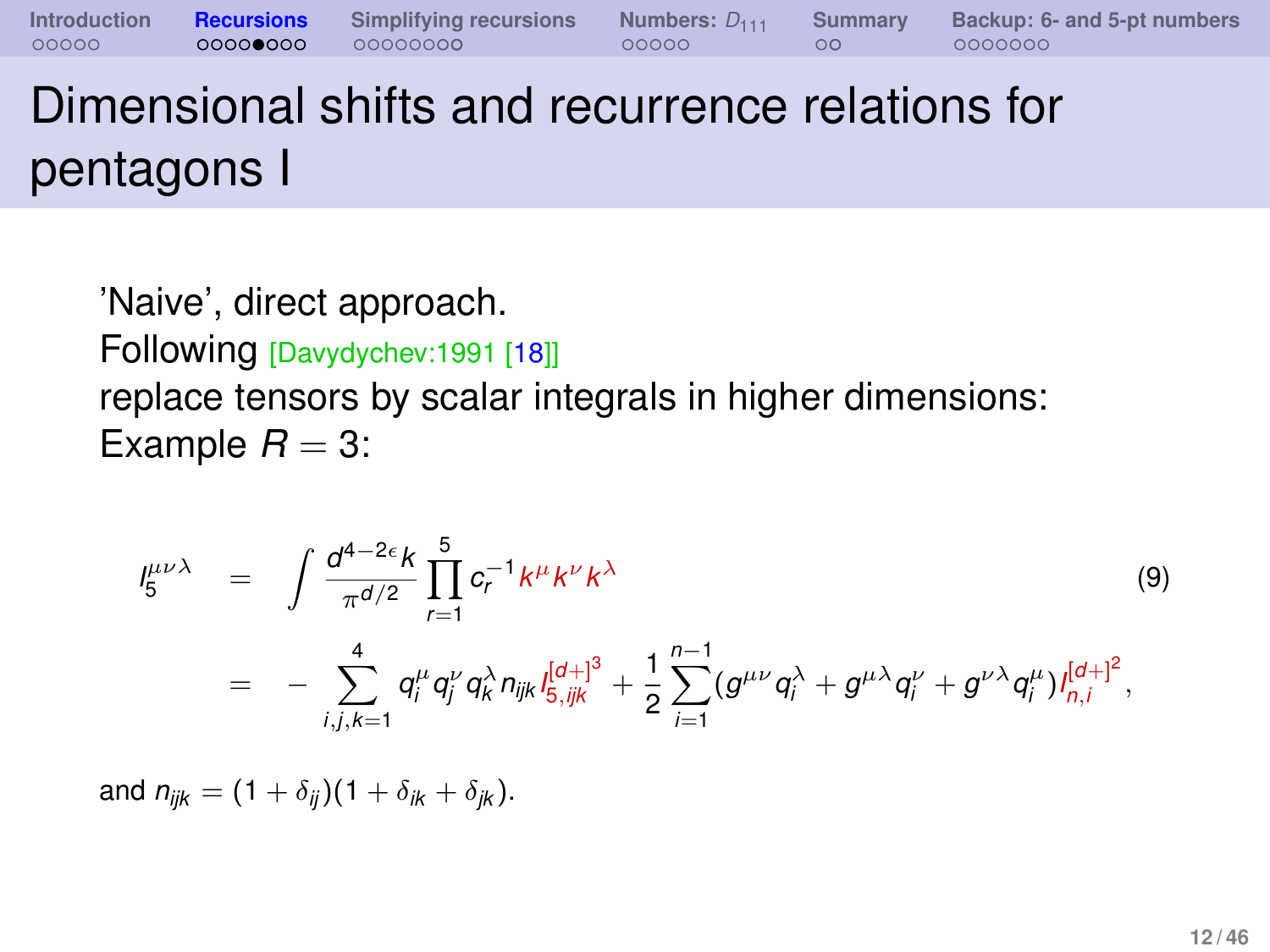Following [Tarasov:1996,Fleischer:1999 [\[19,](#page-38-1) [20\]](#page-38-2)]

apply recurrence relations, some of them relating scalar integrals of different dimensions, in order to get rid of the dimensionalities  $D = d - 2\epsilon + 2l$ :

<span id="page-12-0"></span>
$$
\nu_{j}j^{+}l_{5}^{[d+]} = \frac{1}{\left(\int_{S}\right)}\left[-\left(\begin{matrix}j\\0\end{matrix}\right)_{5} + \sum_{k=1}^{5}\left(\begin{matrix}j\\k\end{matrix}\right)_{5}k^{-}\right]I_{5}
$$
(10)  

$$
(d - \sum_{i=1}^{n} \nu_{i} + 1)I_{n}^{[d+]} = \frac{1}{\left(\int_{0}^{1}\right)}\left(\begin{matrix}0\\0\end{matrix}\right)_{n} - \sum_{k=1}^{n}\left(\begin{matrix}0\\k\end{matrix}\right)_{n}k^{-}\right]I_{n}, n = 5here(11)
$$

$$
\left(\begin{matrix}0\\0\end{matrix}\right)_{5} \nu_{j}j^{+}I_{5} = \sum_{k=1}^{5}\left(\begin{matrix}0j\\0k\end{matrix}\right)_{5}\left[d - \sum_{i=1}^{5} \nu_{i}(k^{-}j^{+} + 1)\right]I_{5}
$$
(12)

where the operators  $\mathbf{i}^{\pm}, \mathbf{j}^{\pm}, \mathbf{k}^{\pm}$  act by shifting the indices  $\nu_j, \nu_j, \nu_k$  by  $\pm 1$ .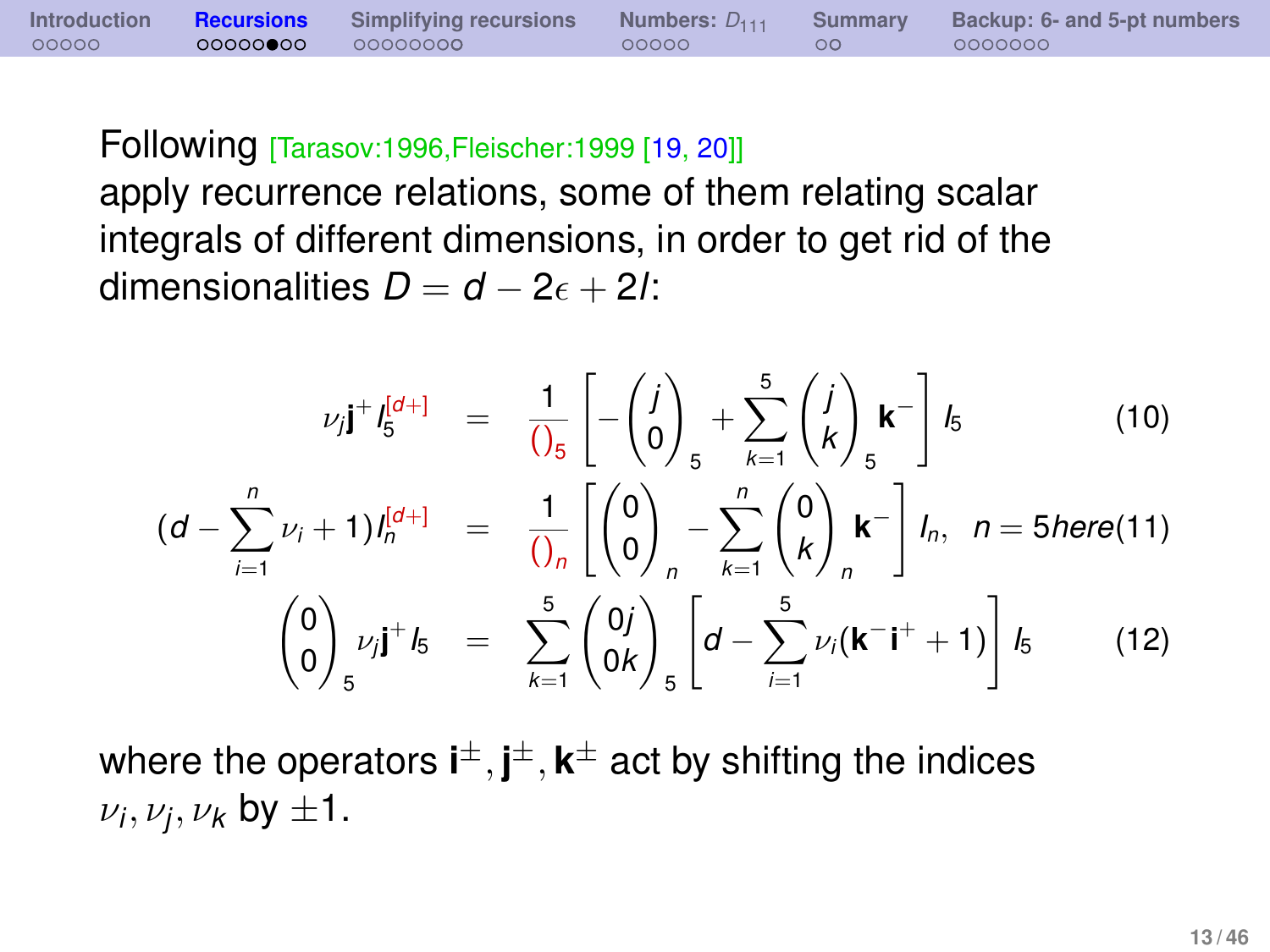|       |                   |       | Introduction Recursions Simplifying recursions Numbers: $D_{111}$ Summary Backup: 6- and 5-pt numbers |
|-------|-------------------|-------|-------------------------------------------------------------------------------------------------------|
| 00000 | 00000000 00000000 | 00000 | 0000000                                                                                               |

At the end one may arrange a representation of e.g.  $I_{5}^{\mu\nu\lambda}$  $\int_5^{\mu\nu}$  in terms of a collection of scalar 1-point to 4-point functions in generic dimension  $d: A_0, B_0, C_0, D_0$ .

A problem for applications are the powers of the inverse Gram determinants

 $1/(25)$ 

in recursions with dimensional shifts.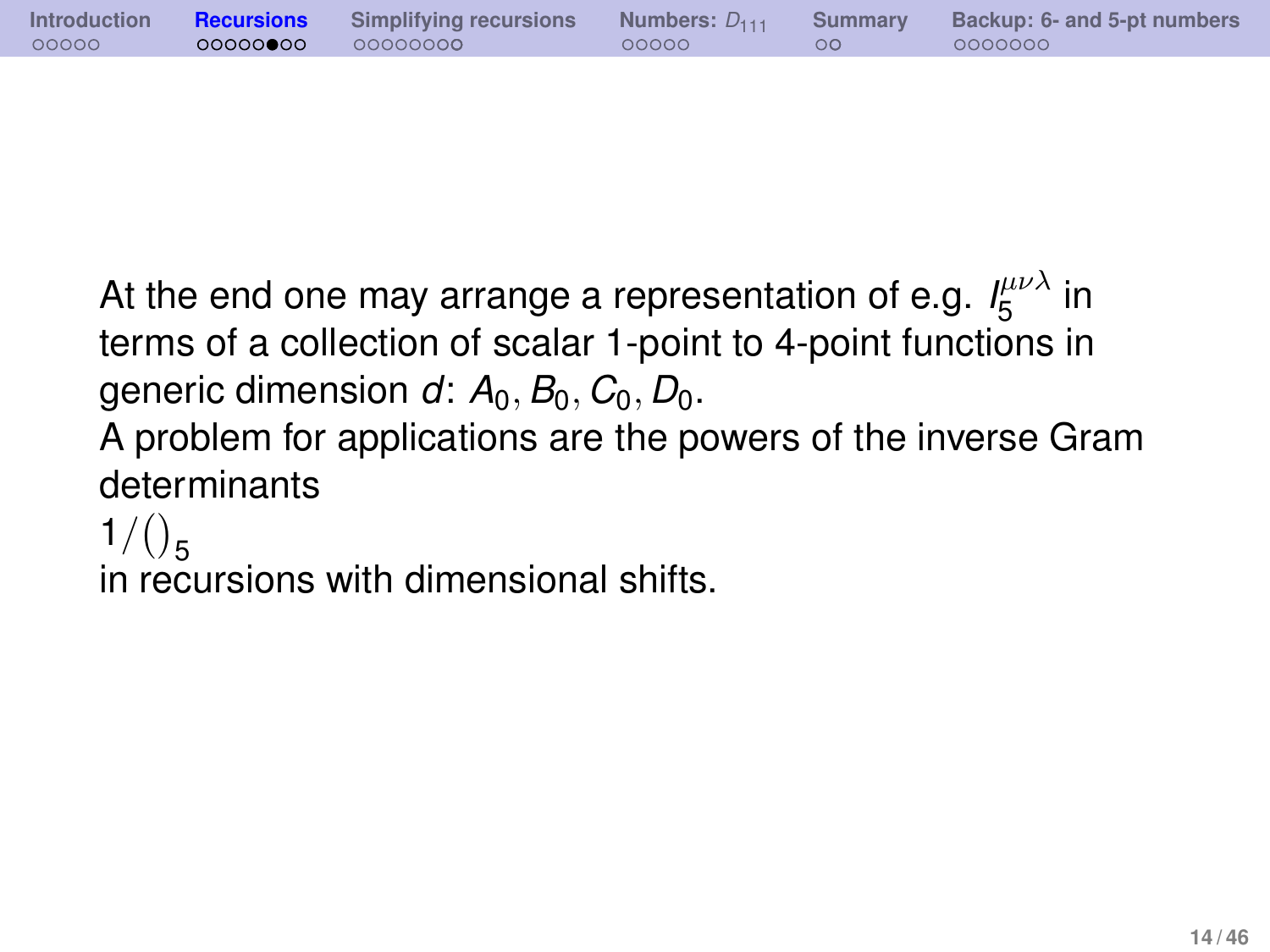# Alternative: Recursions for pentagons I

Express any  $(5, R)$  pentagon by a  $(5, R - 1)$  pentagon plus  $(4, R - 1)$  boxes [Fleischer et al., Diakonidis:2010 [\[23\]](#page-38-5)]

$$
I_5^{\mu_1...\mu_{R-1}\mu} = I_5^{\mu_1...\mu_{R-1}} Q_0^{\mu} - \sum_{s=1}^5 I_4^{\mu_1...\mu_{R-1},s} Q_s^{\mu}
$$
 (13)

auxiliary vectors with inverse Gram determinants

$$
Q_{s}^{\mu} = \sum_{i=1}^{5} q_{i}^{\mu} \frac{{s \choose i}}{0.5}, \quad s = 0, \ldots, 5
$$
 (14)

For e.g.  $R = 3$ , again  $[1/(\mathcal{C})_5]^3$  will occur.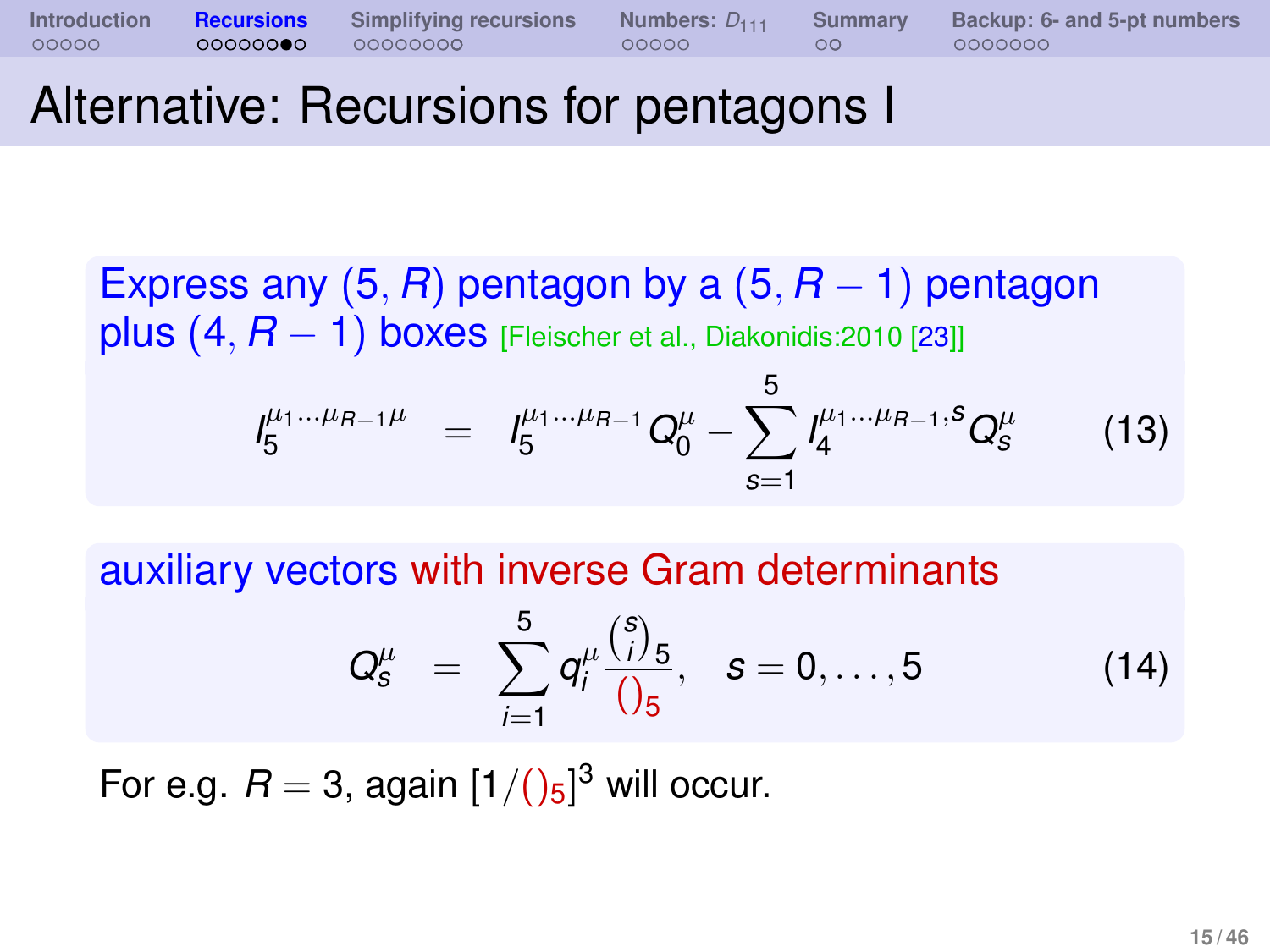### Interlude: Further recursion steps

The recursions may be set forth, see [Diakonidis:2009 [\[21\]](#page-38-3)] ; they get additional terms, e.g.:

$$
J_4^{\mu\nu\lambda\rho} = J_4^{\mu\nu\lambda} Q_0^{\rho} - \sum_{t=1}^4 J_3^{\mu\nu\lambda,t} Q_t^{\rho} - G^{\mu\rho} T^{\nu\lambda} - G^{\nu\rho} T^{\mu\lambda} - G^{\lambda\rho} T^{\mu\nu}, \quad (15)
$$

with the additional tensor and vector components:



Fleischer's triangle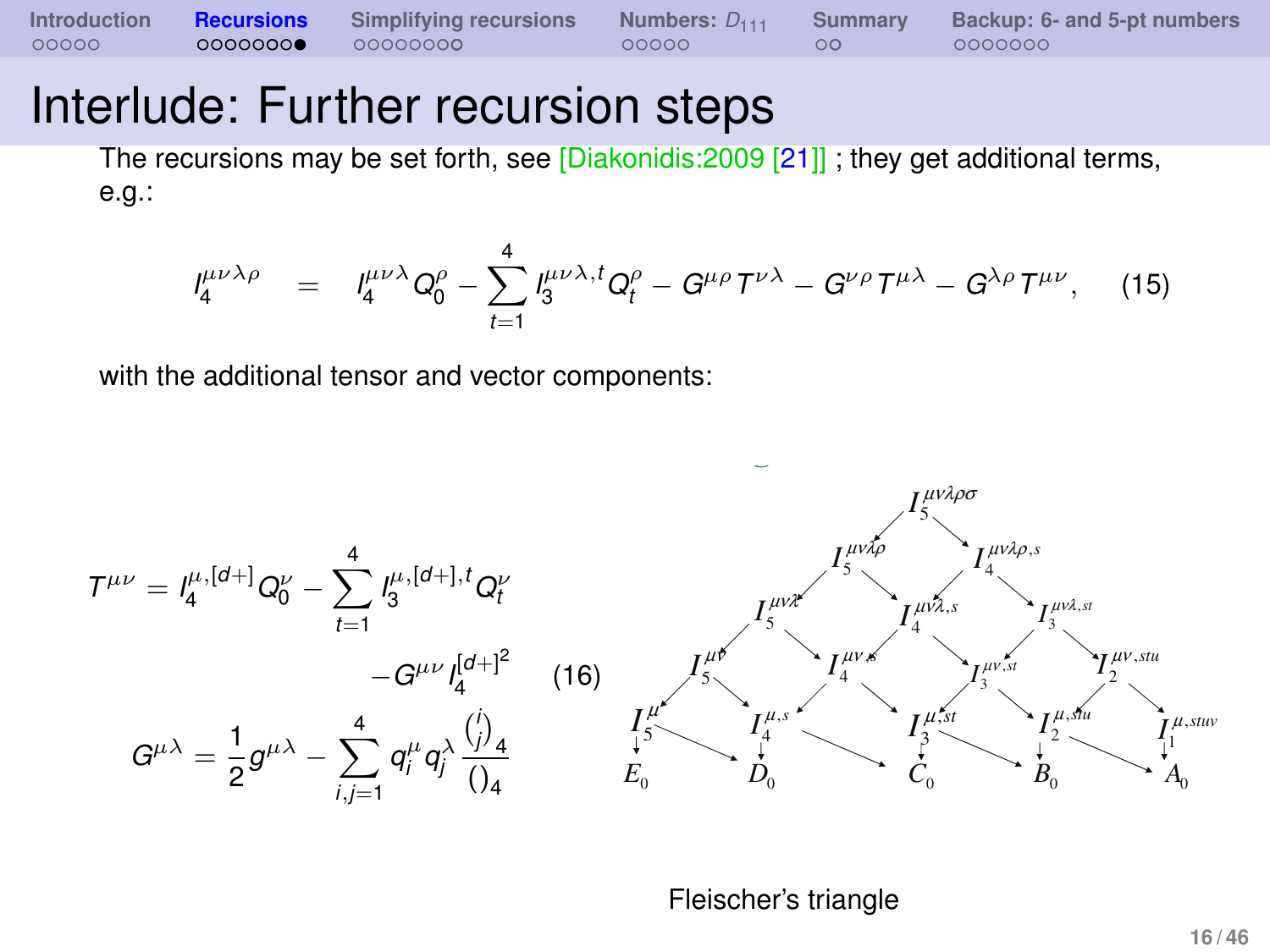| Introduction |          | Recursions <b>Simplifying recursions</b> Numbers: $D_{111}$ |       | Summary | Backup: 6- and 5-pt numbers |
|--------------|----------|-------------------------------------------------------------|-------|---------|-----------------------------|
| 00000        | 00000000 | $\bullet$ 0000000                                           | 00000 | $\circ$ | 0000000                     |

# Algebraic simplifications, 1st step

With the identity

$$
{0 \choose 0}_{5} {s \choose i}_{5} = {0s \choose 0i}_{5} (3_{5} + {0 \choose i}_{5} {s \choose 0}_{5}
$$
\n(17)

we eliminate the inverse Gram determinant from all terms with exclusion of  $Q_0^{\mu}$  $\begin{matrix} \mu & \ 0 & \end{matrix}$ 

$$
I_5^{\mu_1\dots\mu_{R-1}\mu} = \left[ I_5^{\mu_1\dots\mu_{R-1}} - \sum_{s=1}^5 \frac{\binom{s}{0}}{\binom{0}{0}} \frac{s}{4} I_4^{\mu_1\dots\mu_{R-1},s} \right] Q_0^{\mu} - \sum_{s=1}^5 I_4^{\mu_1\dots\mu_{R-1},s} \overline{Q}_s^{\mu} \tag{18}
$$

The auxiliary vectors  $\overline{Q}_{\rm s}^\mu$  were introduced already for  $n=6$ :

<span id="page-16-0"></span>
$$
Q_0^{\mu} = \sum_{i=1}^5 q_i^{\mu} \frac{\binom{0}{i}}{\binom{5}{5}} \text{ while } Q_0^{\mu} = \sum_{i=1}^5 q_i^{\mu} \frac{\binom{0}{i}}{\binom{5}{5}} \overline{Q}_s^{\mu} = \sum_{i=1}^5 q_i^{\mu} \frac{\binom{0s}{0i}}{\binom{0}{0}} \frac{5}{5}
$$
(19)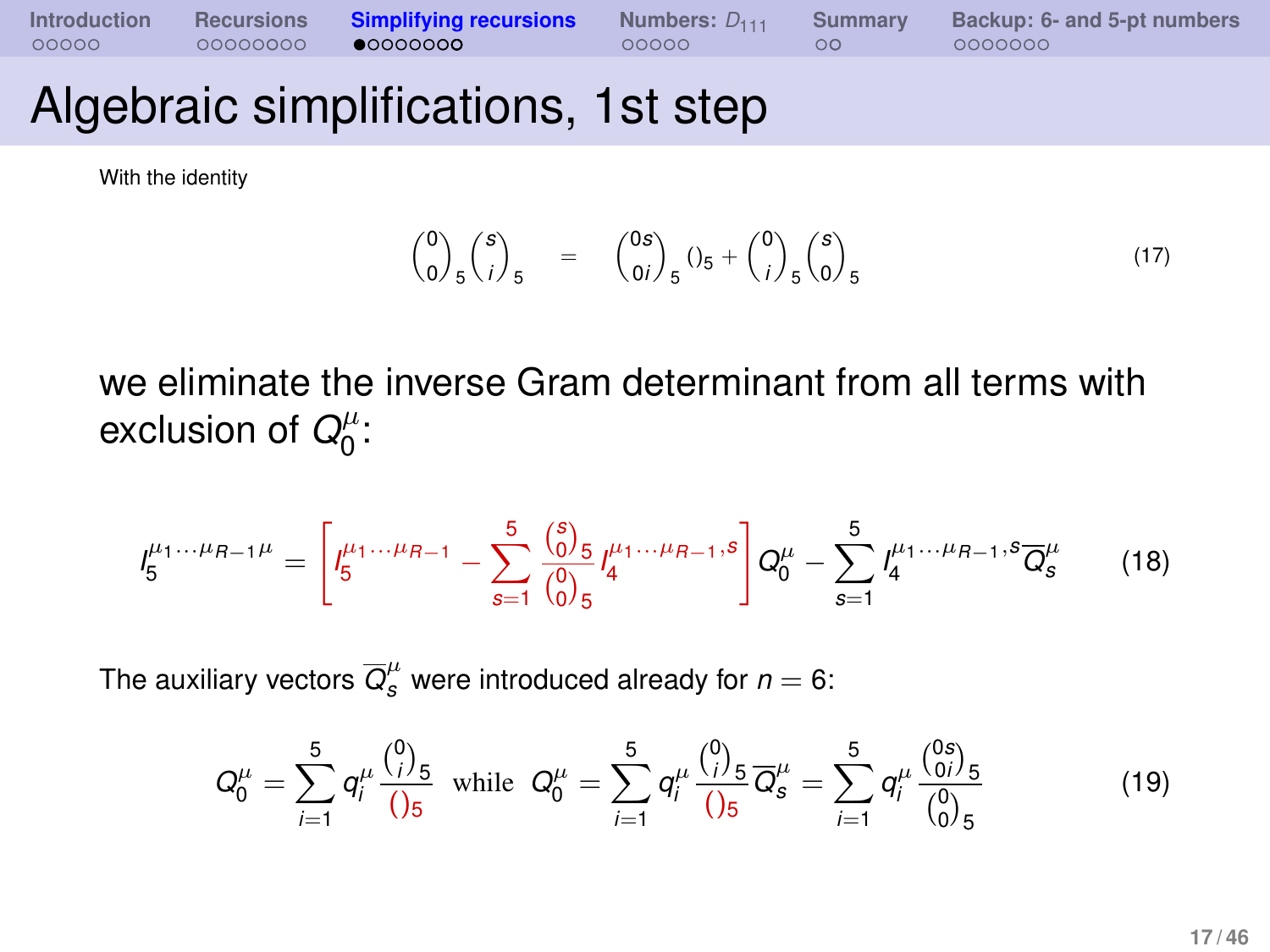## Algebraic simplifications, 2nd step I

Have to show for the product  $T^{\mu_1...\mu_{R-1}} \times Q^{\mu}_0$  $\int_0^\mu$  that the Gram determinant cancels.

This came out to be a complicated task.

$$
T^{\mu_1\dots\mu_{R-1}} = \left[ \binom{0}{0}_{5} I_5^{\mu_1\dots\mu_{R-1}} - \sum_{s=1}^{5} \binom{s}{0}_{5} I_4^{\mu_1\dots\mu_{R-1},s} \right] \tag{20}
$$

Example: For  $R = 3$  pentagons need rank 2 tensor:

$$
\mathcal{T}^{\mu\nu} = \left[ \begin{pmatrix} 0 \\ 0 \end{pmatrix}_{5} I^{\mu\nu}_{5} - \sum_{s=1}^{5} \begin{pmatrix} s \\ 0 \end{pmatrix}_{5} I^{\mu\nu}_{4} \right] \tag{21}
$$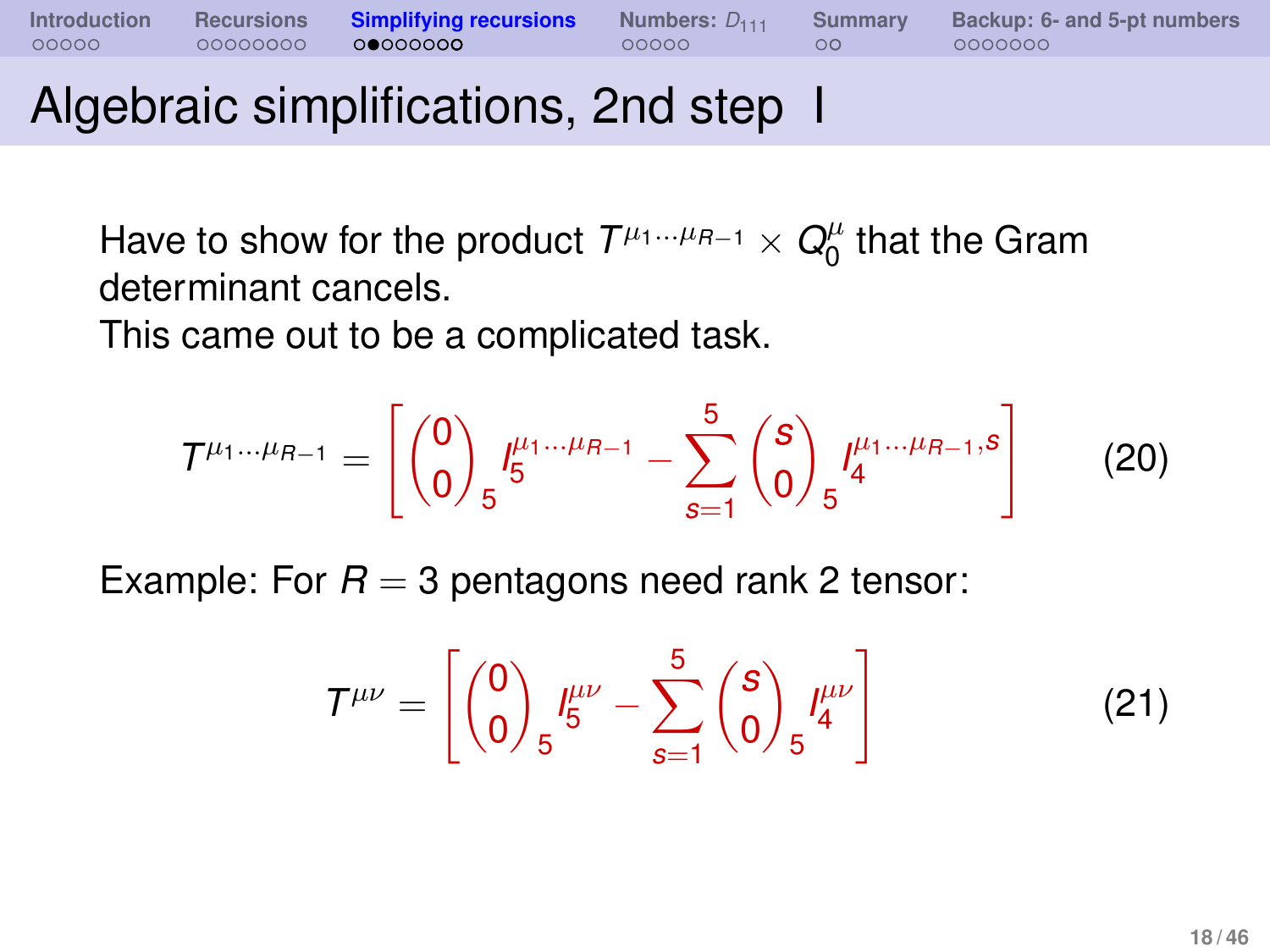**[Introduction](#page-2-0) [Recursions](#page-7-0) [Simplifying recursions](#page-16-0) [Numbers:](#page-30-0)**  $D_{111}$  [Summary](#page-35-0) [Backup: 6- and 5-pt numbers](#page-39-0)  $00000$  **complexions**  $00000$  **complexions**  $000000$  **complexions** 

## Algebraic simplifications, 2nd step I

Example  $R = 3$ : the building blocks are here  $I_5^{\mu\nu}$  $J_5^{\mu\nu}$  and  $J_4^{\mu\nu}$  $\frac{\mu\nu}{4}$ :

$$
I_{5}^{\mu\nu} = \sum_{i,j=1}^{5} q_{i}^{\mu} q_{j}^{\nu} \left[ (1+\delta_{ij}) I_{5,ij}^{[d+]}^{[d+]} \right] + g^{\mu\nu} \left[ -\frac{1}{2} I_{5}^{[d+]} \right]
$$
  
\n
$$
\Rightarrow \sum_{\text{workIII}}^{4} q_{i}^{\mu} q_{j}^{\nu} \frac{1}{\binom{0}{0}} \sum_{s=1}^{5} \left[ \binom{0i}{sj} I_{4}^{[d+]} \right] s + \binom{0s}{0j} I_{4,i}^{[d+]} \left[ -\frac{1}{2} \frac{1}{\binom{0}{0}} \sum_{s=1}^{5} \binom{s}{0} I_{4}^{[d+]} \right]
$$
(22)

See: The  $I^{\mu\nu}_{5}$  $_5^{\mu\nu}$  had already been made free of 1/()<sub>5</sub>.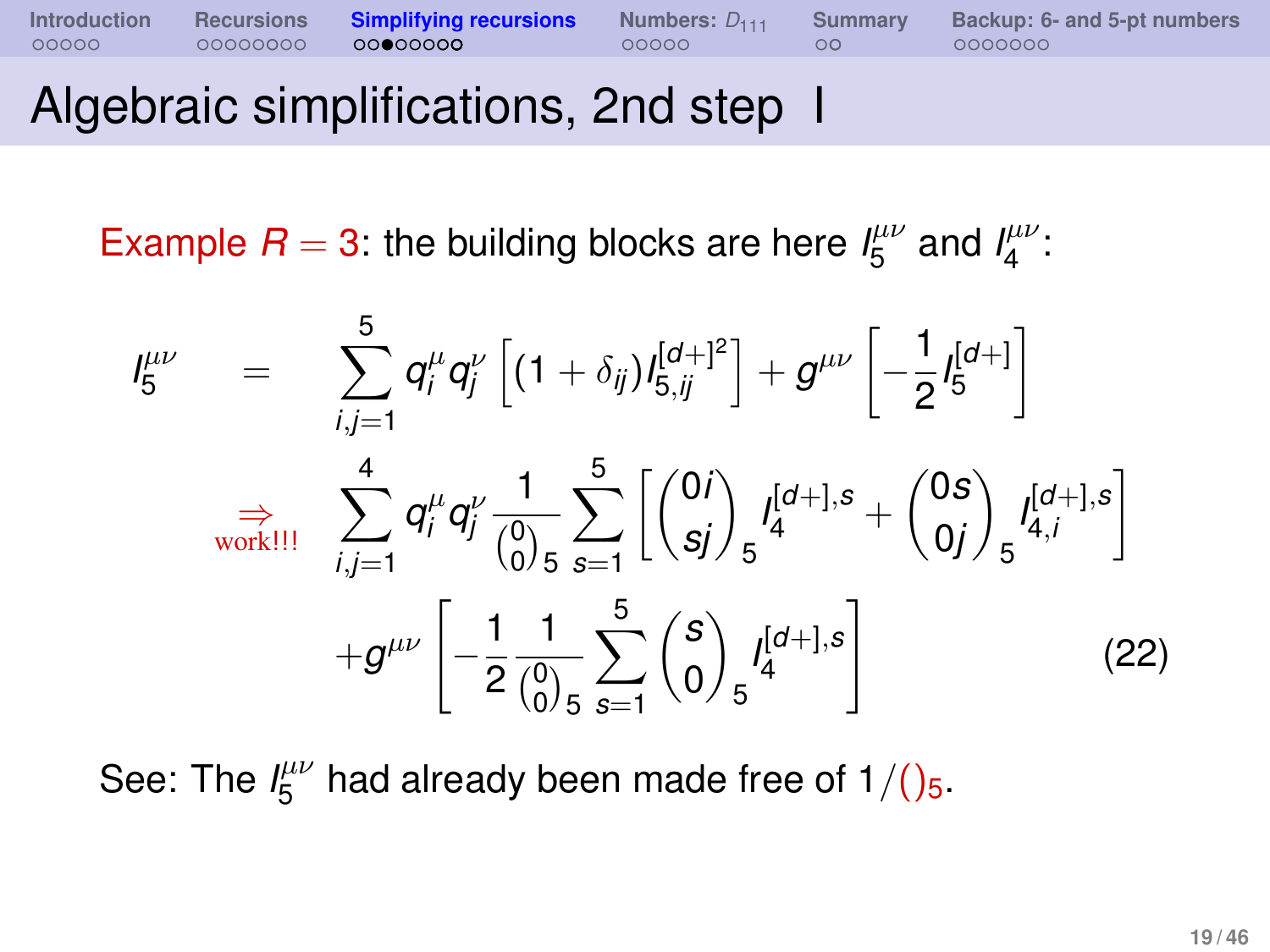# Davydychev's higher dimensional integrals

The second term with  $I_4^{\mu\nu}$  $\frac{\mu\nu}{4}$  is a typical example of  $\frac{1}{2}$  Davydychev:1991  $[18]$  tensor  $\Rightarrow$  scalars in  $d + 2l$ 

$$
I_4^{\mu\nu} = \sum_{i,j=1}^4 q_i^{\mu} q_j^{\nu} \left[ (1+\delta_{ij}) I_{4,ij}^{[d+]}{}^2 \right] + g^{\mu\nu} \left[ -\frac{1}{2} I_4^{[d+]} \right] \quad (23)
$$

Further, at this point, we have to reduce the scalar integrals  $I_{4,ij}^{[d+]^{2}}$  etc. to generic dimension  $d$  with Tarasov's recurrence relations, see next slide.

The  $I_4^{\mu\nu}$  $\frac{d\mu\nu}{4}$  is naturally free of 1/()<sub>5</sub>.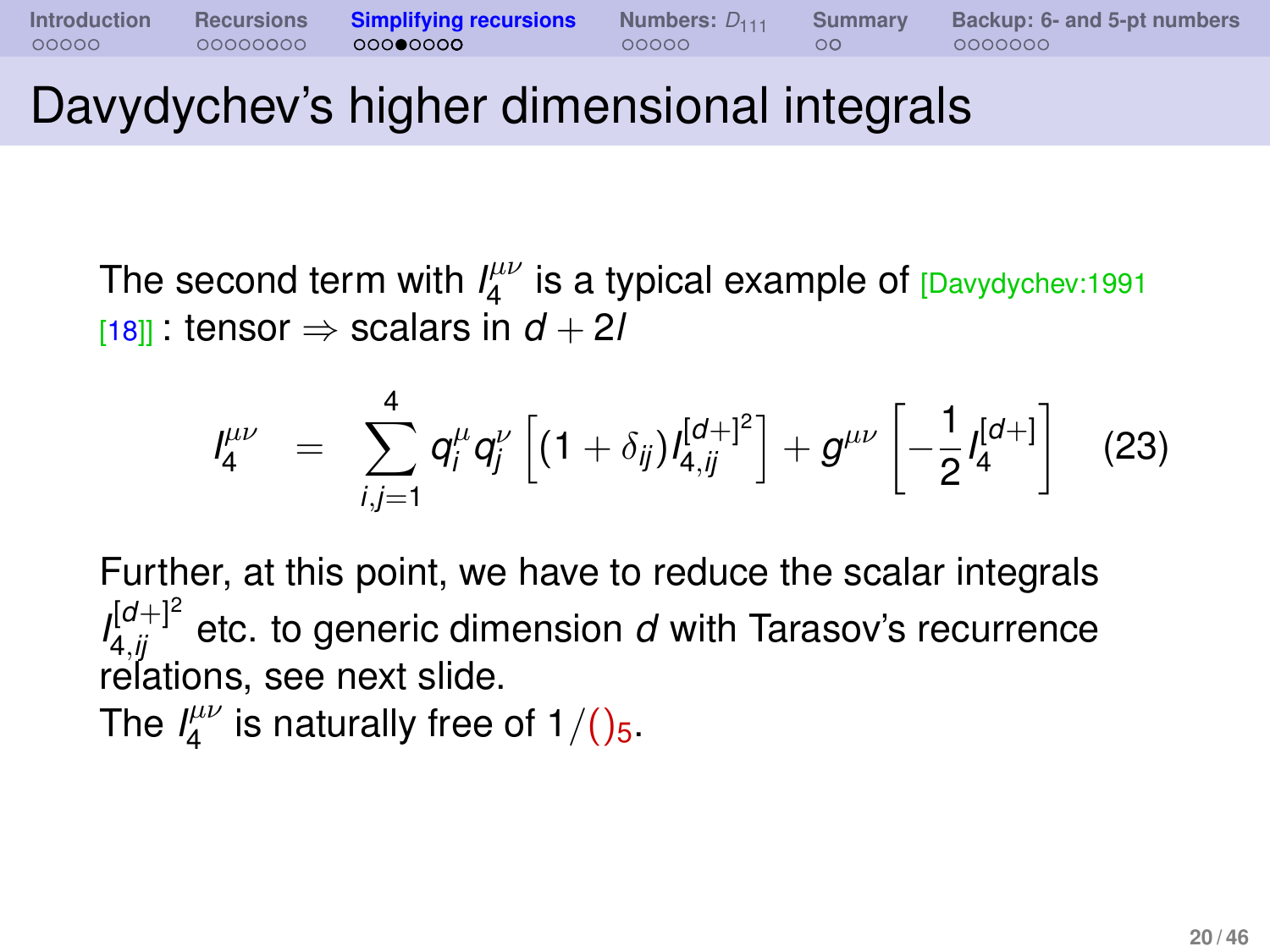**[Introduction](#page-2-0) [Recursions](#page-7-0) [Simplifying recursions](#page-16-0)** [Numbers:](#page-30-0)  $D_{111}$  [Summary](#page-35-0) [Backup: 6- and 5-pt numbers](#page-39-0)  $0.0000$  **comparisons**  $0.0000$  **comparisons**  $0.00000$  **comparisons** 

# Algebraic simplifications, 2nd step

Work out the red part in

$$
\binom{0}{0} 5 l^{\mu\nu\lambda}_5 = \left[ \binom{0}{0} 5 l^{\mu\nu}_5 - \sum_{s=1}^5 \binom{s}{0} 5 l^{\mu\nu,s}_4 \right] Q_0^{\lambda} - \sum_{s=1}^5 l^{\mu\nu,s}_4 \overline{Q}_s^{0,\lambda}
$$

⇒ work!!! Use of identities for the determinants

$$
{0 \choose 0}_{5} {s \choose i}_{5} = {0s \choose 0i}_{5} (1_{5} + {0 \choose i}_{5} {s \choose 0}_{5}
$$
 (24)

$$
\binom{s}{i}\frac{\binom{0}{j}}{s}\frac{6}{0s} = -\binom{0i}{sj}_5 + \binom{0}{0}\frac{\binom{j}{j}}{s}\frac{6}{0s}, \qquad g^{\mu\nu} = 2\sum_{i,j=1}^4 \frac{\binom{j}{j}}{0s}q_i^{\mu}q_j^{\nu}
$$
(25)

$$
\binom{S}{0}{}_{5}\binom{0s}{is}_{5} = \binom{S}{i}_{5}\binom{0s}{0s}_{5} - \binom{S}{s}_{5}\binom{0s}{0i}_{5}
$$
(26)

$$
\binom{s}{0}_5 \binom{ts}{js}_5 = \binom{s}{j}_5 \binom{ts}{0s}_5 - \binom{s}{s}_5 \binom{ts}{0j}_5 \tag{27}
$$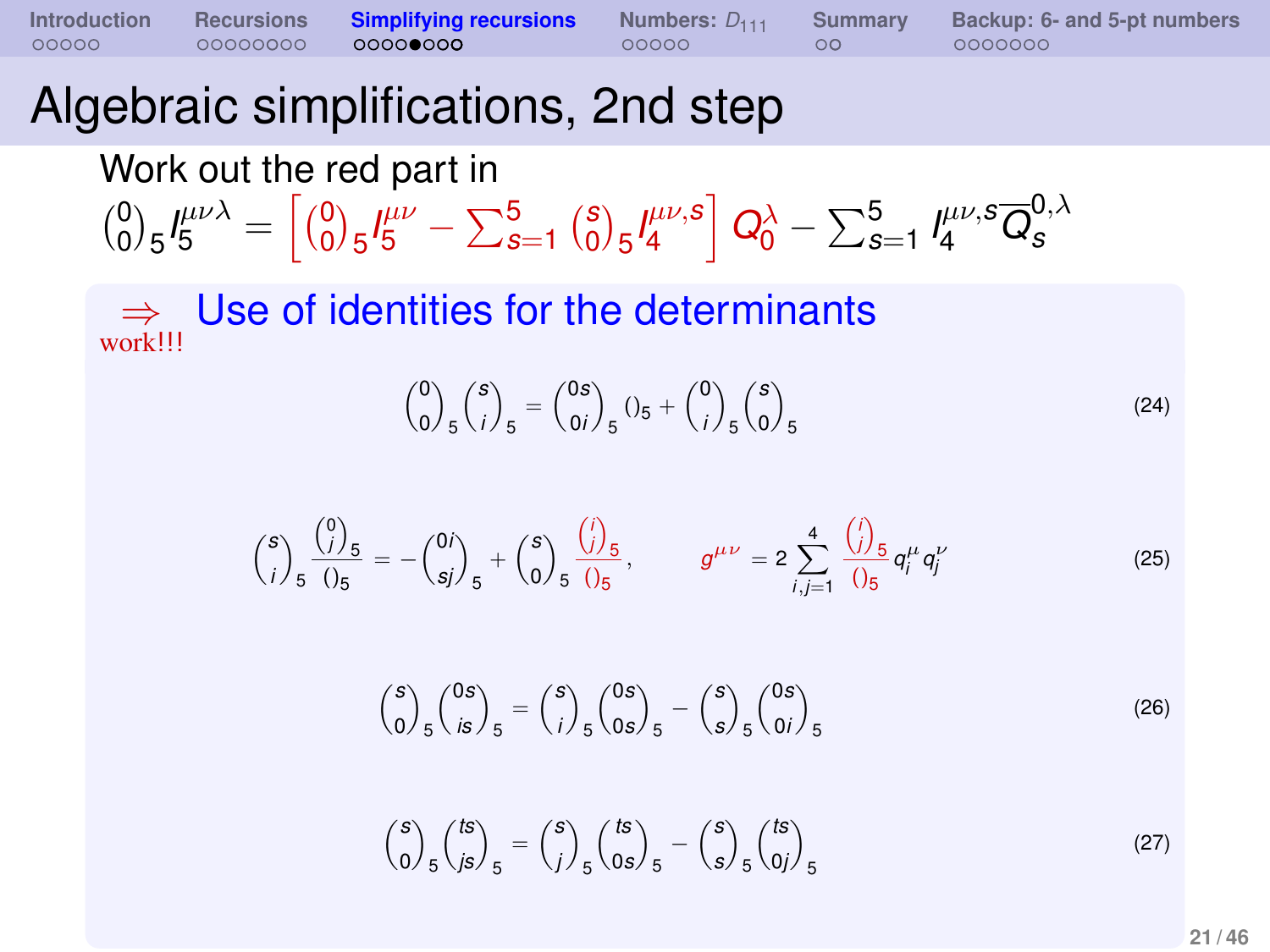# Algebraic simplifications, 2nd step

#### ⇒ work!!! Use of identities for the determinants

$$
{s \choose 0} \frac{1}{5} {s \choose j5} = {s \choose j} \frac{1}{5} {s \choose j5} \frac{1}{5} + {s \choose s} \frac{1}{5} {s \choose sj} \frac{1}{5}
$$
(28)

$$
\binom{S}{S}_5 \binom{0st}{0st}_5 = \binom{0s}{0s}_5 \binom{st}{st}_5 - \binom{ts}{0s}_5^2 \tag{29}
$$

$$
\left[\left(\frac{ts}{0s}\right)_{5}\left(\frac{ust}{jst}\right)_{5} - \left(\frac{ts}{js}\right)_{5}\left(\frac{ust}{0st}\right)_{5}\right]\left(\frac{s}{s}\right)_{5} = \left[\left(\frac{ts}{0s}\right)_{5}\left(\frac{us}{js}\right)_{5} - \left(\frac{ts}{js}\right)_{5}\left(\frac{us}{0s}\right)_{5}\right]\left(\frac{st}{st}\right)_{5}
$$
(30)  

$$
\sum_{t=1}^{5} \left(\frac{ts}{is}\right)_{5} = 0
$$
(31)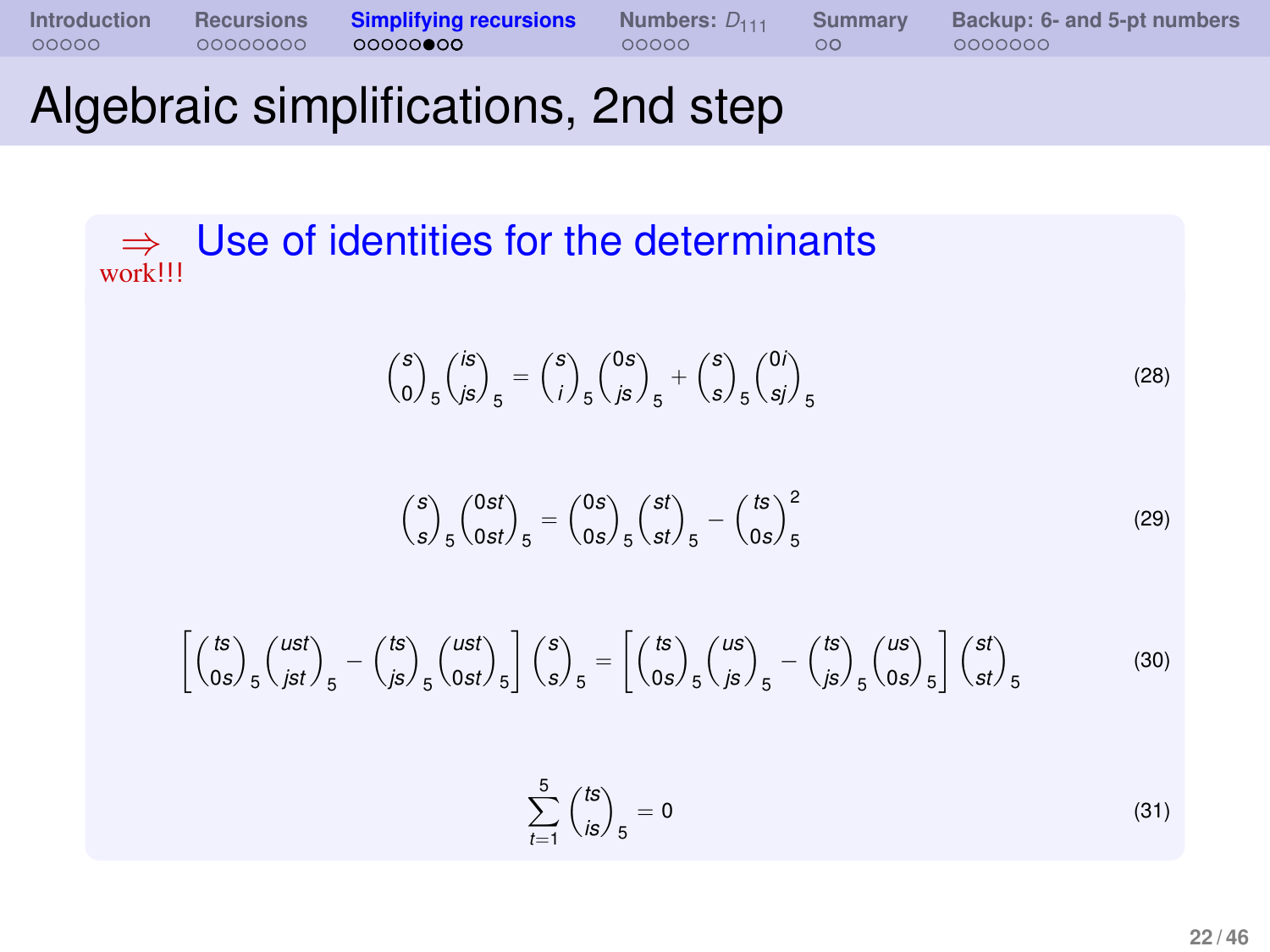#### **[Introduction](#page-2-0) [Recursions](#page-7-0) [Simplifying recursions](#page-16-0) [Numbers:](#page-30-0)**  $D_{111}$  [Summary](#page-35-0) [Backup: 6- and 5-pt numbers](#page-39-0)  $0.00000$  **comparisons**  $0.000000$  **comparisons**  $0.0000000$ Express pentagons  $I_5^{\mu}$  $\frac{1}{5}$ ,  $I_5^{\mu\nu}$  $^{\mu\nu}_{\mathbf{5}}, \mathsf{l}^{\mu\nu\lambda}_{\mathbf{5}}$  $\frac{\mu\nu\lambda}{5}$  etc. by *d*-shifted scalar boxes I

Intermediate result with *I* [*d*+],*s* ,*l*<sup>[d+]<sup>2</sup>,s</sup> etc.

<span id="page-22-1"></span><span id="page-22-0"></span>
$$
I_5^{\mu} = -\sum_{i=1}^4 \left[ \frac{1}{\binom{0}{0}} \sum_{s=1}^5 \binom{0i}{0s} \frac{I_5^s}{s^4} \right] q_i^{\mu} \qquad (32)
$$

$$
I_{5}^{\mu\nu} = \sum_{i,j=1}^{4} q_{i}^{\mu} q_{j}^{\nu} E_{ij} + g^{\mu\nu} E_{00}
$$
 (33)  

$$
E_{ij} = \frac{1}{\binom{0}{0}} \sum_{s=1}^{5} \left[ \binom{0i}{sj} \int_{5}^{l_{4}^{(d+1),s}} + \binom{0s}{0j} \int_{5}^{l_{4,j}^{(d+1),s}} \right]
$$
 (34)  

$$
E_{00} = -\frac{1}{2} \frac{1}{\binom{0}{0}} \sum_{s=1}^{5} \binom{s}{0} \int_{5}^{l_{4}^{(d+1),s}} \tag{35}
$$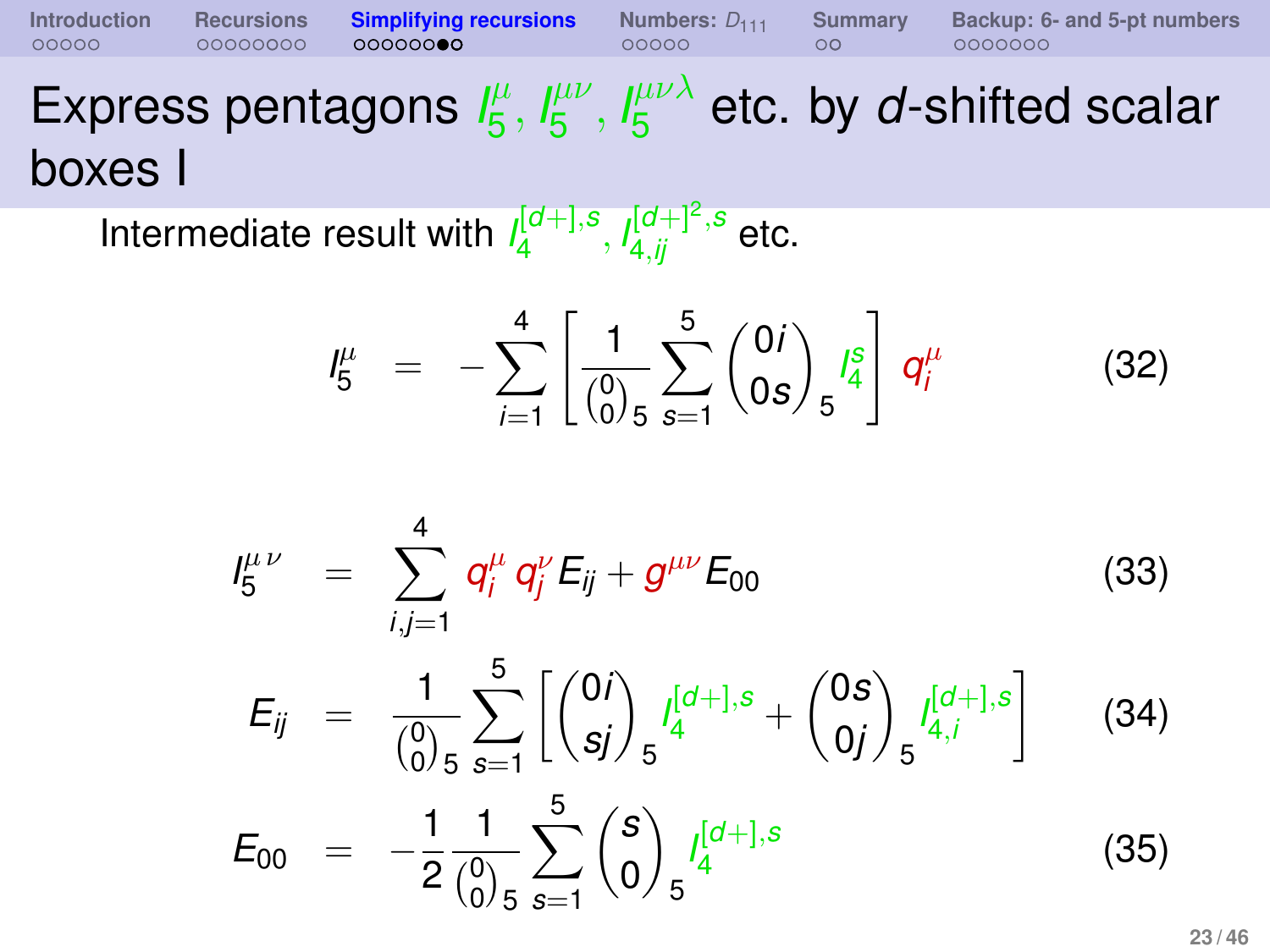Express pentagons  $I_5^{\mu}$  $\frac{1}{5}$ ,  $I_5^{\mu\nu}$  $^{\mu\nu}_{\mathbf{5}}, \mathsf{l}^{\mu\nu\lambda}_{\mathbf{5}}$  $\frac{\mu\nu\lambda}{5}$  etc. by *d*-shifted scalar boxes II

**[Introduction](#page-2-0) [Recursions](#page-7-0) [Simplifying recursions](#page-16-0) [Numbers:](#page-30-0)**  $D_{111}$  [Summary](#page-35-0) [Backup: 6- and 5-pt numbers](#page-39-0)  $0.00000$  **comparisons**  $0.000000$  **comparisons**  $0.0000000$ 

$$
I_{5}^{\mu\nu\lambda} = \sum_{i,j,k=1}^{4} q_{i}^{\mu} q_{j}^{\nu} q_{k}^{\lambda} E_{ijk} + \sum_{k=1}^{4} g^{[\mu\nu} q_{k}^{\lambda]} E_{00k}
$$
(36)  

$$
E_{ijk} = -\frac{1}{\binom{0}{0}} \sum_{s=1}^{5} \left\{ \left[ \binom{0j}{sk} \int_{s} \frac{I_{4,j}^{[d+]^{2},s} + (i \leftrightarrow j)}{4j} \right] + \binom{0s}{0k} \int_{s} \nu_{ij} I_{4,j}^{[d+]^{2},s} \right\}
$$
(37)  

$$
E_{00j} = \frac{1}{\binom{0}{0}} \sum_{s=1}^{5} \left[ \frac{1}{2} \binom{0s}{0j} \int_{s} \frac{I_{4}^{[d+]^{2},s} - \frac{d-1}{3} \binom{s}{j} \int_{s} \frac{I_{4}^{[d+]^{2},s}}{4} \right]
$$
(38)

These presentations are evidently free of inverse Gram determinants.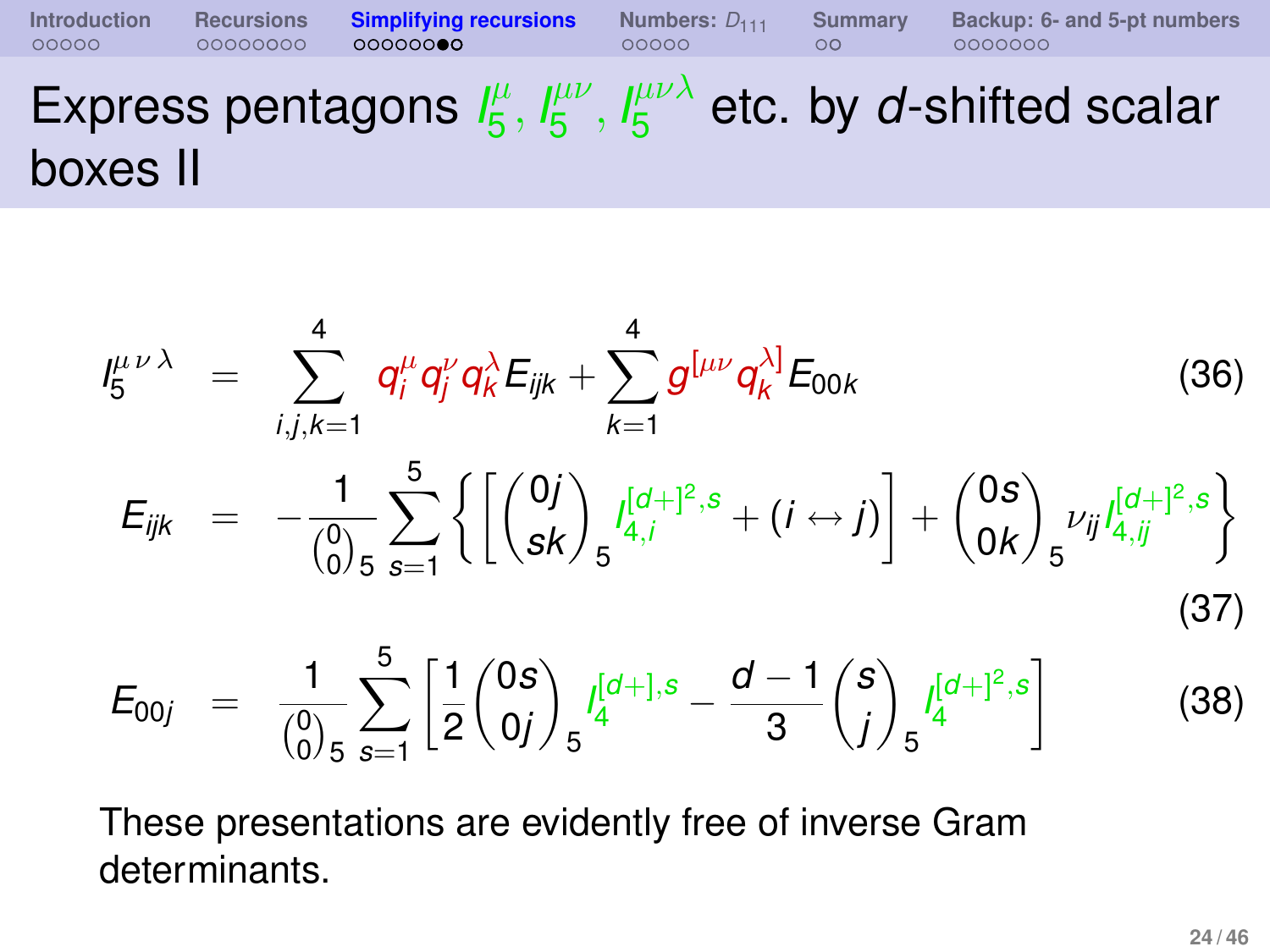Isolation of inverse sub-Gram det*<sup>s</sup>* ()<sup>4</sup> I

We have now two kinds of objects in higher dim*<sup>s</sup>* to be evaluated:

$$
I_4^S, I_4^{[d+],s}, I_4^{[d+]^2,s} \qquad \text{boxes} \qquad (39)
$$
  

$$
I_{4,i}^{[d+],s}, I_{4,i}^{[d+]^2,s} \qquad I_{4,ij}^{[d+]^2,s} \qquad \text{boxes with higher indices} \quad (40)
$$

Application of dimension-shifting recurrence relations produces powers of  $1/()_4$ .

They are the unwanted sub-Gram-determinants  $()_4$ . Simplest:

In  $I_5^{\mu}$  $J_5^{\mu}$  [\(32\)](#page-22-0) appears  $J_4^s$ .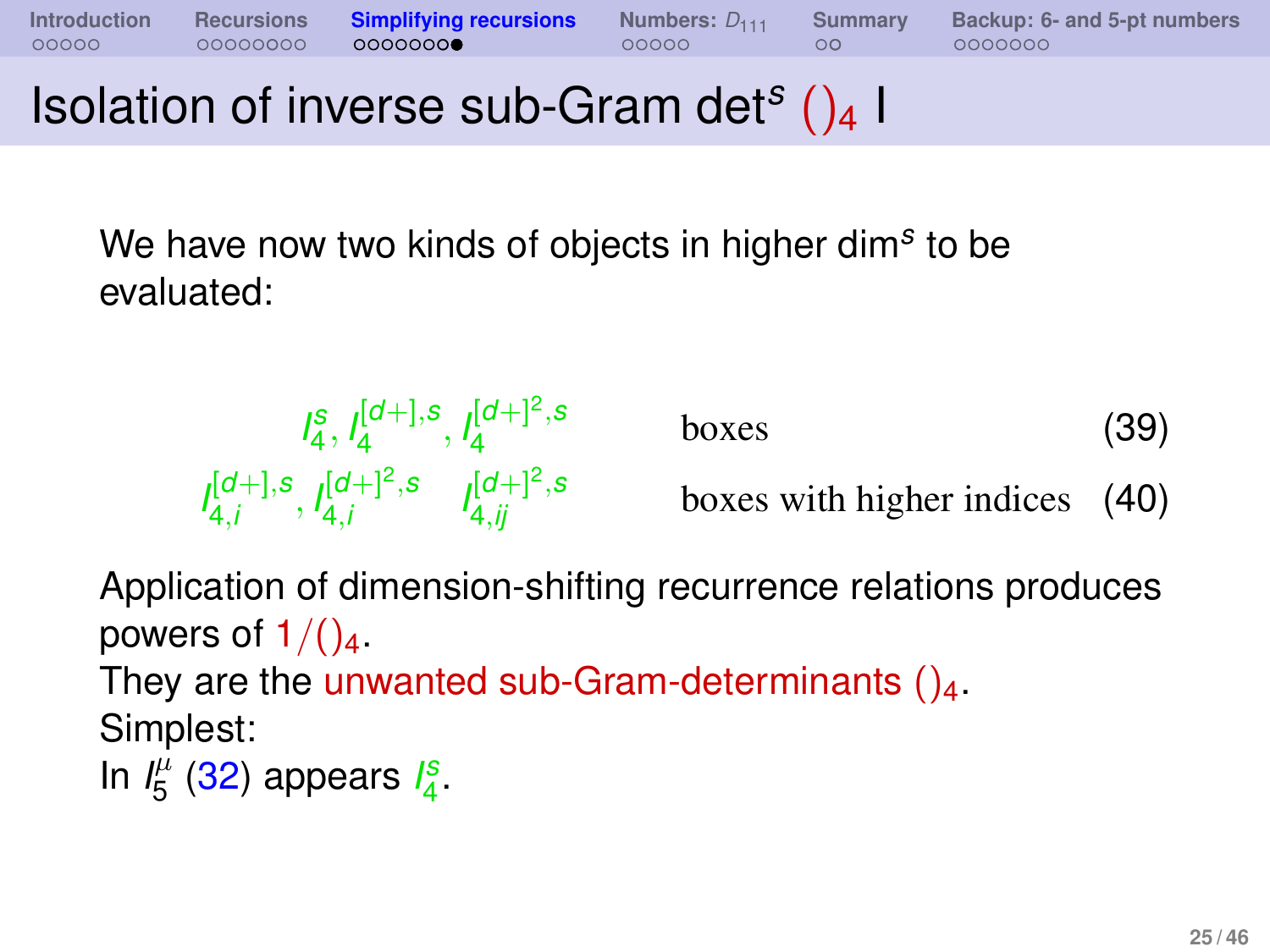Isolation of inverse sub-Gram det*<sup>s</sup>* ()<sup>4</sup> II

One of Tarasov's recurrence relations  $(11)$  applies  $(n = 4)$ :

**[Introduction](#page-2-0) [Recursions](#page-7-0) [Simplifying recursions](#page-16-0) [Numbers:](#page-30-0)**  $D_{111}$  [Summary](#page-35-0) [Backup: 6- and 5-pt numbers](#page-39-0)  $0.00000$  **computers**  $0.000000$  **computers** 

$$
()_{n}(d-3)l_{4}^{[d+]} = \begin{bmatrix} 0 \\ 0 \end{bmatrix}_{4} - \sum_{k=1}^{4} {0 \choose k}_{4} k^{-} l_{4} \qquad (41)
$$

So that we express:

$$
I_4^D = \sum_{k=1}^4 \frac{\binom{k}{0}}{\binom{0}{0}_4} I_3^{D,k}, \text{ for } ( )_n = 0
$$
 (42)

If the dimension  $D = d + 2l > d$ , one has to reduce the dimension of  $I_3^{D,k}$  $\frac{d^{D,\kappa}}{3}$  by Tarasov's dim-recurrences, but now without 1/()<sub>4</sub>, because now 1/()<sub>3</sub> appear.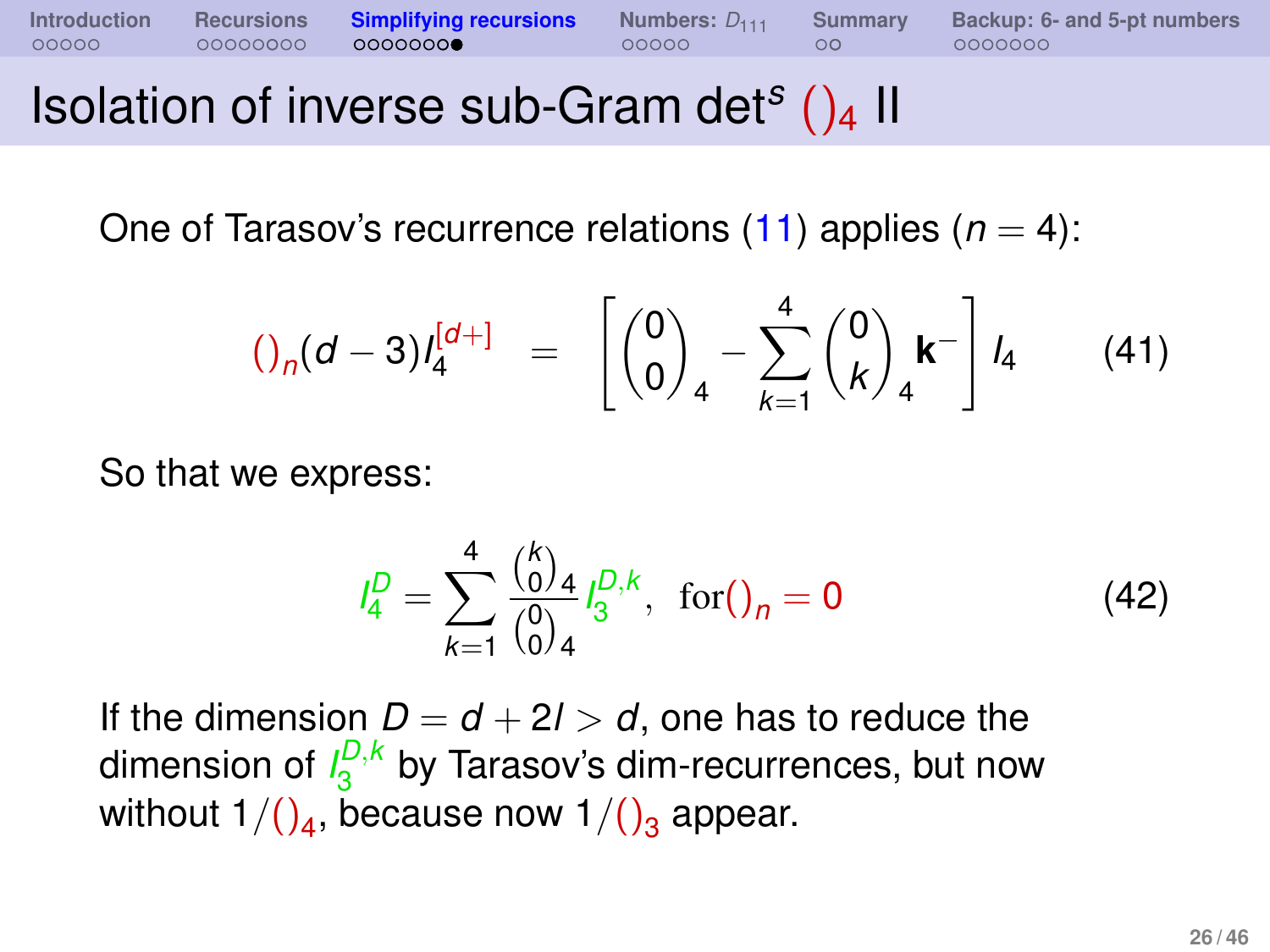# Isolation of inverse sub-Gram det*<sup>s</sup>* ()<sup>4</sup> III

For the other boxes, with higher indices, the game is more involved.

Try to have inverse Gram determinants only in front of boxes *I*4, and hold the  $I_3$ ,  $I_2$ ,  $I_1$  free of them Introduce:

$$
\lim_{\binom{s}{s}_5 \to 0} I_4^{d,s} = \sum_{t=1}^5 \frac{\binom{ts}{0s}_5}{\binom{0s}{0s}_5} I_3^{d,st} \equiv Z_4^{d,s} \tag{43}
$$

A typical example appearing in [\(34\)](#page-22-1) is  $I^{\left[d+\right],s}_{4i}$ י<sup>µ</sup>ט<sub>ון</sub>.•<br>4,*i* With the aid of relations like

$$
{0s \choose is}_5 {ts \choose 0s}_5 - {0s \choose 0s}_5 {ts \choose is}_5 = -{s \choose s}_5 {0st \choose 0si}_5,
$$
(44)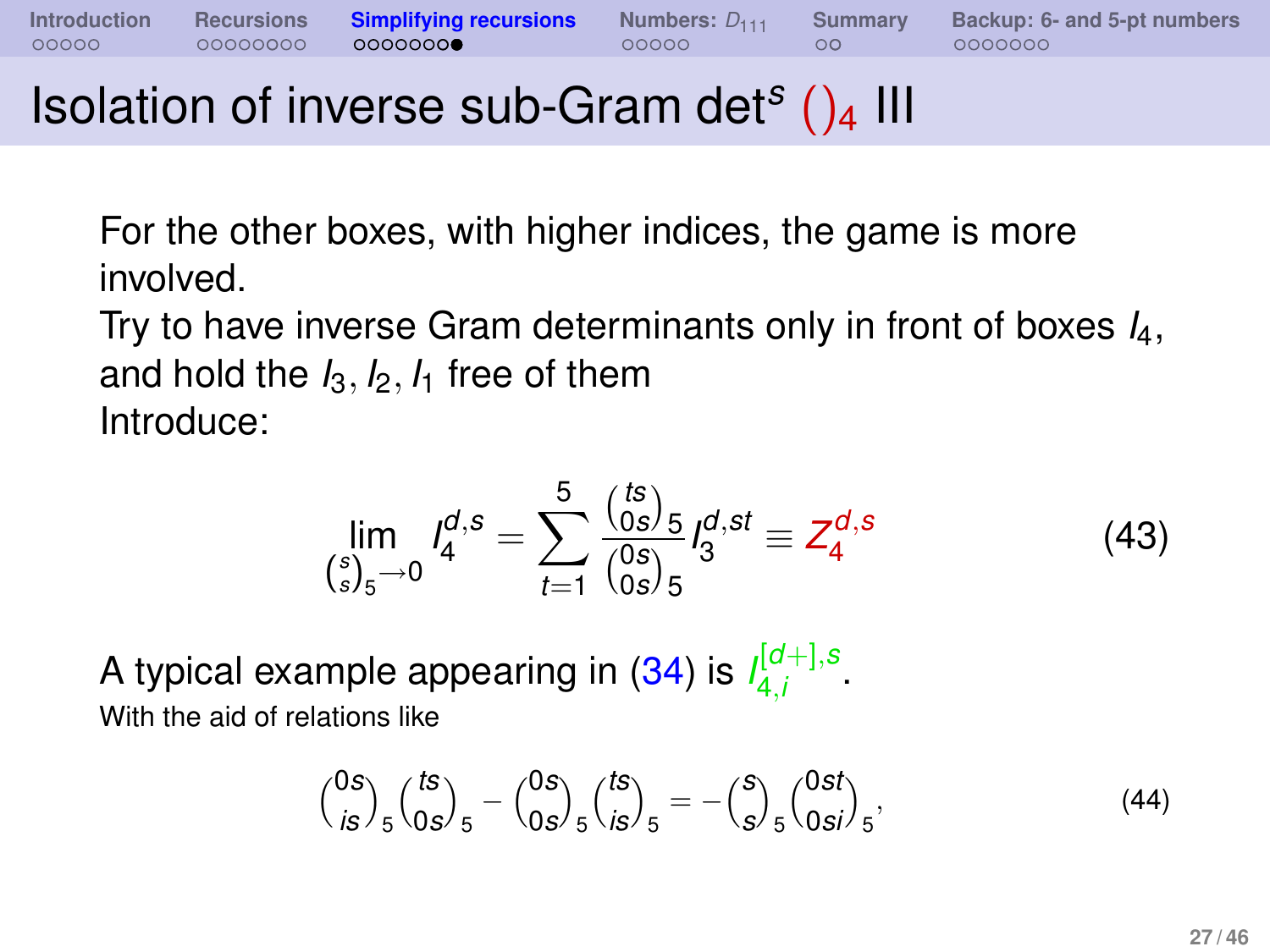# Isolation of inverse sub-Gram det*<sup>s</sup>* ()<sup>4</sup> IV

one may cancel out the factor  $\binom{s}{s}_5$  from the combination

$$
\frac{\binom{0s}{s}}{\binom{s}{s}} \frac{1}{s} Z_4^s - \sum_{t=1}^5 \frac{\binom{ts}{s}}{\binom{s}{s}} \frac{1}{s} S_3^t = \dots = -\frac{1}{\binom{0s}{0s}} \sum_{5}^5 \binom{0st}{0st} S_5^{st} \tag{45}
$$

This allows to rewrite the recurrence relation

$$
I_{4,i}^{[d+],s} = -\frac{\binom{0s}{is}}{\binom{s}{s}s} I_4^s + \sum_{t=1}^4 \frac{\binom{ts}{is}}{\binom{s}{s}s} I_3^{st}
$$

into one with  $1/\binom{S}{S}$  $\binom{s}{s}_5 = 1/()_4$  ONLY in front of boxes:

$$
I_{4,i}^{[d+],s} = -\binom{0s}{is} \frac{\left[ I_4^s - Z_4^s \right]}{\binom{s}{s}_5} + \frac{1}{\binom{0s}{0s}_5} \sum_{t=1}^5 \binom{0st}{0si}_5 I_5^{st} \tag{46}
$$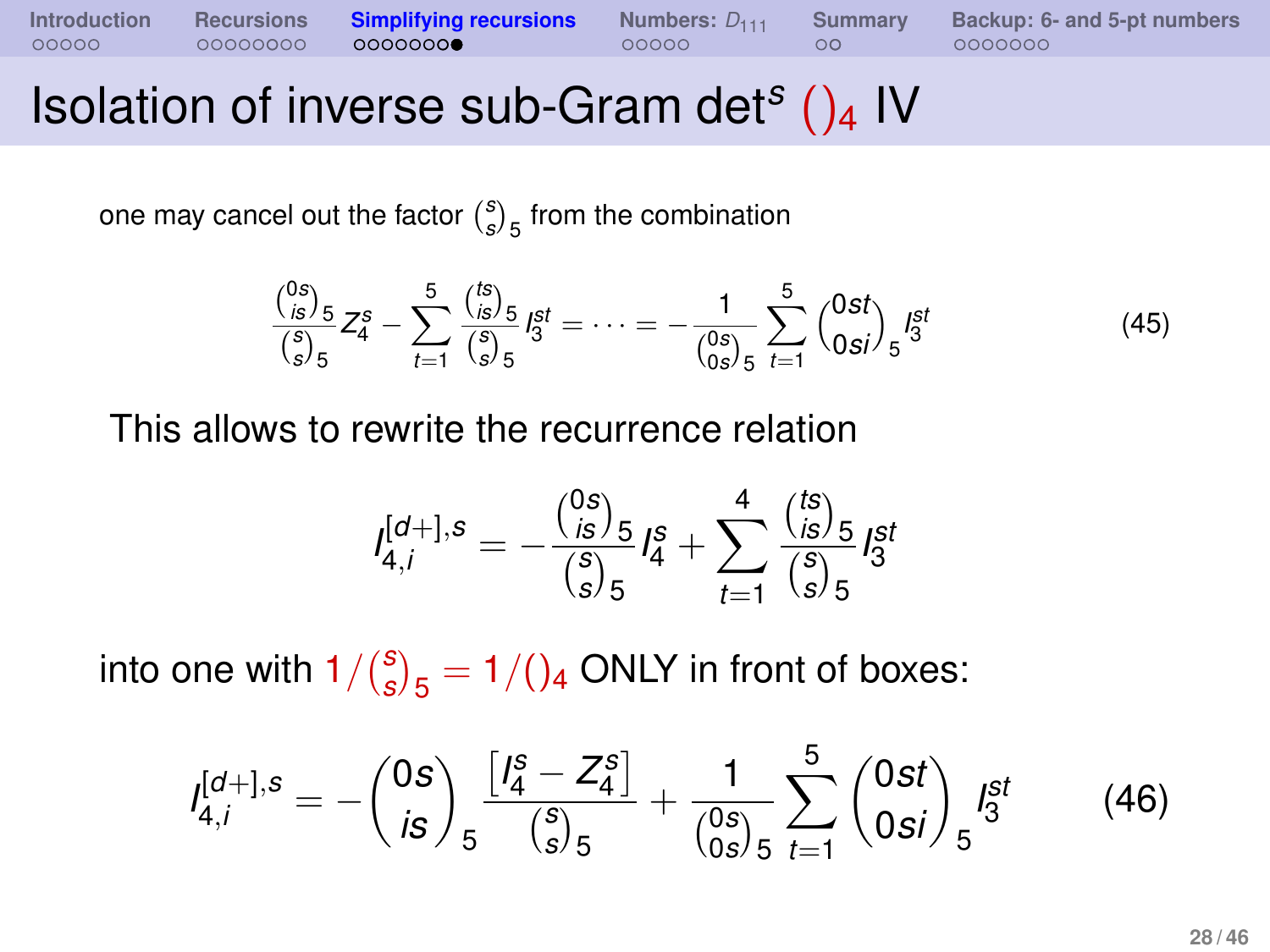# Isolation of inverse sub-Gram det*<sup>s</sup>* ()<sup>4</sup> V

This is a nice expression, because it contains an explicit difference quotient for the case that *s*  $S_{s}^{s}$ <sub>5</sub> becomes zero or if it becomes small but finite.

The numerical strategy will be:

- The  $()_4 \neq 0$ : Just evaluate what you like.
- The  $()_4 = 0$ : Replace

$$
\frac{\left[ \mathsf{l}_4^{\mathcal{S}} - Z_4^{\mathcal{S}}\right]}{\binom{\mathcal{S}}{\mathcal{S}}_5} \Rightarrow \frac{d-3}{\binom{0}{0}_4} \mathsf{I}_4^{[d+],s}
$$

and the  $I_4^{[d+],s}$  may be written, in that case ()<sub>4</sub> = 0, by  $\sum_{t} c_{k} I_{3}^{[d+] , st}$ <sub>ll</sub>u+j,sı<br>3 Further reducing to scalars in  $d$  dimensions, no  $1/(2)$  will re-appear.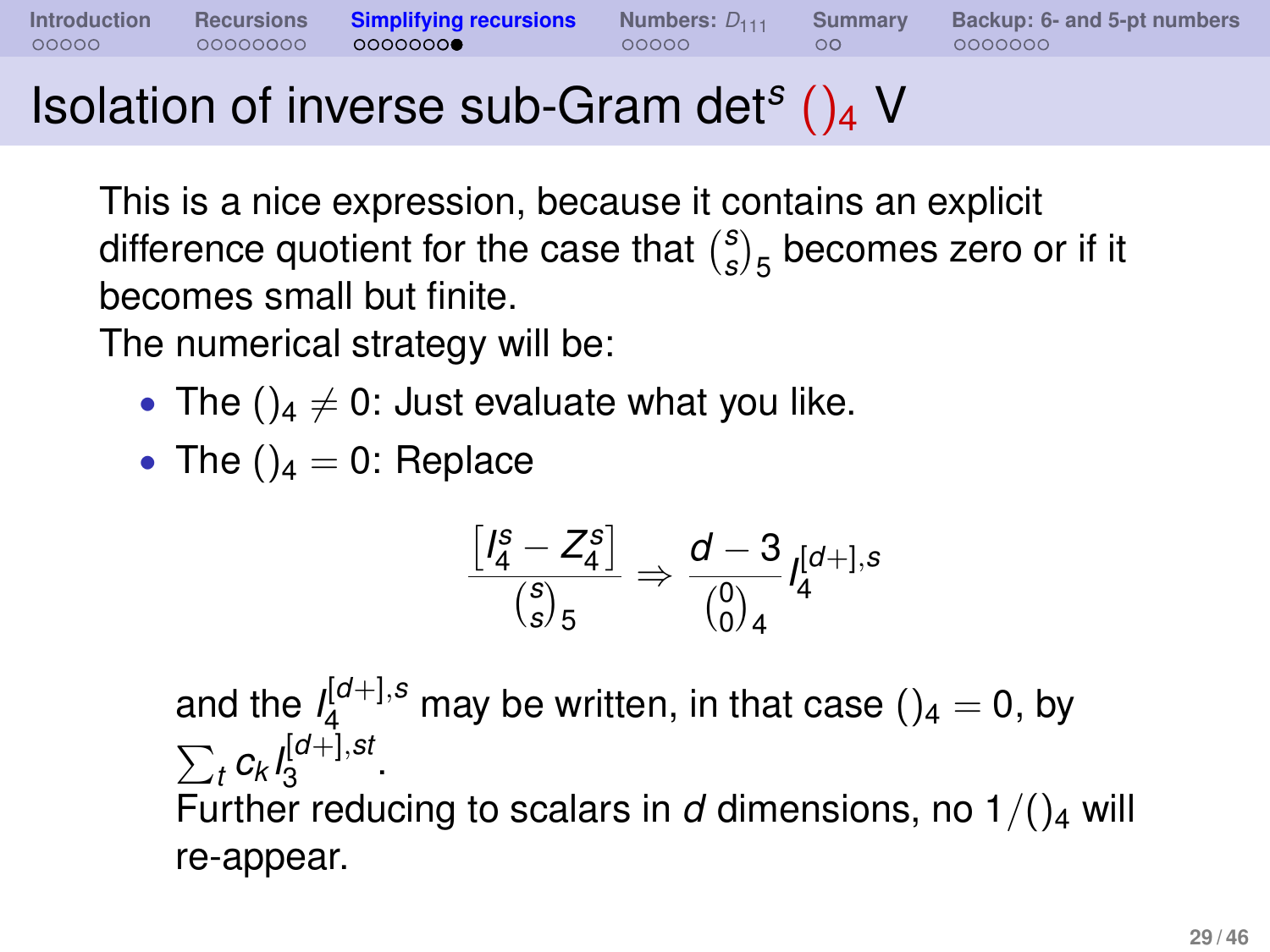

# Isolation of inverse sub-Gram det*<sup>s</sup>* ()<sup>4</sup> VI

This is, what one may do if not explicitely work on expansions of the scalar integrals for small ()*n*.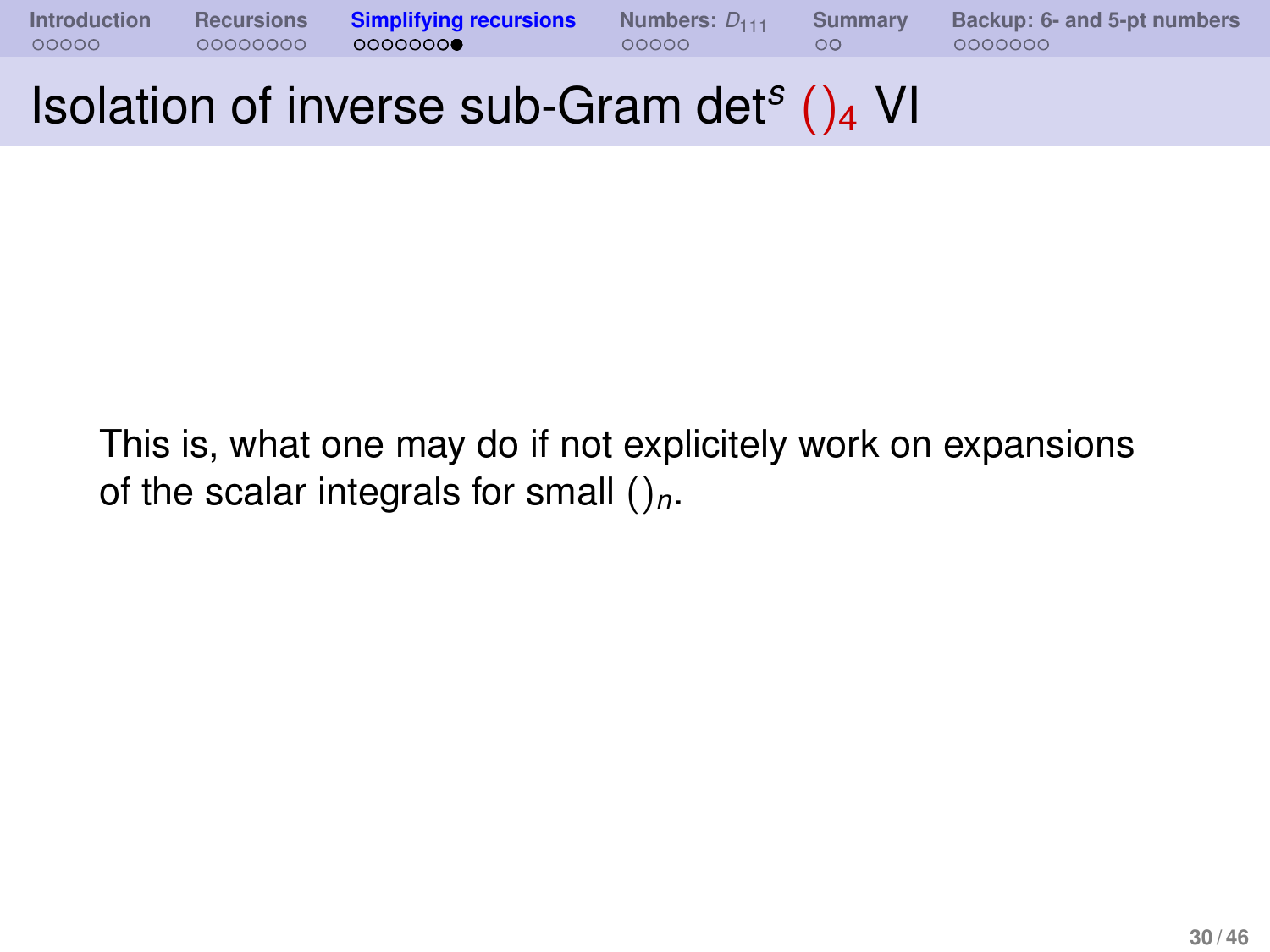**[Introduction](#page-2-0) [Recursions](#page-7-0) [Simplifying recursions](#page-16-0) <b>[Numbers:](#page-30-0)**  $D_{111}$  [Summary](#page-35-0) [Backup: 6- and 5-pt numbers](#page-39-0) <br>000000 00000000 00000000 **000000** 00000 000000

## Example: 4-point tensor of rank 3 I

Following Davydychev, [\[18\]](#page-38-0), one gets

$$
J_4^{\mu\nu\lambda} = \int^d \frac{k^{\mu}k^{\nu}k^{\lambda}}{\prod_{r=1}^n c_r} = -\sum_{i,j,k=1}^n q_i^{\mu} q_j^{\nu} q_k^{\lambda} \nu_{ijk} I_{n,ijk}^{[d+]^3} + \frac{1}{2} \sum_{i=1}^n g^{[\mu\nu} q_i^{\lambda]} I_{n,i}^{[d+]^2} (47)
$$

We identify the tensor coefficient  $D_{111}$ :

<span id="page-30-0"></span>
$$
D_{111} \sim \nu_{ijk} I_{4,jik}^{[d+]}^3 \text{ for } ijk = 222
$$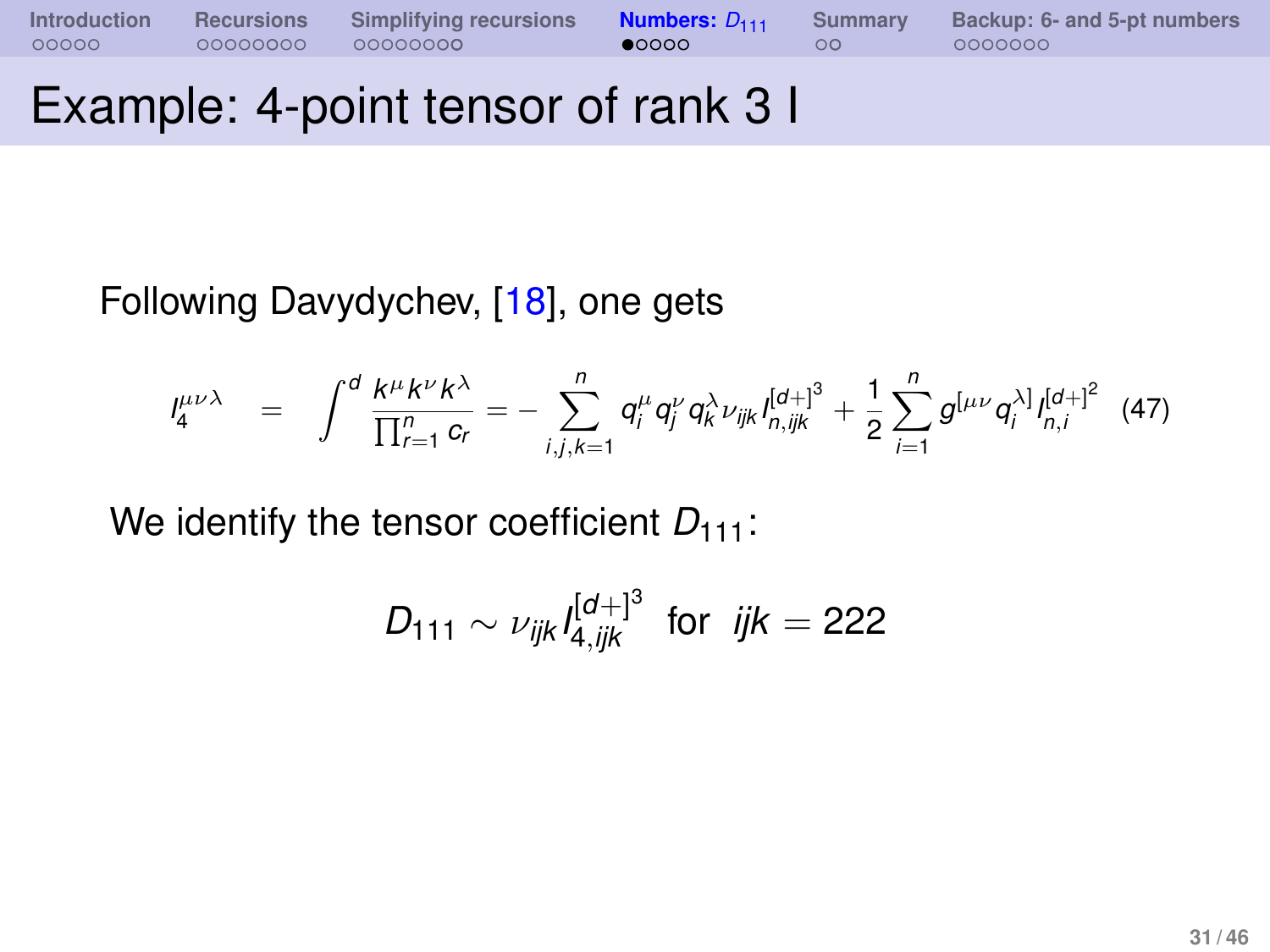## An example from A. Denner:  $D_{111}$

Next figures copied from: [A.Denner,](http://th-workshop2009.desy.de/sites/site_th-workshop2009/content/e59393/e59359/infoboxContent59362/Denner.pdf) plenary talk DESY Theory Workshop 2009, p.69 (backup transparency)

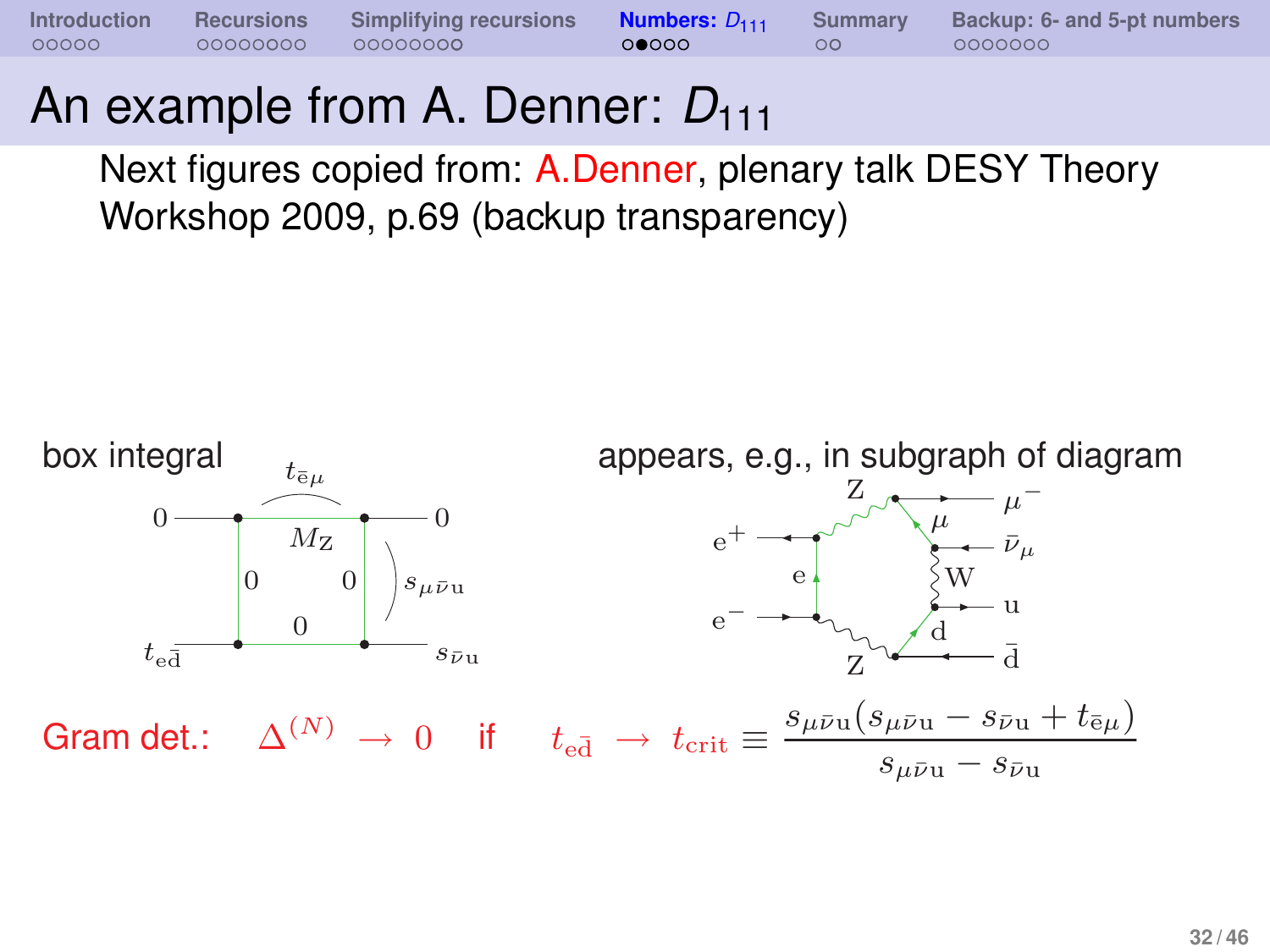The figure demonstrates the effects of careful treatment of vanishing Gram determinant  $()$ <sub>4</sub>.

**[Introduction](#page-2-0) [Recursions](#page-7-0) [Simplifying recursions](#page-16-0) <b>[Numbers:](#page-30-0)**  $D_{111}$  [Summary](#page-35-0) [Backup: 6- and 5-pt numbers](#page-39-0) <br>000000 00000000 00000000 000000 00000

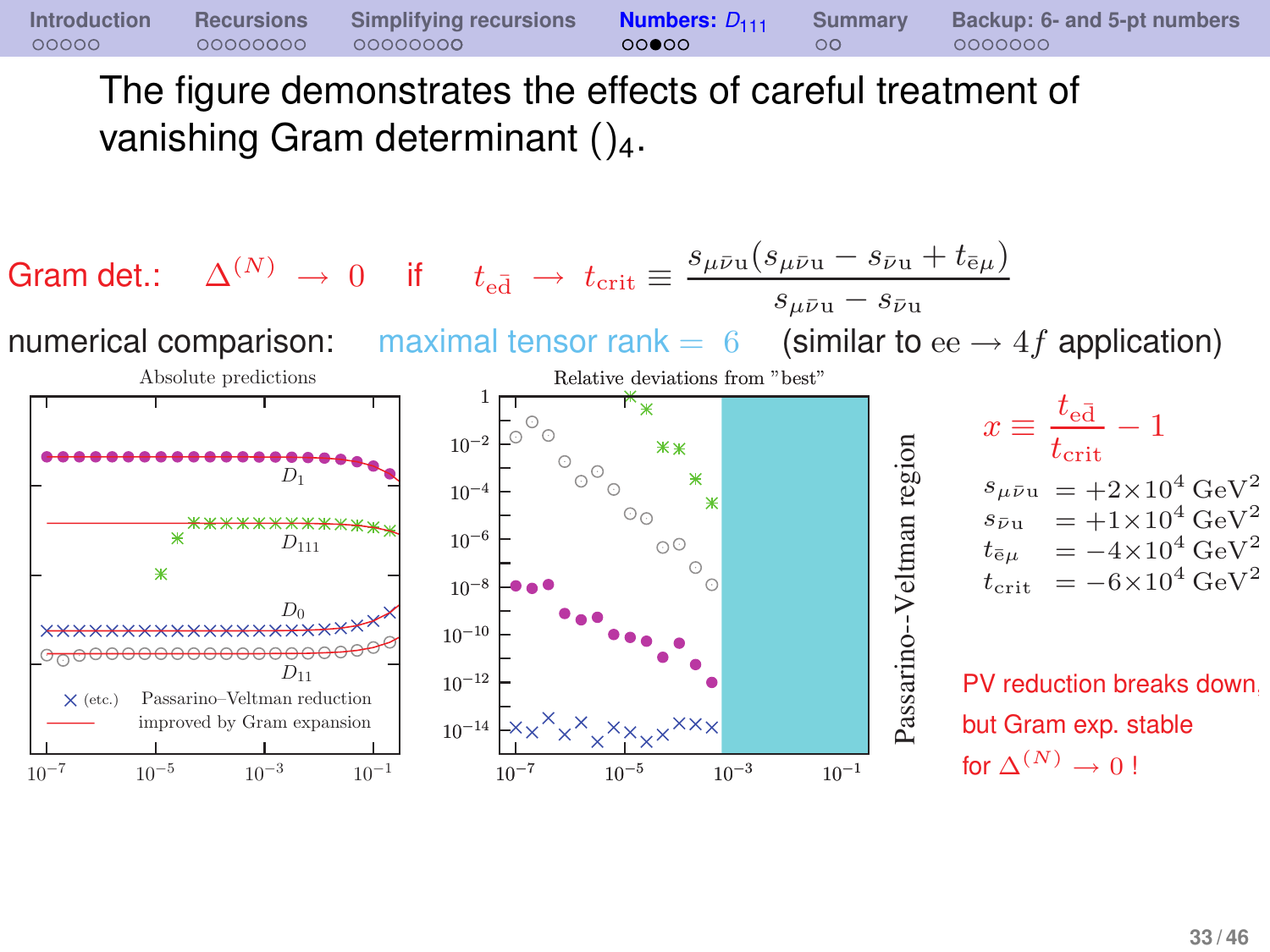# $D_{111}$  – numerics with our reductions

Now rewrite:

$$
\nu_{ijk} I_{4,ijk}^{[d+1]} = -\frac{\binom{0}{k}}{\binom{0}{4}} I_{4,ij}^{[d+1]} + \sum_{t=1,\,t\neq i,j}^{4} \frac{\binom{t}{k}}{\binom{1}{4}} I_{3,ij}^{[d+1]} + \frac{\binom{t}{k}}{\binom{1}{4}} I_{4,j}^{[d+1]} + \frac{\binom{t}{k}}{\binom{1}{4}} I_{4,i}^{[d+1]} \tag{48}
$$
\n
$$
\nu_{ij} \nu_{ijk} I_{4,ijk}^{[d+1]} = -\frac{\binom{0}{k}}{\binom{0}{5}} E_{ij} \left[ I_{4,ij}^{[d+1]^2,5} - Z_{4,ij}^{[d+1]^2,5} \right]
$$
\n
$$
+ \frac{1}{\binom{0}{0s}} \left[ \binom{0s}{0sk} I_{5}^{[d+1]^2,5} + \binom{0s}{0sk} I_{5}^{[d+1]^2,5} + \sum_{t=1,\,t\neq i,j}^{5} \binom{0st}{0sk} I_{5}^{\nu_{ij}} I_{3,ij}^{[d+1]^2,st} \right] \tag{49}
$$
\n
$$
\nu_{ij} \nu_{ijk} I_{4,ijk}^{[d+1]^3,5} = -\frac{\binom{0}{k}}{\binom{0}{0}} \left[ \sigma \frac{\binom{0}{0}}{\binom{0}{0}} \binom{0}{0} \left( d-3 \right) \left( d+1 \right) I_{4}^{[d+1]^3} + \left( d-3 \right) \frac{1}{\binom{0}{0}} \binom{0}{0j} I_{4}^{[d+1]^2} + 2\nu_{ij} I_{4,ij}^{[d+1]^3}
$$
\n
$$
- \frac{5d-16}{\binom{0}{0}} \left( \frac{0}{0} \right) \sum_{t=1}^{4} \binom{0t}{0i} I_{3}^{[d+1]^2, t} + \frac{d-3}{\binom{0}{0}} \sum_{t=1}^{4} \binom{0t}{0j} I_{3,i}^{[d+1]^2, t} \right]
$$
\n
$$
+ \frac{1}{\binom{0}{0}} \left[ \binom{0}{0k} I_{4,j}^{[d+1]^2} + \binom{0
$$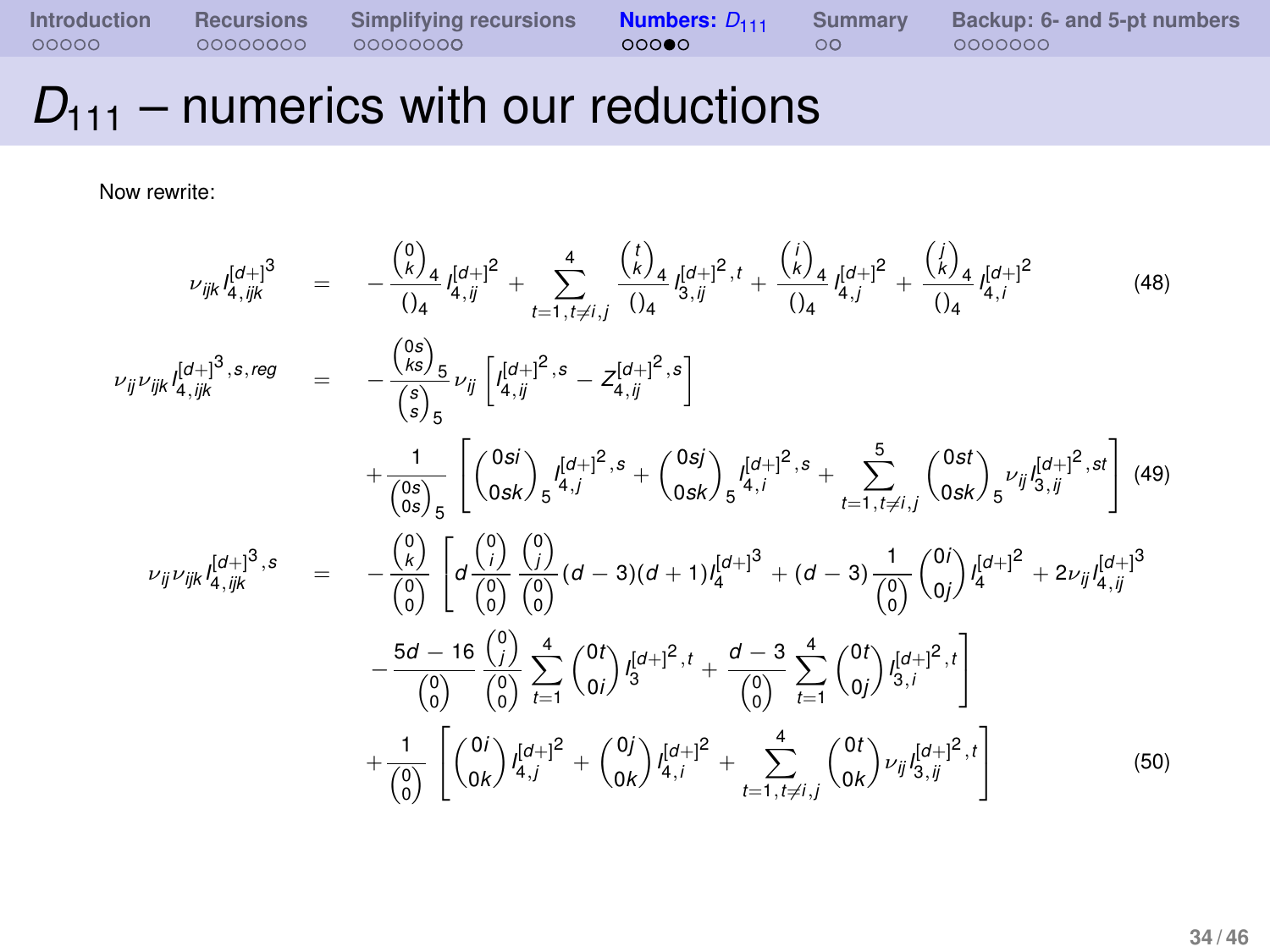## Numerics: LoopTools versus our approach

Using LoopTools call and our math numerics (preliminary):

x D111

 $-7$  :  $-0.007106204244698895$   $+0.0046539807850273325$  I D0i[dd111] -3.15345811639208 -10 -3.318373348243635'-10 I Z4d30,Z4d20,I4id20  $-6$  :  $-3.2313079078584034-06$   $-2.8963160014947846-06$  I D0i[dd111]  $-3.1479286753545824-10$   $-3.318332145498356 -10$  I Z4d30,Z4d20,I4id20  $-5$  :  $-5.5231182028025025-09$   $+3.4832284324178667-09$  T D0i[dd1111]  $-3.0926394107374516-10$   $-3.3179201270079527-10$  I Z4d30,Z4d20,I4id20 x< -4: LoopTools dies out  $-4$  :  $-3.1544928789869657-10$   $-3.33218368329059$   $-10$  I D0i[dd111]  $-3.0798250216856066-10 = 3.3447698103297804-10$  T flai  $x < -3$ : loss of accuracy  $-3$  :  $-3.153742175665908 -10$   $-3.31639655233478$   $-10$  I D0i[dd111] -3.1537481925176414-10 -3.3164147721227693-10 I flei  $-2$  :  $-3.1500799889469005-10$   $-3.29915924109457$   $-10$  T D0i[dd111]  $-3.150080001830792 -10 -3.2991592067243136 -10$  T flei  $-1$  :  $-3.112267506942415 -10$   $-3.135823319774082 -10$  T D0i[dd1111] -3.1122675069507063-10 -3.1358233197649007-10 I flei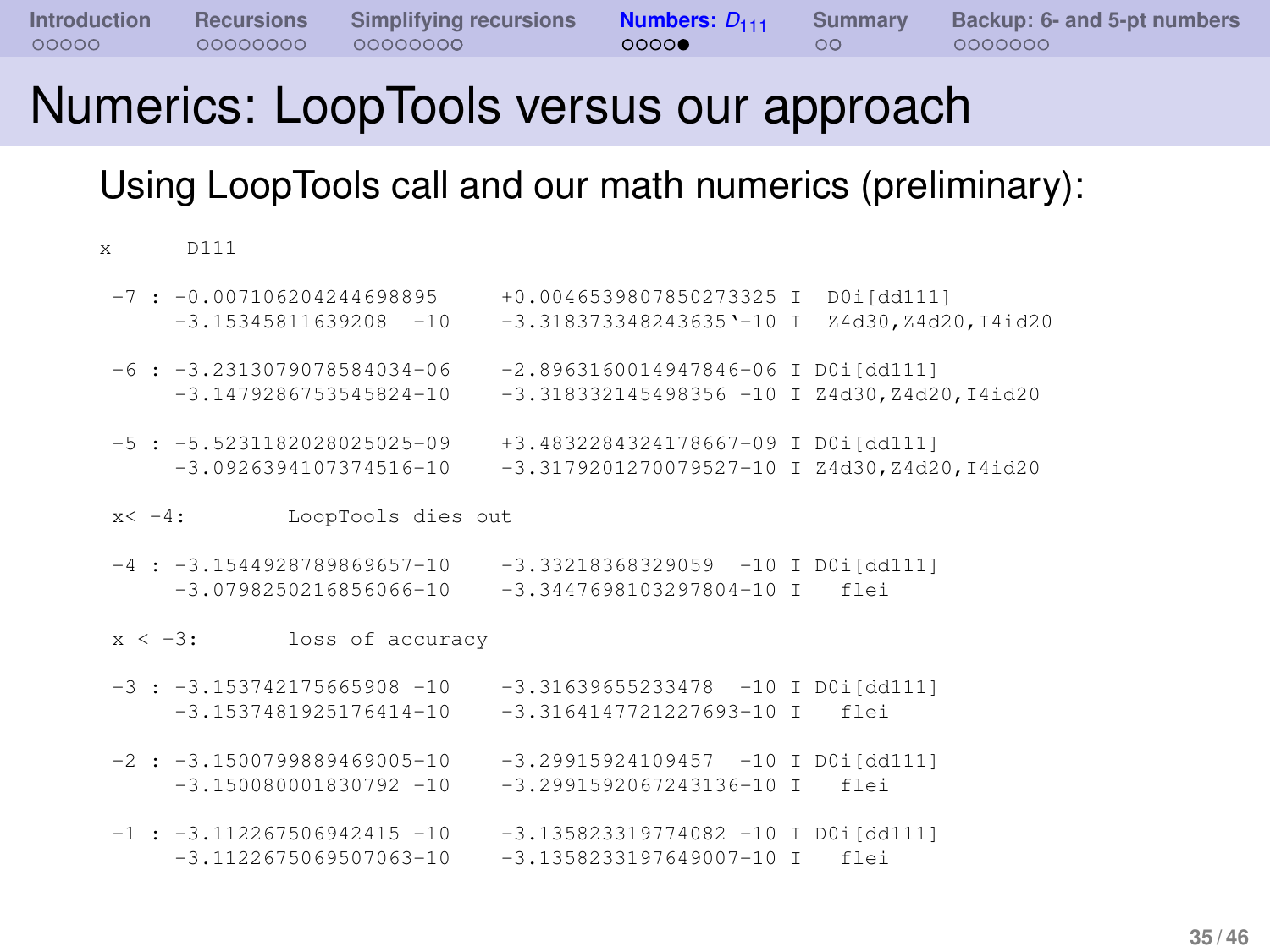| Introduction | <b>Recursions</b> | Simplifying recursions | Numbers: $D_{111}$ | <b>Summary</b> | Backup: 6- and 5-pt numbers |
|--------------|-------------------|------------------------|--------------------|----------------|-----------------------------|
| 00000        | 00000000          | 00000000               | 00000              | စဝ             | 0000000                     |
| Summary      |                   |                        |                    |                |                             |

- Recursive treatment of pnetagon tensors integrals of rank *R* in terms of pentagons and boxes of rank *R* − 1
- Systematic derivation of expressions which are explicitely free of inverse Gram determinants  $()_5$  until pentagons of rank  $R = 5$
- Properly isolation of inverse Gram determinants of subdiagrams of the type *s*  $\binom{s}{s}_n$ , which cannot be completely avoided.
- <span id="page-35-0"></span>• Some [preliminary] numerics, so far Mathematica, and C++ under way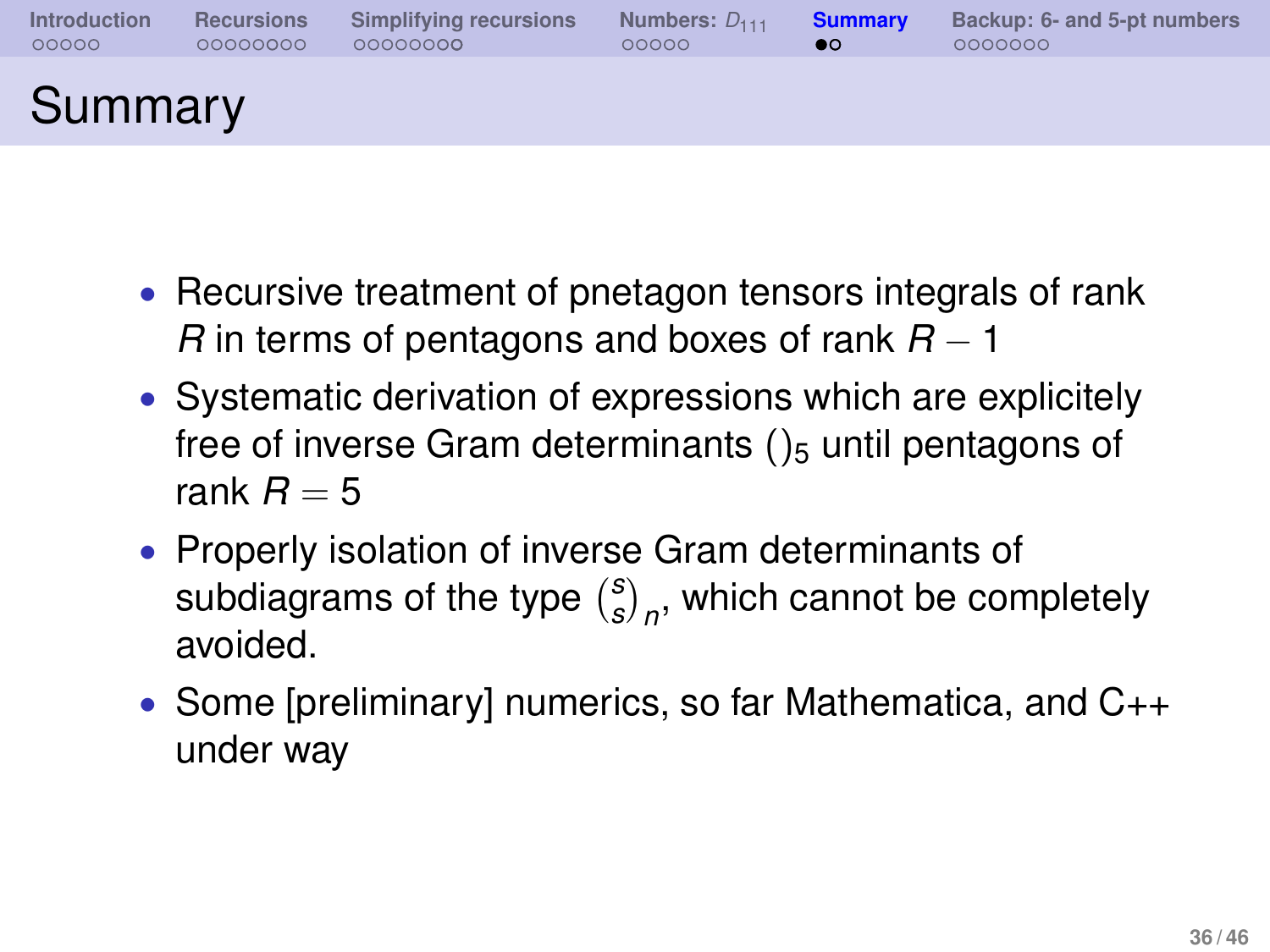| <b>Introduction</b> | Recursions | Simplifying recursions | Numbers: D <sub>111</sub> Summary | Backup: 6- and 5-pt numbers |
|---------------------|------------|------------------------|-----------------------------------|-----------------------------|
| 00000               | 00000000   | 00000000               | 00000                             | 0000000                     |
|                     |            |                        |                                   |                             |

### References I

<span id="page-36-0"></span>

G. Passarino and M. J. G. Veltman, *One loop corrections for e*+*e*<sup>−</sup> *annihilation into* µ <sup>+</sup>µ<sup>−</sup> *in the Weinberg model*, *Nucl. Phys.* **B160** (1979) 151.

<span id="page-36-1"></span>

T. Riemann, G. Mann, and D. Ebert.

*Nonconservation of lepton number in Z decay*, in: F. Kaschluhn (ed.), Proc. *XVth Int. Symp. Ahrenshoop on Special Topics In Gauge Field Theories*, Nov 5-12, 1981, Ahrenshoop, GDR, AdW, Zeuthen (1981) PHE 81-07, pp. 88-91.

<span id="page-36-2"></span>

<span id="page-36-3"></span>S.

G. Mann and T. Riemann, *Effective flavor changing weak neutral current in the standard theory and Z boson decay*, *Annalen Phys.* **40** (1984) 334.

J. Fleischer and F. Jegerlehner, *Radiative Corrections to Higgs Decays in the Extended Weinberg-Salam Model*, *Phys. Rev.* **D23** (1981) 2001–2026.

<span id="page-36-4"></span>

G. J. van Oldenborgh, *FF: A Package to evaluate one loop Feynman diagrams*, *Comput. Phys. Commun.* **66** (1991) 1–15.

<span id="page-36-5"></span>

T. Hahn and M. Perez-Victoria, *Automatized one-loop calculations in four and d dimensions*, *Comput. Phys. Commun.* **118** (1999) 153, [[hep-ph/9807565](http://xxx.lanl.gov/abs/hep-ph/9807565)].

<span id="page-36-6"></span>

T. Binoth, J. P. Guillet, G. Heinrich, E. Pilon, and T. Reiter, *Golem95: a numerical program to calculate one-loop tensor integrals with up to six external legs*, *Comput. Phys. Commun.* **180** (2009) 2317–2330, [[0810.0992](http://xxx.lanl.gov/abs/0810.0992)].

<span id="page-36-7"></span>

T. Diakonidis, J. Fleischer, J. Gluza, K. Kajda, T. Riemann, and J. Tausk, *On the tensor reduction of one-loop pentagons and hexagons*, *Nucl. Phys. Proc. Suppl.* **183** (2008) 109–115, [[0807.2984](http://xxx.lanl.gov/abs/0807.2984)].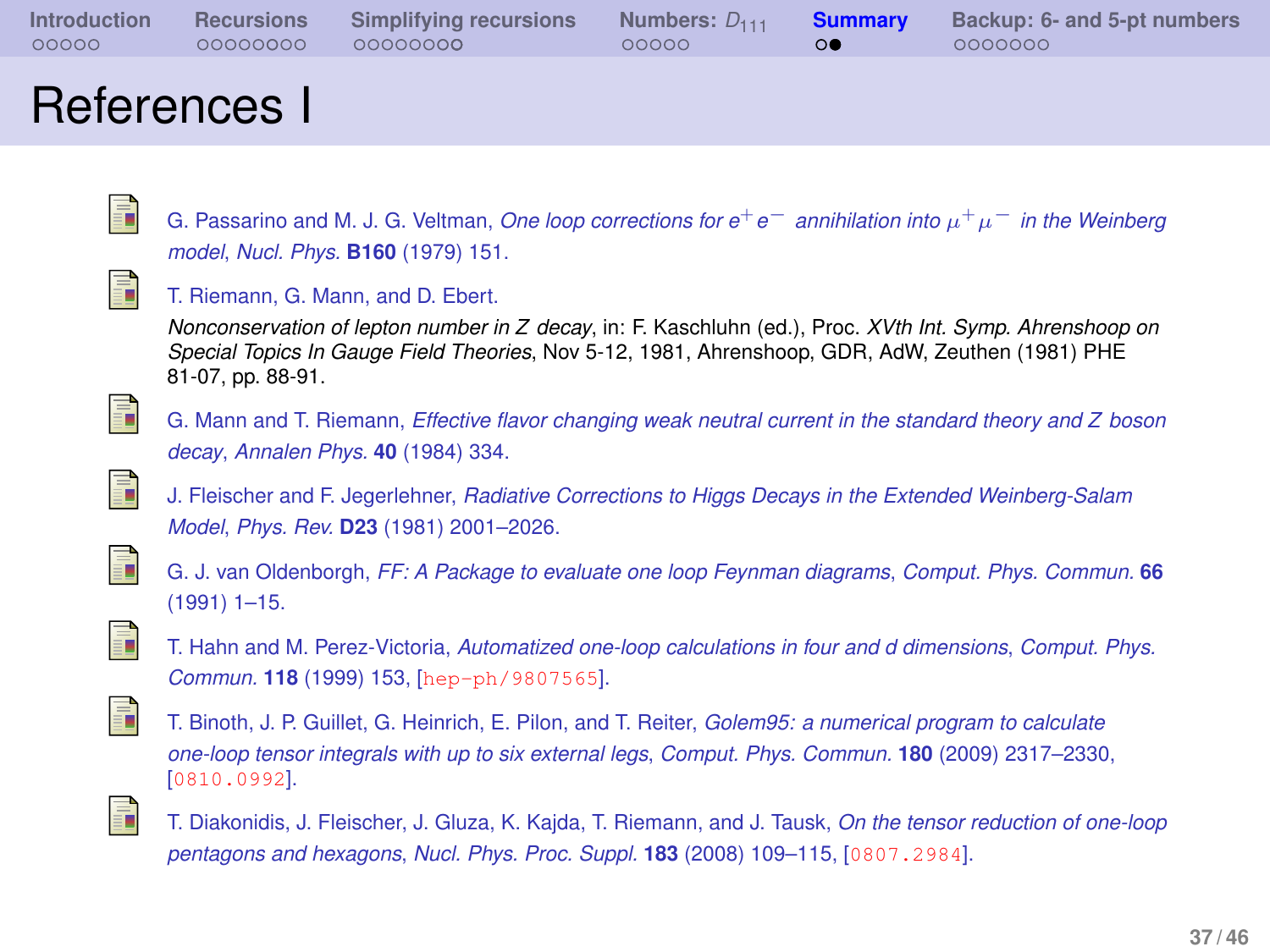| Introduction | Recursions | Simplifying recursions | Numbers: D <sub>111</sub> Summary |    | Backup: 6- and 5-pt numbers |
|--------------|------------|------------------------|-----------------------------------|----|-----------------------------|
| 00000        | 00000000   | 00000000               | 00000                             | രെ | 0000000                     |
|              |            |                        |                                   |    |                             |

### References II

<span id="page-37-0"></span>F. T. Diakonidis *et al.*, *A complete reduction of one-loop tensor 5- and 6-point integrals*, *Phys. Rev.* **D80** (2009) 036003, [[0812.2134](http://xxx.lanl.gov/abs/0812.2134)].

<span id="page-37-1"></span>

R. K. Ellis and G. Zanderighi, *Scalar one-loop integrals for QCD*, *JHEP* **02** (2008) 002, [[0712.1851](http://xxx.lanl.gov/abs/0712.1851)].

<span id="page-37-2"></span>

J. Campbell, E. W. N. Glover, and D. Miller, *One-loop tensor integrals in dimensional regularisation*, *Nucl. Phys.* **B498** (1997) 397–442, [[hep-ph/9612413](http://xxx.lanl.gov/abs/hep-ph/9612413)].

<span id="page-37-3"></span>

<span id="page-37-4"></span>晶

- A. Denner and S. Dittmaier, *Reduction of one-loop tensor 5-point integrals*, *Nucl. Phys.* **B658** (2003) 175–202, [[hep-ph/0212259](http://xxx.lanl.gov/abs/hep-ph/0212259)].
- A. Denner and S. Dittmaier, *Reduction schemes for one-loop tensor integrals*, *Nucl. Phys.* **B734** (2006) 62–115, [[hep-ph/0509141](http://xxx.lanl.gov/abs/hep-ph/0509141)].

<span id="page-37-5"></span>

T. Binoth, J. P. Guillet, and G. Heinrich, *Reduction formalism for dimensionally regulated one-loop N-point integrals*, *Nucl. Phys.* **B572** (2000) 361–386, [[hep-ph/9911342](http://xxx.lanl.gov/abs/hep-ph/9911342)].

<span id="page-37-6"></span>

T. Binoth, J. Guillet, G. Heinrich, E. Pilon, and C. Schubert, *An algebraic / numerical formalism for one-loop multi-leg amplitudes*, *JHEP* **10** (2005) 015, [[hep-ph/0504267](http://xxx.lanl.gov/abs/hep-ph/0504267)].

<span id="page-37-7"></span>

<span id="page-37-8"></span>譶

- Z. Bern, L. J. Dixon, and D. A. Kosower, *Dimensionally regulated pentagon integrals*, *Nucl. Phys.* **B412** (1994) 751–816, [[hep-ph/9306240](http://xxx.lanl.gov/abs/hep-ph/9306240)].
- G. Ossola, C. Papadopoulos, and R. Pittau, *Reducing full one-loop amplitudes to scalar integrals at the integrand level*, *Nucl. Phys.* **B763** (2007) 147–169, [[hep-ph/0609007](http://xxx.lanl.gov/abs/hep-ph/0609007)].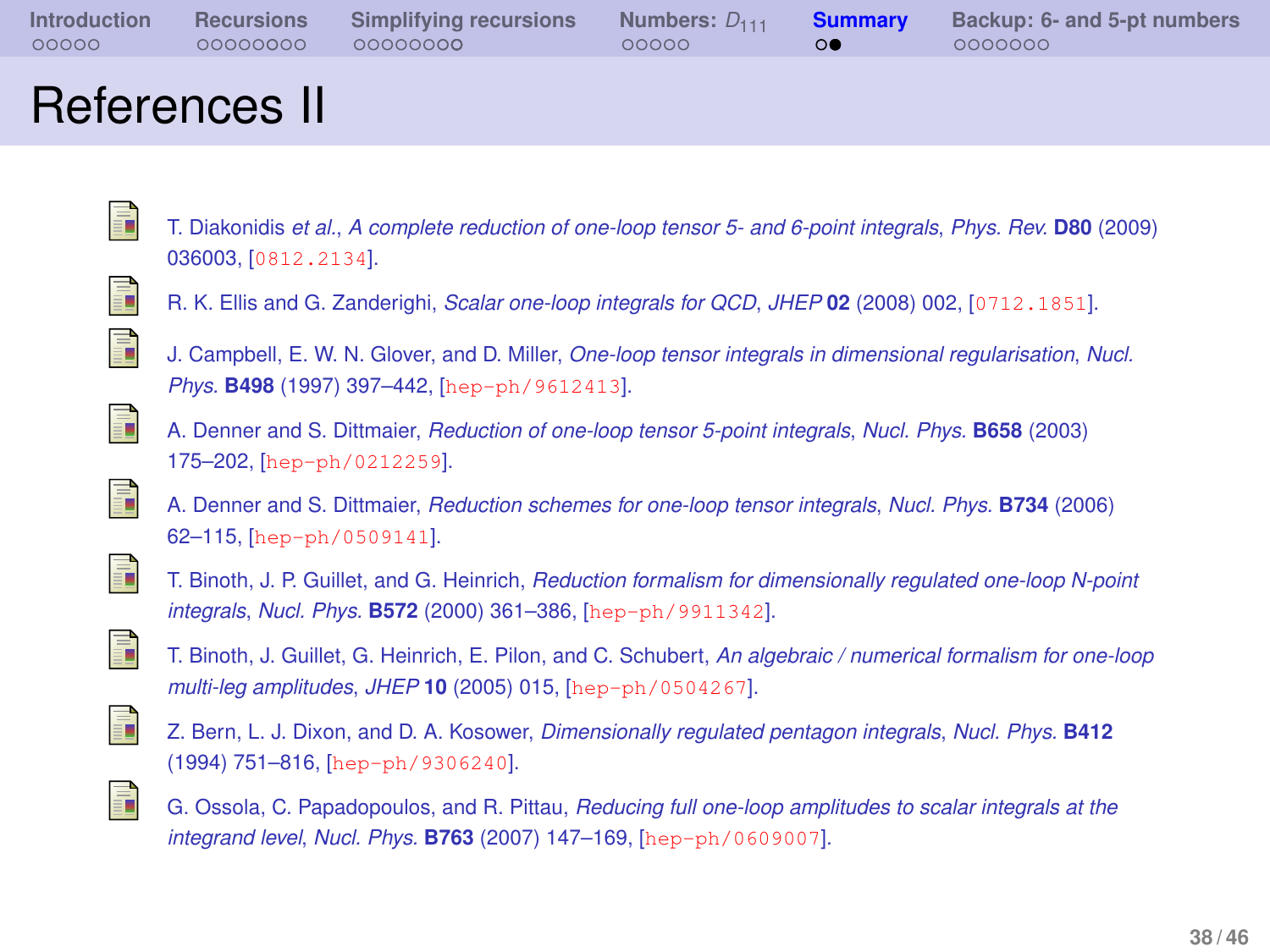| Introduction<br>00000 | 00000000 | Recursions Simplifying recursions<br>00000000 | Numbers: $D_{111}$ Summary<br>ooooo | $\Omega$ | Backup: 6- and 5-pt numbers<br>0000000 |
|-----------------------|----------|-----------------------------------------------|-------------------------------------|----------|----------------------------------------|
| $\sim$                |          |                                               |                                     |          |                                        |

### References III

<span id="page-38-0"></span>

<span id="page-38-1"></span>譶

- A. I. Davydychev, *A Simple formula for reducing Feynman diagrams to scalar integrals*, *Phys. Lett.* **B263** (1991) 107–111.
- O. V. Tarasov, *Connection between Feynman integrals having different values of the space-time dimension*, *Phys. Rev.* **D54** (1996) 6479–6490, [[hep-th/9606018](http://xxx.lanl.gov/abs/hep-th/9606018)].

<span id="page-38-2"></span>

J. Fleischer, F. Jegerlehner, and O. Tarasov, *Algebraic reduction of one-loop Feynman graph amplitudes*, *Nucl. Phys.* **B566** (2000) 423–440, [[hep-ph/9907327](http://xxx.lanl.gov/abs/hep-ph/9907327)].

<span id="page-38-3"></span>

T. Diakonidis, J. Fleischer, T. Riemann, and J. B. Tausk, *A recursive reduction of tensor Feynman integrals*, *Phys. Lett.* **B683** (2010) 69–74, [[arXiv:0907.2115](http://xxx.lanl.gov/abs/arXiv:0907.2115)].

<span id="page-38-4"></span>

D. B. Melrose, *Reduction of Feynman diagrams*, *Nuovo Cim.* **40** (1965) 181–213.

<span id="page-38-5"></span>

T. Diakonidis, J. Fleischer, T. Riemann, and B. Tausk, *A recursive approach to the reduction of tensor Feynman integrals*, *PoS* **RADCOR2009** (2009) 033, [[1002.0529](http://xxx.lanl.gov/abs/1002.0529)].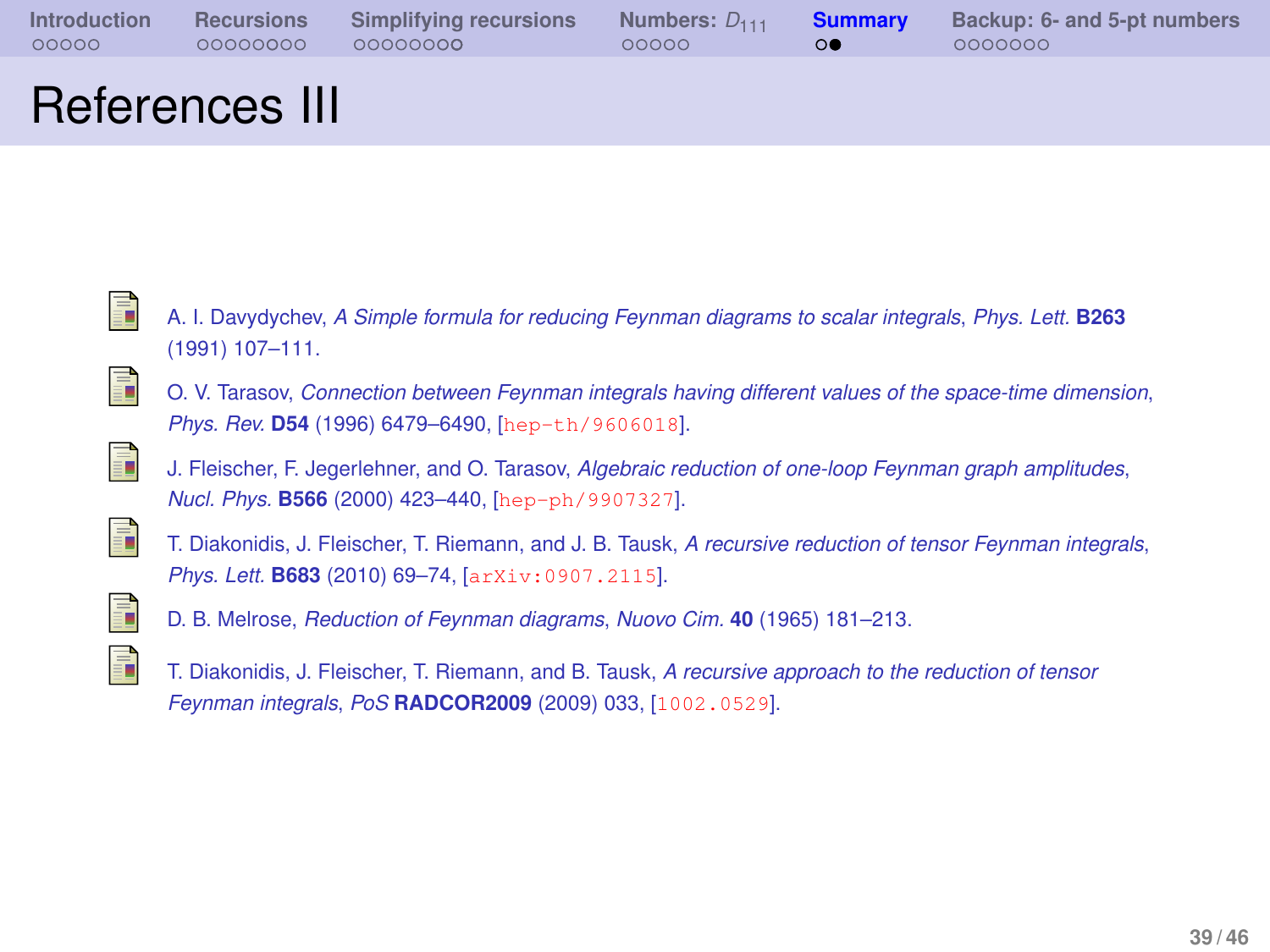**[Introduction](#page-2-0) [Recursions](#page-7-0) [Simplifying recursions](#page-16-0) [Numbers:](#page-30-0)**  $D_{111}$  **[Summary](#page-35-0) [Backup: 6- and 5-pt numbers](#page-39-0)**<br>000000 00000000 00000000 000000 00000 00

# Numbers (I) – Pentagons

Randomly chosen phase space point with massive and massless internal particles

| $p_1$          | $5.000000000000E+00$                                                        | $0.00000000000E+00$ | $0.00000000000E+00$     | $4.00000000000E+00$     |  |  |  |  |
|----------------|-----------------------------------------------------------------------------|---------------------|-------------------------|-------------------------|--|--|--|--|
| p <sub>2</sub> | $5.000000000000E+00$                                                        | $0.00000000000E+00$ | $0.000000000000E+00$    | $-4.00000000000E+00$    |  |  |  |  |
| $p_3$          | $-0.30770034895 E+01$                                                       | 0.5359484673 E+00   | $-0.37447035150 E+00$   | $-0.20120057390 E + 00$ |  |  |  |  |
| $p_4$          | $-0.34048537280 E+01$                                                       | 0.2184763540 E-01   | $-0.10479394969 E + 01$ | 0.12224460727 E+01      |  |  |  |  |
| р5             | $-0.35181427825E+01$                                                        | $-0.5577961027E+00$ | 0.14224098484 E+01      | $-0.10212454988E+01$    |  |  |  |  |
|                | $m_1 = 0.0$ .<br>$m_2 = 2.0$<br>$m_2 = 3.0$<br>$m_A = 4.0$<br>$m_{5} = 5.0$ |                     |                         |                         |  |  |  |  |

<span id="page-39-0"></span>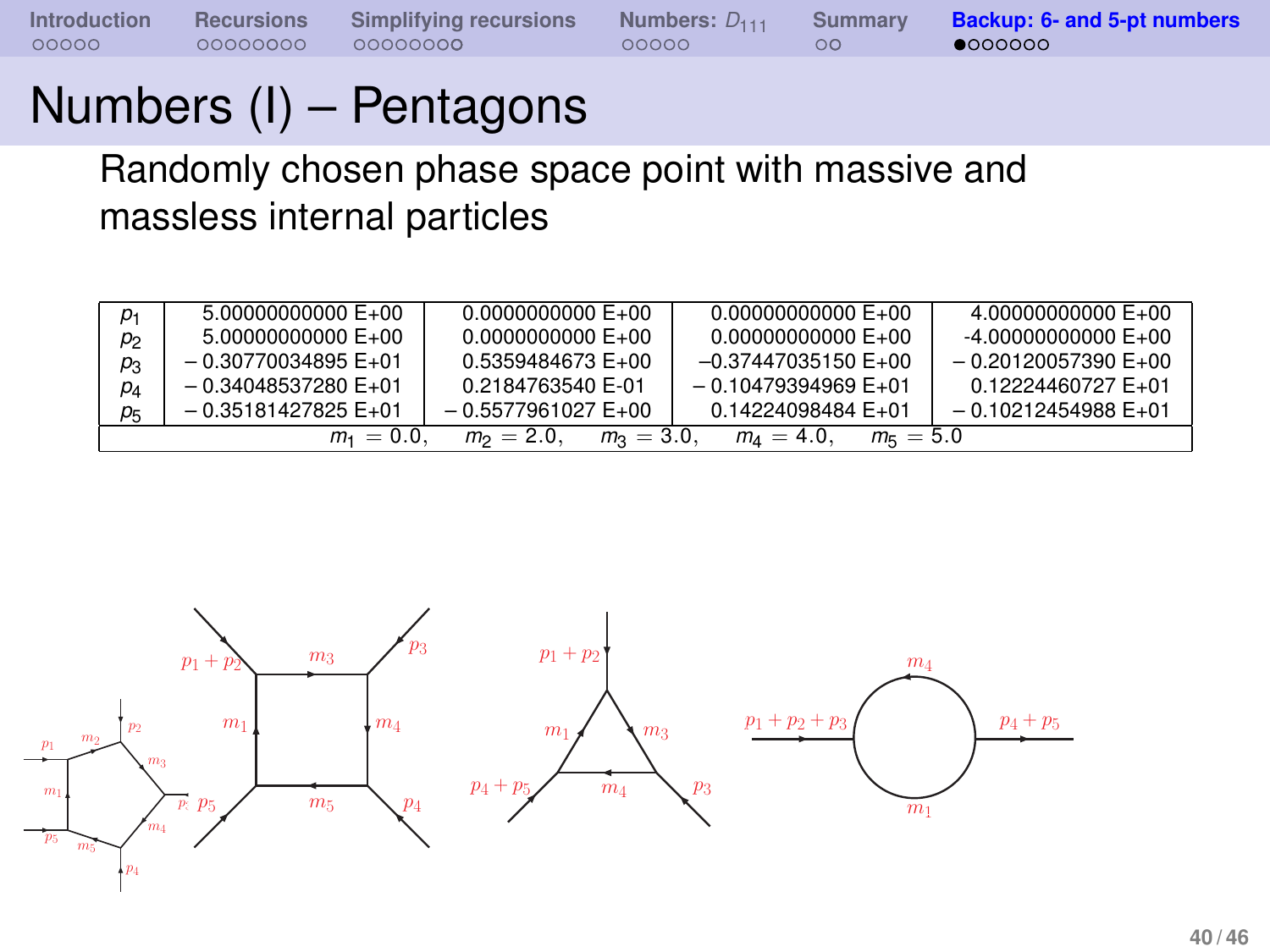| <b>Introduction</b> | Recursions | Simplifying recursions | Numbers: $D_{111}$ | Summary Backup: 6- and 5-pt numbers |
|---------------------|------------|------------------------|--------------------|-------------------------------------|
| 00000               | 00000000   | 00000000               | 00000              | 0000000                             |

## Selected pentagon components

Shown are the constant terms of the tensor components

|                                                        | Pentagon.F                                    |  |  |  |  |
|--------------------------------------------------------|-----------------------------------------------|--|--|--|--|
| $F^2$<br>(2.80450709388539E-05, -1.08461817406464E-05) |                                               |  |  |  |  |
| $F^{12}$                                               | (-5.41333978667301E-06, 6.26985967678899E-06) |  |  |  |  |
| $F^{232}$                                              | (-1.20374858970726E-04, 4.07974751672555E-04) |  |  |  |  |
| $E^{0321}$                                             | (-9.11194535703727E-06, 4.39187998675819E-05) |  |  |  |  |
| $E^{01230}$                                            | (4.37928367160152E-05, -2.18183151665913E-04) |  |  |  |  |

| <b>Box</b> F                                   | <b>LoopTools</b>                                  |
|------------------------------------------------|---------------------------------------------------|
| (6.81403420828588E-03, -5.74298462683219E-03)  | (6.8140342082847463E-03, -5.7429846268324187E-03) |
| (2.40138809967981E-03, 1.11591328775015E-02)   | (2.4013880996803092E-03,1.1159132877500448E-02)   |
| -1.69702786278243E-03, -2.83731121595478E-03)  | (-1.6970278627700630E-03,-2.8373112159962330E-03) |
| (-1.92190388316994E-04, -4.04730302413490E-04) | (-1.9219038693301300E-04,-4.0473030187772325E-04) |

|            | Triangle.F                                     | LoopTools                                         |
|------------|------------------------------------------------|---------------------------------------------------|
|            | (2.44757827793318E-04, -7.50688449850356E-03)  | (2.4475782779342707E-04,-7.5068844985030472E-03)  |
| $\sim$ 01  | (-1.28259813172255E-02, -6.73809718907549E-02) | (-1.2825981317215014E-02,-6.7380971890795340E-02) |
| $\sim$ 133 | (-7.00360822297110E-02, 7.24628606014397E-02)  | (-7.0036082229746830E-02,7.2462860601566081E-02)  |

|     | Bubble                                            | LoopTools                                    |  |  |
|-----|---------------------------------------------------|----------------------------------------------|--|--|
|     | $(-0.141525070262337E+00, 0.138870631815383E+00)$ | (-0.1415250702623366,0.1388706318153829)     |  |  |
| 12م | (0.102490343329085E+00, -6.12154531068256E-02)    | (0.1024903433290848,-6.1215453106825706E-02) |  |  |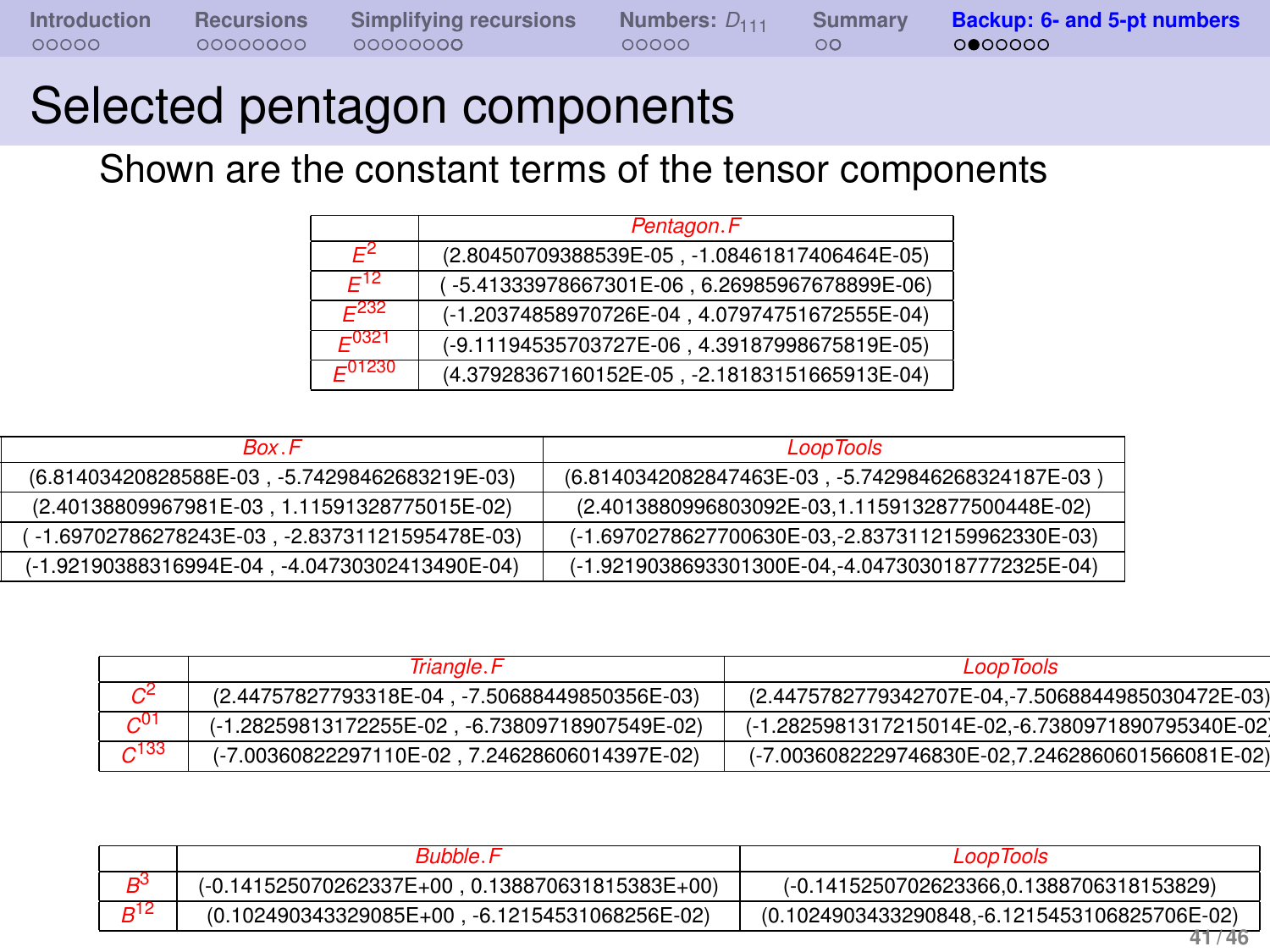| <b>Introduction</b> | Recursions | Simplifying recursions | Numbers: $D_{111}$ | Summary <b>Backup: 6- and 5-pt numbers</b> |
|---------------------|------------|------------------------|--------------------|--------------------------------------------|
| 00000               | 00000000   | 00000000               | 00000              | 0000000                                    |

here some text 1.



Figure: Momenta flow for the massive six-point topology.

here some text 2.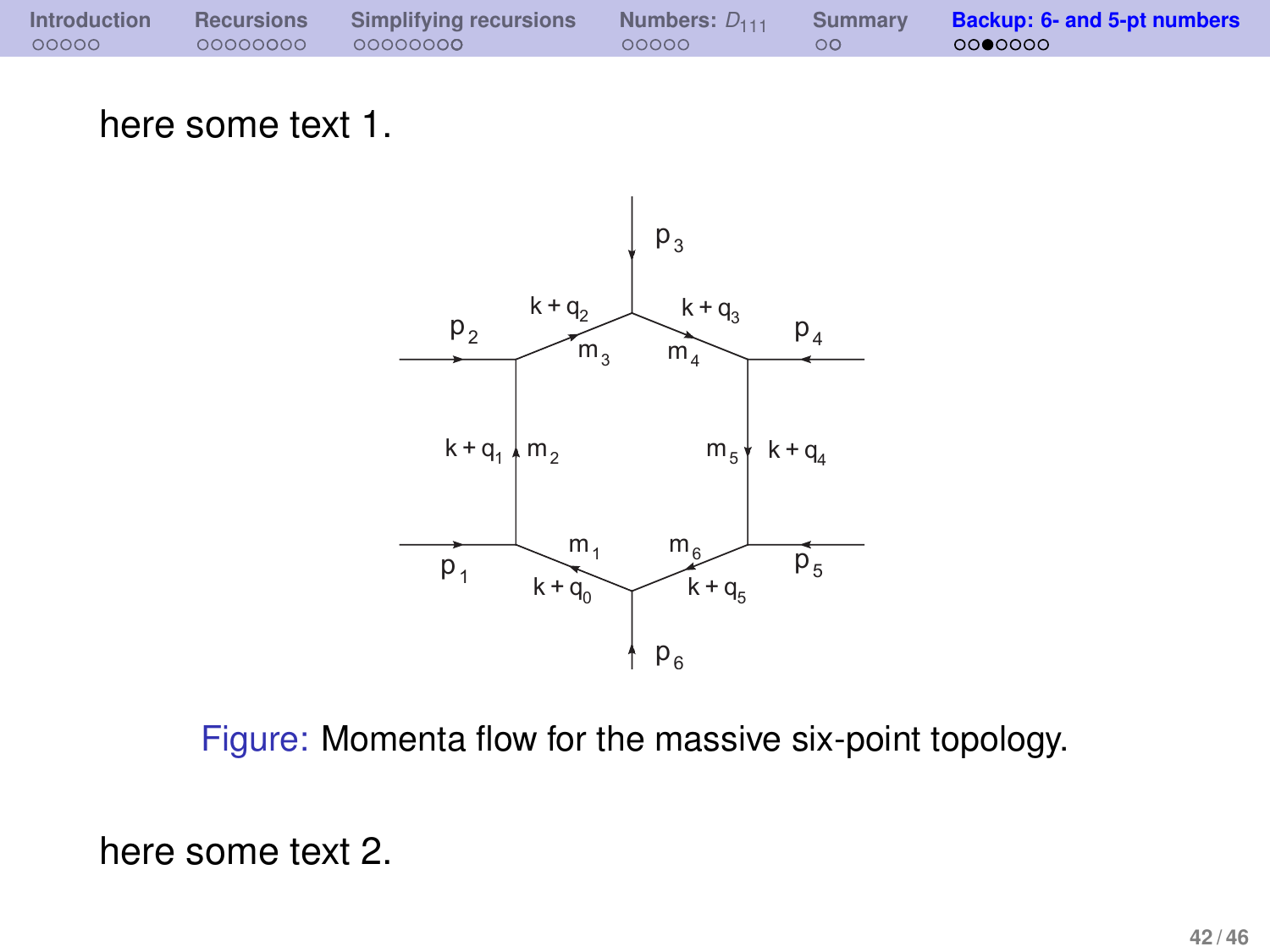# Numbers (II) – Hexagons

| p <sub>1</sub>                                                                                         | 0.21774554 E+03    | 0.0                | 0.0               | $0.21774554E+03$  |  |  |
|--------------------------------------------------------------------------------------------------------|--------------------|--------------------|-------------------|-------------------|--|--|
| p <sub>2</sub>                                                                                         | 0.21774554 E+03    | 0.0                | 0.0               | $-0.21774554E+03$ |  |  |
| $p_3$                                                                                                  | $-0.20369415 E+03$ | $-0.47579512E+02$  | 0.42126823 E+02   | 0.84097181 E+02   |  |  |
| $p_4$                                                                                                  | $-0.20907237 E+03$ | 0.55215961 E+02    | $-0.46692034E+02$ | $-0.90010087E+02$ |  |  |
| p <sub>5</sub>                                                                                         | $-0.68463308 E+01$ | 0.53063195 E+01    | 0.29698267 E+01   | $-0.31456871E+01$ |  |  |
| p <sub>6</sub>                                                                                         | $-0.15878244 E+02$ | $-0.12942769 E+02$ | 0.15953850 E+01   | 0.90585932 E+01   |  |  |
| $m_1 = 110.0$ , $m_2 = 120.0$ , $m_3 = 130.0$ , $m_4 = 140.0$ , $m_5 = 150.0$ ,<br>$m_{\rm B} = 160.0$ |                    |                    |                   |                   |  |  |

|       |                    | $F_0$                                    |  |  |  |
|-------|--------------------|------------------------------------------|--|--|--|
|       |                    | - 0.223393 E-18 - i 0.396728 E-19        |  |  |  |
| $\mu$ |                    |                                          |  |  |  |
| 0     |                    | $0.192487 E - 17 + i 0.972635 E - 17$    |  |  |  |
|       |                    | $-0.363320 E-17 - i 0.11940 E-17$        |  |  |  |
| 2     |                    | $0.365514 E-17 + i 0.106928 E-17$        |  |  |  |
| 3     |                    | 0.239793 E-16 + i 0.341928 E-17          |  |  |  |
| $\mu$ | $\boldsymbol{\nu}$ |                                          |  |  |  |
| 0     | ŋ                  | 0.599459 E-14 - i 0.114601 E-14          |  |  |  |
| 0     |                    | $0.323869$ E-15 + i 0.423754 E-15        |  |  |  |
| 0     | 2                  | $-0.294252$ E $-15 - i 0.375481$ E $-15$ |  |  |  |
| O     | 3                  | - 0.255450 E-14 - i 0.195640 E-14        |  |  |  |
|       |                    | - 0.164562 E-14 - i 0.993796 E-16        |  |  |  |
|       | 2                  | $0.920944 E-16 + i 0.706487 E-17$        |  |  |  |
|       | 3                  | 0.347694 E-15 - i 0.127190 E-16          |  |  |  |
| 2     | 2                  | - 0.163339 E-14 - i 0.994148 E-16        |  |  |  |
| 2     | 3                  | $-0.341773 E-15 + i 0.818678 E-17$       |  |  |  |
| 3     | 3                  | $-0.413909$ E-14 + i 0.670676 E-15       |  |  |  |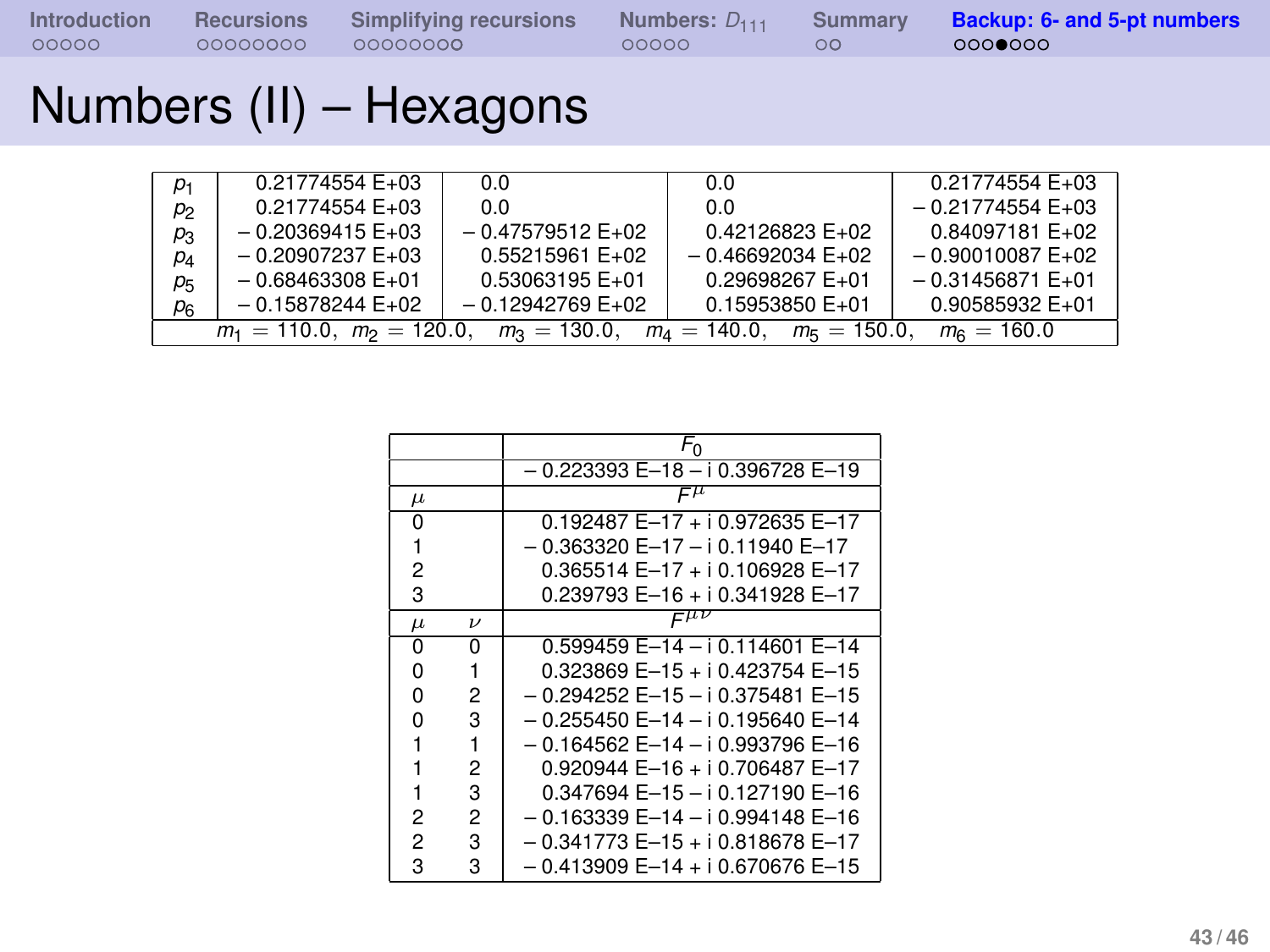| ntroduction | <b>Recursions</b> | Simplifying red |
|-------------|-------------------|-----------------|
| 20000       | 00000000          | 00000000        |

**Interview Sumbers:**  $D_{111}$  **[Summary](#page-35-0) [Backup: 6- and 5-pt numbers](#page-39-0)**<br> $\begin{matrix}\n00000 \\
000000\n\end{matrix}$ 

| $\mu$          | $\boldsymbol{\nu}$ | λ | $F^{\mu\nu\lambda}$                      |
|----------------|--------------------|---|------------------------------------------|
| 0              | 0                  | 0 | 0.227754 E-11 - i 0.267244 E-12          |
| n              | n                  |   | 0.140271 E-13 - i 0.119448 E-12          |
| 0              | n                  | 2 | $-0.201270E - 13 + i 0.101968E - 12$     |
| 0              | ŋ                  | 3 | $0.102976 E - 12 + i 0.624467 E - 12$    |
| 0              |                    | 1 | 0.183904 E-12 + i 0.142429 E-12          |
| 0              |                    | 2 | $-0.131028$ E-13 - i 0.610343 E-14       |
| 0              |                    | 3 | - 0.543316 E-13 - i 0.158809 E-13        |
| 0              | 2                  | 2 | $0.181352 E-12 + i 0.141686 E-12$        |
| 0              | 2                  | 3 | $0.506408 E - 13 + i 0.163568 E - 13$    |
| n              | 3                  | 3 | 0.600542 E-12 + i 0.130733 E-12          |
|                |                    | 1 | - 0.563539 E-13 + i 0.178403 E-13        |
|                |                    | 2 | 0.210641 E-13 - i 0.584990 E-14          |
|                |                    | 3 | 0.120482 E-12 - i 0.574688 E-13          |
|                | 2                  | 2 | $-0.201182$ E $-13 + i 0.620591$ E $-14$ |
|                | 2                  | 3 | $-0.686164 E-14 + i 0.205457 E-14$       |
|                | 3                  | 3 | – 0.447329 E–13 + i 0.193180 E–13        |
| 2              | 2                  | 2 | 0.582201 E-13 - i 0.163889 E-13          |
| $\overline{c}$ | 2                  | 3 | 0.119659 E-12 - i 0.570084 E-13          |
| 2              | 3                  | 3 | 0.457464 E-13 - i 0.181141 E-13          |
| 3              | 3                  | 3 | 0.557081 E–12 – i 0.374359 E–12          |

Table: Tensor components for a massive rank  $R = 3$  six-point function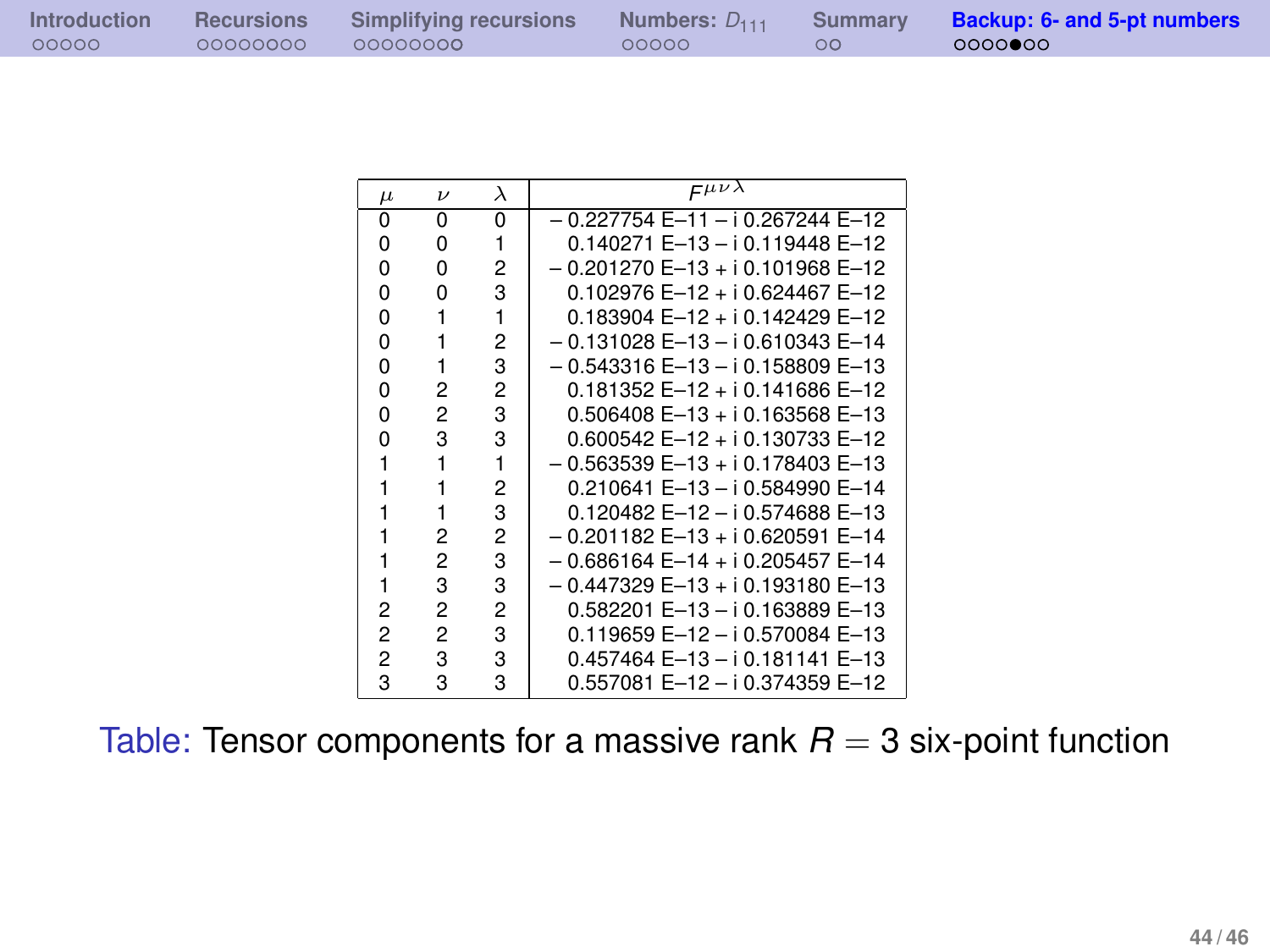| Introduction | Recul |
|--------------|-------|
| 00000        | 0000  |

| $\mu$          | $\boldsymbol{\nu}$ | $\lambda$      | $\rho$                    | $F^{\mu\nu\lambda\rho}$               |
|----------------|--------------------|----------------|---------------------------|---------------------------------------|
| $\overline{0}$ | $\overline{0}$     | $\overline{0}$ | $\overline{\mathfrak{o}}$ | $0.666615 E - 09 + i 0.247562 E - 09$ |
| $\Omega$       | 0                  | 0              | 1                         | $-0.200049 E-10 + i 0.294036 E-10$    |
| 0              | 0                  | 0              | $\overline{2}$            | 0.200975 E-10 - i 0.237333 E-10       |
| $\Omega$       | 0                  | 0              | 3                         | 0.645477 E-10-i 0.162236 E-09         |
| 0              | 0                  | $\mathbf{1}$   | 1                         | $-0.116956 E-10 - i 0.516760 E-10$    |
| $\Omega$       | 0                  | $\mathbf{1}$   | $\overline{2}$            | $0.160357 E-11 + i 0.222284 E-11$     |
| 0              | 0                  | $\mathbf{1}$   | 3                         | 0.792692 E-11 + i 0.729502 E-11       |
| 0              | 0                  | $\overline{c}$ | $\overline{c}$            | $-0.111838 E-10 - i 0.513133 E-10$    |
| 0              | 0                  | $\overline{c}$ | 3                         | $-0.681086 E-11 - i 0.708933 E-11$    |
| 0              | 0                  | 3              | 3                         | $-0.804454 E-10 - i 0.801909 E-10$    |
| 0              | 1                  | $\mathbf{1}$   | $\mathbf{1}$              | $0.100498 E - 10 - i 0.151735 E - 13$ |
| 0              | 1                  | $\mathbf{1}$   | $\overline{2}$            | $-0.348984 E-11 - i 0.195436 E-12$    |
| $\Omega$       | 1                  | $\mathbf{1}$   | 3                         | $-0.211111 E-10 + i 0.295212 E-11$    |
| $\Omega$       | 1                  | $\overline{c}$ | $\overline{2}$            | 0.357455 E-11 + i 0.662809 E-14       |
| $\Omega$       | 1                  | $\overline{c}$ | 3                         | $0.121595 E-11 - i 0.807388 E-13$     |
| $\mathbf 0$    | $\mathbf{1}$       | 3              | 3                         | $0.825803$ E-11 - i 0.142086 E-11     |
| $\Omega$       | $\overline{2}$     | $\overline{c}$ | $\overline{2}$            | $-0.958961 E-11 - i 0.585948 E-12$    |
| 0              | $\overline{c}$     | $\overline{c}$ | 3                         | - 0.209232 E-10 + i 0.289031 E-11     |
| $\Omega$       | $\overline{c}$     | 3              | 3                         | - 0.802359 E-11 + i 0.994701 E-12     |
| 0              | 3                  | 3              | 3                         | $-0.102576 E-09 + i 0.378476 E-10$    |
| $\mathbf{1}$   | $\mathbf{1}$       | $\mathbf{1}$   | $\mathbf{1}$              | $-0.246426 E-10 + i 0.276326 E-10$    |
| $\mathbf{1}$   | 1                  | $\mathbf{1}$   | $\overline{2}$            | $0.915670 E - 12 - i 0.660629 E - 12$ |
| 1              | 1                  | $\mathbf{1}$   | 3                         | 0.303529 E-11-i 0.287480 E-11         |
| 1              | 1                  | $\overline{2}$ | $\overline{2}$            | $-0.822697 E-11 + i 0.919635 E-11$    |
| 1              | 1                  | $\overline{2}$ | 3                         | $-0.116294 E-11 + i 0.100024 E-11$    |
| 1              | 1                  | 3              | 3                         | $-0.146918 E-10 + i 0.183799 E-10$    |
| 1              | $\overline{c}$     | $\overline{c}$ | $\overline{2}$            | 0.908296 E-12-i 0.654735 E-12         |
| 1              | $\overline{c}$     | $\overline{2}$ | 3                         | $0.109510 E-11 - i 0.100875 E-11$     |
| 1              | $\overline{c}$     | 3              | 3                         | 0.717342 E-12 - i 0.557293 E-12       |
| $\mathbf{1}$   | 3                  | 3              | 3                         | $0.450661 E-11 - i 0.485065 E-11$     |
| $\overline{c}$ | 2                  | $\overline{c}$ | $\overline{2}$            | $-0.245154 E-10 + i 0.274313 E-10$    |
| $\overline{2}$ | $\overline{c}$     | $\overline{c}$ | 3                         | $-0.318500 E-11 + i 0.279750 E-11$    |
| $\overline{c}$ | $\overline{c}$     | 3              | 3                         | $-0.146317 E-10 + i 0.182912 E-10$    |
| $\overline{2}$ | 3                  | 3              | 3                         | $-0.477335 E-11 + i 0.477368 E-11$    |
| o              | $\sim$             |                | o                         | 0.720169E 10.1011296E E 00            |